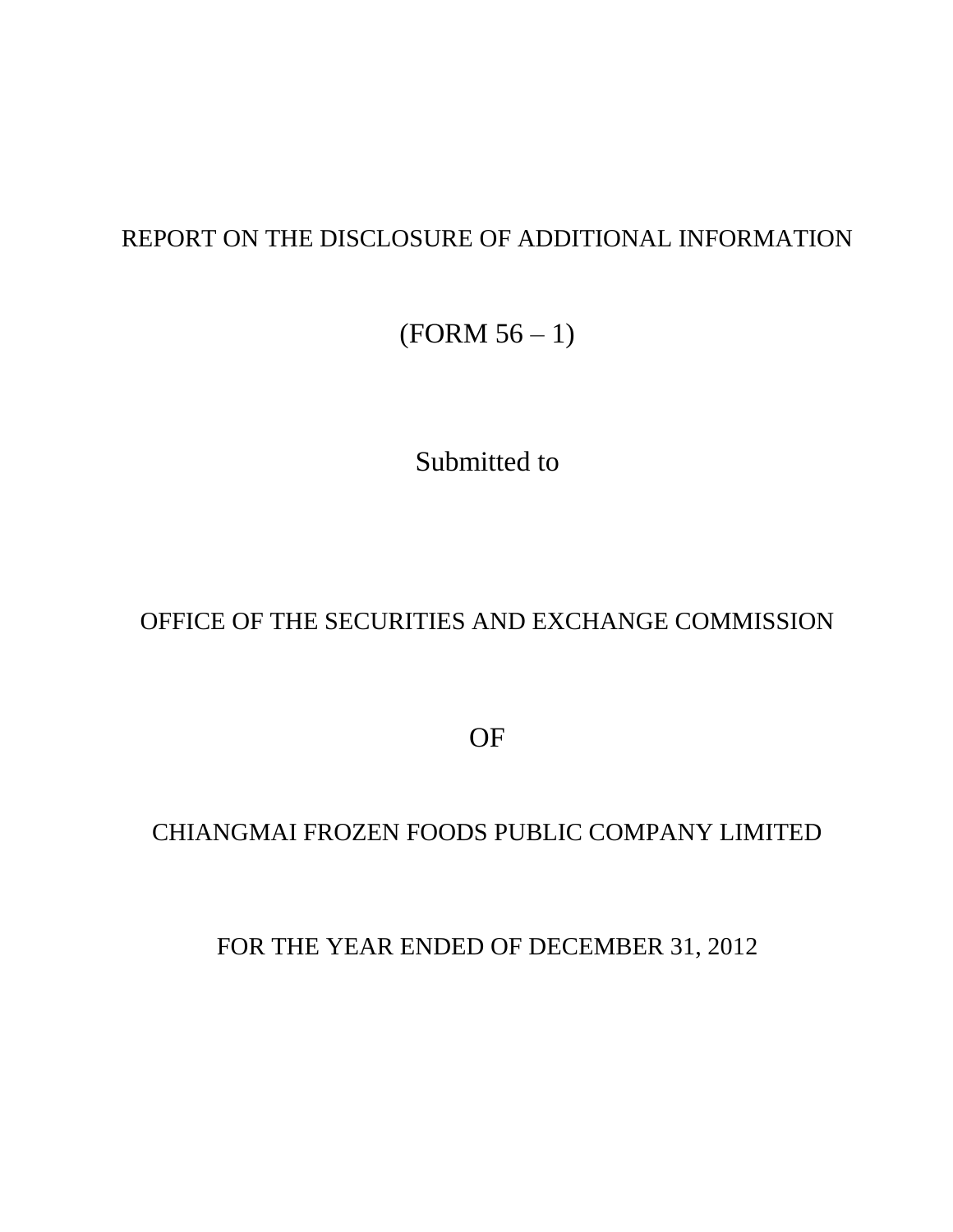|                | Contents                                                        | Page |
|----------------|-----------------------------------------------------------------|------|
| $\mathbf{1}$   | General information                                             |      |
|                | Shares in juristic persons held by the company from 10% upwards |      |
|                | Other referred juristic persons                                 |      |
|                | Summary financial information of the company                    |      |
|                |                                                                 |      |
|                |                                                                 |      |
| $\overline{2}$ | <b>Risk</b>                                                     |      |
|                | Producing                                                       |      |
|                | Conducting business                                             |      |
|                | Exchange rate                                                   |      |
|                | <b>Quality products</b>                                         |      |
|                | Management                                                      |      |
|                | Financial                                                       |      |
|                | Investment                                                      |      |
| 3              | <b>Business character</b>                                       |      |
|                | 1) Change and development significant                           |      |
|                | Change of authority in controlling the company                  |      |
|                | Change of holding structure, management or conducting           |      |
|                | business in the passed 3 years                                  |      |
|                | - Important incident in 2012                                    |      |
|                | 2) To carry on business of the company                          |      |
|                | 3) Structure of revenue                                         |      |
|                | Subsidiary company                                              |      |
|                | <b>Business target</b>                                          |      |
| $\overline{4}$ | To Carry on business of each products                           |      |
|                | 1) Character of products or service                             |      |
|                | Privileges or limitation in conducting business                 |      |
|                | Marketing and competition condition<br>2)                       |      |
|                | Previous year marketing                                         |      |
|                | Marketing tactics                                               |      |
|                | Important of competitive tactics                                |      |
|                | Advantages                                                      |      |
|                | Disadvantages                                                   |      |
|                | Target customers                                                |      |
|                | Pricing policy<br>$\overline{\phantom{a}}$                      |      |
|                | Distribution and distribution channels                          |      |
|                | Overseas                                                        |      |
|                | Domestic                                                        |      |
|                | Nature of customers                                             |      |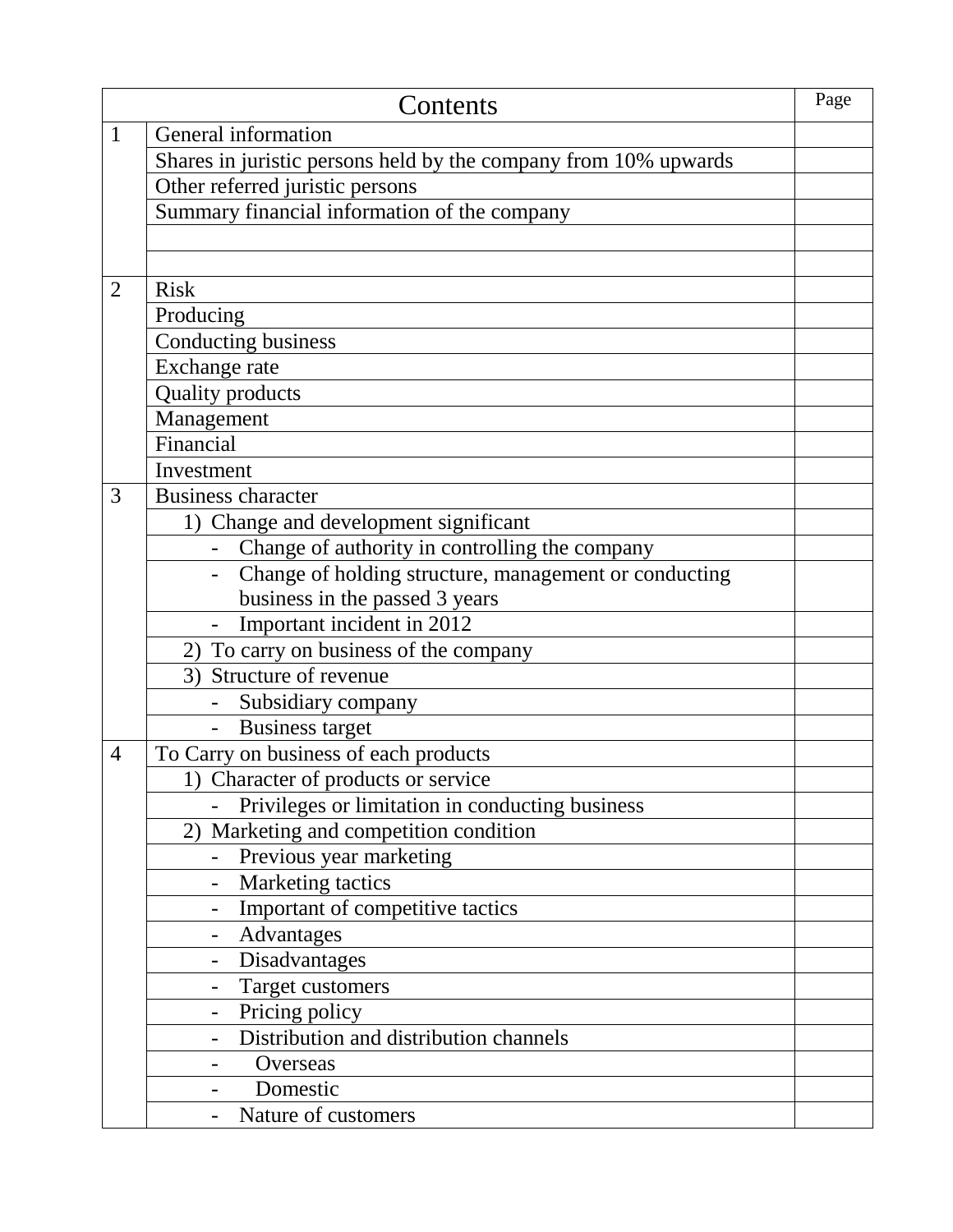|                | State of competition                                                         |  |
|----------------|------------------------------------------------------------------------------|--|
|                | 3) Arrangement and services                                                  |  |
|                | Production capacity, production volume and production value                  |  |
|                | Buying portion of raw material                                               |  |
|                | Affects on environment                                                       |  |
|                | 4) Undelivered goods                                                         |  |
| 5              | Assets for business operation                                                |  |
|                | Future project                                                               |  |
| 6              | Legal disputes                                                               |  |
| $\overline{7}$ | Capital structure                                                            |  |
|                | 1) Security of company                                                       |  |
|                | 2) Shareholders                                                              |  |
|                | 3) Dividend payment policy                                                   |  |
|                | Rights and equality of shareholders                                          |  |
|                | Shareholders' meetings                                                       |  |
|                | Basis and method of casting a vote in electing director                      |  |
| 8              | Management                                                                   |  |
|                | 1) Structure of Management                                                   |  |
|                | <b>Board of Company</b>                                                      |  |
|                | <b>Board of Audit Committee</b>                                              |  |
|                | <b>Board of Executive Directors</b>                                          |  |
|                | Board of Nomination and Remuneration Committee                               |  |
|                | Board of Corporate Governance Committee<br>$\overline{\phantom{a}}$          |  |
|                | <b>Board of Risk Management Committee</b>                                    |  |
|                | <b>Executive Officers and Manager</b>                                        |  |
|                | Directors - Subsidiary Company                                               |  |
|                | Biography of the Directors                                                   |  |
|                | Change on holding securities of company director in the cycle                |  |
|                | year of 2012                                                                 |  |
|                | Limit of duty authority of Board of Company                                  |  |
|                | Balance of power for non-executive directors<br>-                            |  |
|                | Aggregation or segregation of positions<br>-                                 |  |
|                | Board of Directors' Meeting                                                  |  |
|                | <b>Board of Sub Committees</b>                                               |  |
|                | Meeting attendance of each director concludes<br>$\overline{\phantom{0}}$    |  |
|                | Meeting attendance of each sub-company concludes<br>$\overline{\phantom{0}}$ |  |
|                | Board of Director's report                                                   |  |
|                | Selection of directors and executives<br>2)                                  |  |
|                | Self-assessment of Board of Company                                          |  |
|                | 3) Remuneration for Directors and Executives                                 |  |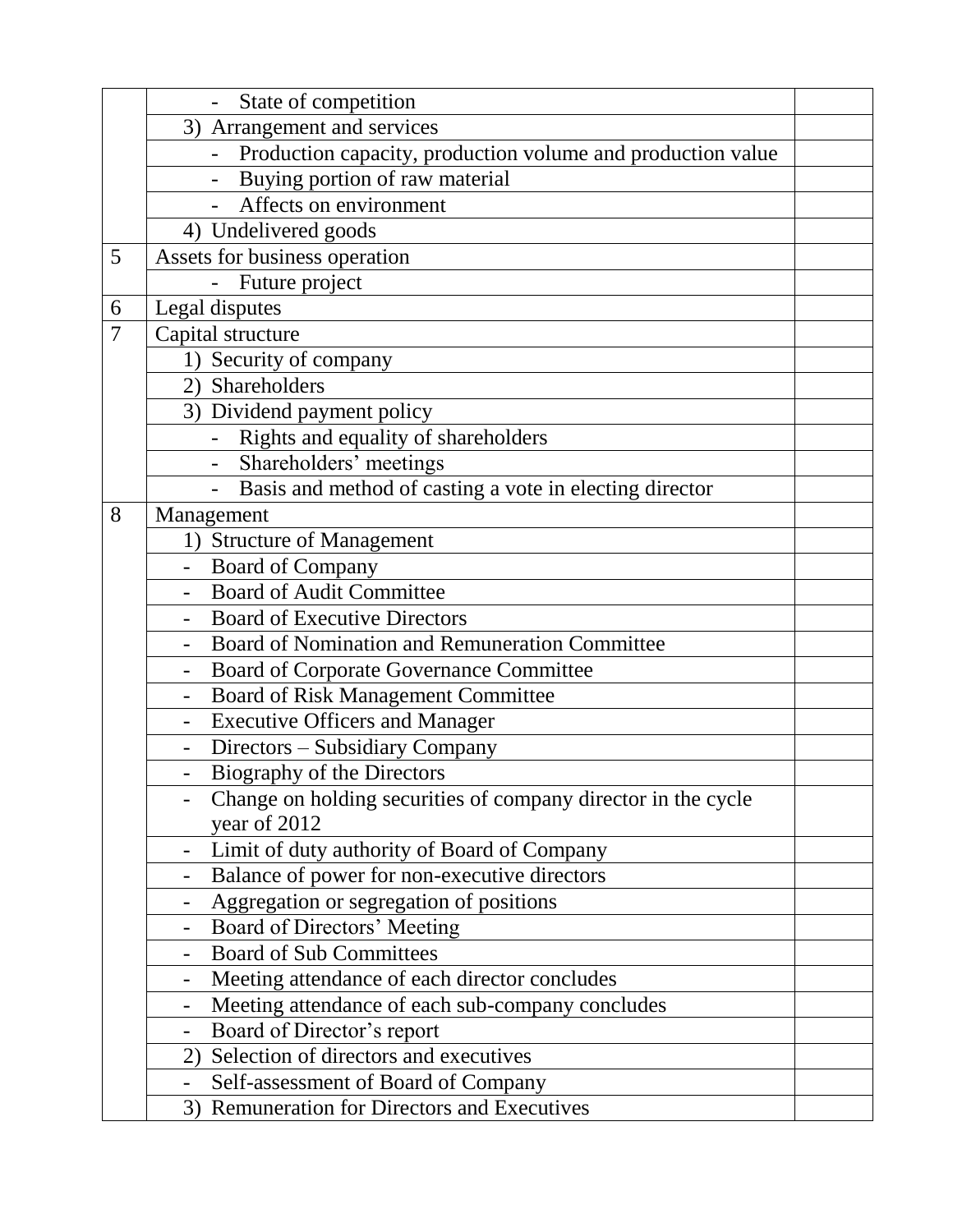|    | Remuneration in value                                                |  |  |  |  |  |  |  |
|----|----------------------------------------------------------------------|--|--|--|--|--|--|--|
|    | Other remuneration not in value                                      |  |  |  |  |  |  |  |
|    | Audit fee                                                            |  |  |  |  |  |  |  |
|    | 4) Policy on Corporate Governance                                    |  |  |  |  |  |  |  |
|    | Leadership and Vision                                                |  |  |  |  |  |  |  |
|    | Conflict of interest                                                 |  |  |  |  |  |  |  |
|    | Various groups of stakeholders                                       |  |  |  |  |  |  |  |
|    | <b>Business Morality</b>                                             |  |  |  |  |  |  |  |
|    | <b>Corporate Governance</b>                                          |  |  |  |  |  |  |  |
|    | <b>Company Secretary</b><br>$\overline{\phantom{a}}$                 |  |  |  |  |  |  |  |
|    | Society and Environment                                              |  |  |  |  |  |  |  |
|    | <b>Relations with investors</b>                                      |  |  |  |  |  |  |  |
|    | 5) Usage control of inner information                                |  |  |  |  |  |  |  |
|    | 6) Personnel                                                         |  |  |  |  |  |  |  |
| 9  | Controlling system and Internal Audit                                |  |  |  |  |  |  |  |
|    | <b>Risk Management</b>                                               |  |  |  |  |  |  |  |
| 10 | <b>Interrelated transactions</b>                                     |  |  |  |  |  |  |  |
|    | <b>Conflict of Interest</b>                                          |  |  |  |  |  |  |  |
| 11 | FINANCIAL STATUS AND OPERATION PERFORMANCE                           |  |  |  |  |  |  |  |
|    | 1) Financial Statements                                              |  |  |  |  |  |  |  |
|    | a) Report of the Independent Auditor                                 |  |  |  |  |  |  |  |
|    | b) Summary of Financial Statements                                   |  |  |  |  |  |  |  |
|    | c) Financial Ratios                                                  |  |  |  |  |  |  |  |
|    | 2) Explanation and analysis financial situation and operation result |  |  |  |  |  |  |  |
|    | a) Practical result in business proceeding                           |  |  |  |  |  |  |  |
|    | b) Operation result                                                  |  |  |  |  |  |  |  |
|    | c) Financial situation                                               |  |  |  |  |  |  |  |
|    | d) Factor and main influence that may affect on operation            |  |  |  |  |  |  |  |
| 12 | Other concern information                                            |  |  |  |  |  |  |  |
|    | <b>Certification of Correct Information</b>                          |  |  |  |  |  |  |  |
|    | Details of Executives and Authorize Supervisors                      |  |  |  |  |  |  |  |
|    | Details of Directors and Company Executives and Interrelated         |  |  |  |  |  |  |  |
|    | Transaction                                                          |  |  |  |  |  |  |  |
|    | <b>Information Summary of Subsidiary Company</b>                     |  |  |  |  |  |  |  |
|    | <b>Internal Control Report on Accounting</b>                         |  |  |  |  |  |  |  |
|    | Clarification of Chairman of the Audit Committee                     |  |  |  |  |  |  |  |
|    |                                                                      |  |  |  |  |  |  |  |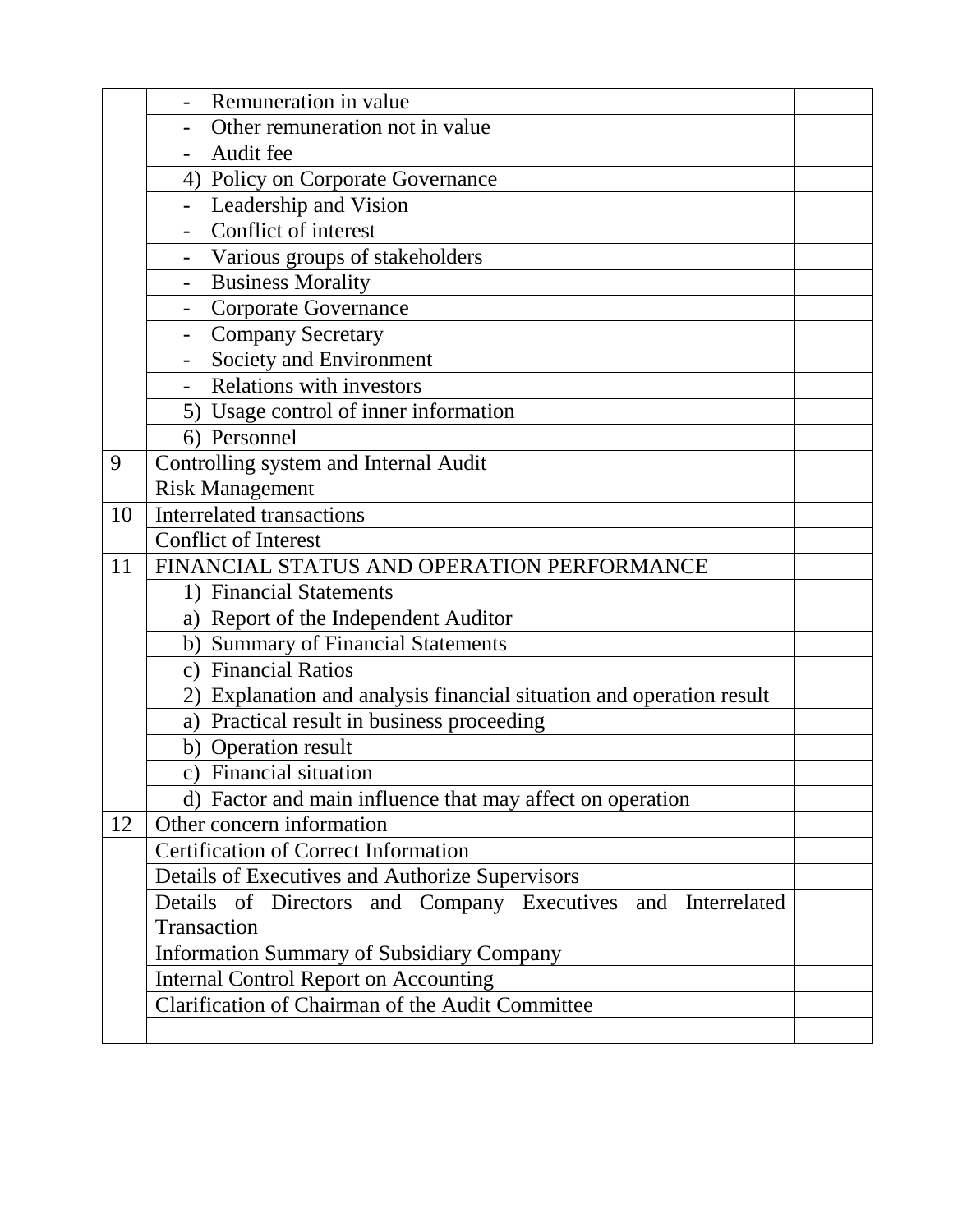### **1. General information**

| Name            | Chiangmai Frozen Foods Public Company Limited                       |
|-----------------|---------------------------------------------------------------------|
| Office          | 149/34 Soi Anglo Plaza, Surawongse Road, Kwaeng                     |
| Location        | Suriyawongse, Bangrak, Bangkok 10500, Thailand.                     |
| Registration    | 0107537000513                                                       |
| Telephone       | $(662)$ 238-4091, 634-0061-4                                        |
| Facsimile       | $(662)$ 238-4090                                                    |
| Website         | www.cmfrozen.com                                                    |
| <b>Business</b> | Manufacture and Export of Frozen Vegetables                         |
| <b>Type</b>     | such as Soy Beans, Green Beans, Sweet Corn, Carrot, Baby            |
|                 | Corn etc.                                                           |
| Capacity        | 42,000 Metric Tons per Year                                         |
| Factory         | 1 <sup>st</sup> Plant No. 92 Moo 3, Chiangmai-Phrao Road, Nongjom,  |
| (Branch)        | Sansai, Chiangmai Province 50210, Thailand.                         |
|                 | 2 <sup>nd</sup> Plant No. 299 Moo 14, Chiangmai-Phrao Road, Mae Fag |
|                 | Mai, Sansai, Chiangmai Province 50290, Thailand.                    |
| Registered      | 381,146,251 common share each with par value 1 baht and in          |
| Capital         | the aggregate value of 381,146,251 baht.                            |
| Paid-up         | 381,145,725 common share each with par value 1 baht and in          |
| Capital         | the aggregate value of 381,145,725 baht.                            |

#### **Shares in juristic persons held by the company from 10% upwards**

| Name                      | Agrifood Processing Co., Ltd.                         |
|---------------------------|-------------------------------------------------------|
| Location                  | 149/34 Soi Anglo Plaza, Surawongse Rd., Kwaeng        |
|                           | Suriyawongse, Bangrak, Bangkok 10500, Thailand.       |
| Telephone, Facsimile      | Phone: (662) 634-2282-6 Fax: (662) 634-2287           |
| <b>Business Type</b>      | Conduct business buying-selling, distributer (Export) |
|                           | Frozen Sweet Corn.                                    |
| <b>Registered Capital</b> | Ordinary share 12,000,000 shares of each 10           |
|                           | baht/share total 120,000,000.00 baht.                 |
| Paid-up Capital           | Ordinary share 12,000,000 shares of each 10           |
|                           | baht/share paid up 30,000,000.00 baht.                |
| Percentage of             | 100 % by the company.                                 |
| Shareholding              |                                                       |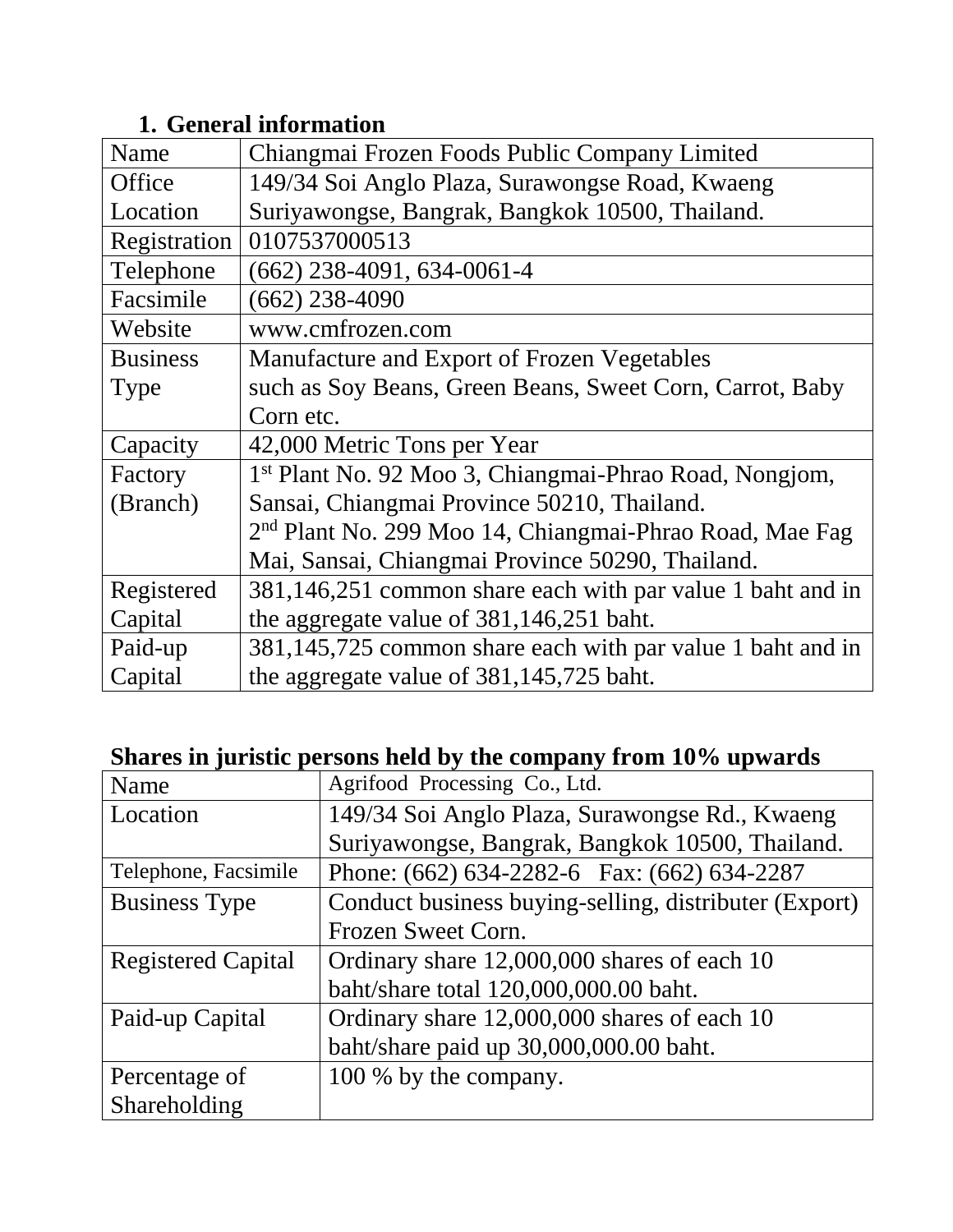# **Other referred juristic persons**

| Registrar     | Thailand Securities Depository Co., Ltd.                     |  |  |  |  |  |  |
|---------------|--------------------------------------------------------------|--|--|--|--|--|--|
|               | 62 The Stock Exchange of Thailand Building, $4.6-7th$ Floor, |  |  |  |  |  |  |
|               | Rachadapisek Road, Kwaeng Klongtoey, Khet Klongtoey,         |  |  |  |  |  |  |
|               | Bangkok 10110, Thailand.                                     |  |  |  |  |  |  |
|               | Tel.(662)229-2800,654-5599 Fax.(662)359-1262-3               |  |  |  |  |  |  |
| Auditor       | Miss Nongram Laoha-areedilok, C.P.A. (Thailand) No.4334      |  |  |  |  |  |  |
|               | AST Master Office of 790/12 Thonglor Tower, Soi Tonglor      |  |  |  |  |  |  |
|               | 18, Sukhumvit Road 55, Kwaeng Klongtoey, Khet Wattana,       |  |  |  |  |  |  |
|               | Bangkok 10110, Thailand. Tel. (662) 381-5716, 381-8016       |  |  |  |  |  |  |
| Legal Advisor | Mr. Wanchandr Sivaboonyawongs,                               |  |  |  |  |  |  |
|               | Wisal & Associates Law Co., Ltd. 83-85 Soi Anuman            |  |  |  |  |  |  |
|               | Rajathon, Dejo Road, Khet Bangrak, Bangkok 10500,            |  |  |  |  |  |  |
|               | Tel.(662)266-8217-8<br>Thailand.                             |  |  |  |  |  |  |
| Financial     | Siam Commercial Bank Public Co., Ltd.                        |  |  |  |  |  |  |
| Institution   | Mizuho Corporate Bank, Ltd. - Bangkok Office.                |  |  |  |  |  |  |
|               | <b>Thanachart Bank</b>                                       |  |  |  |  |  |  |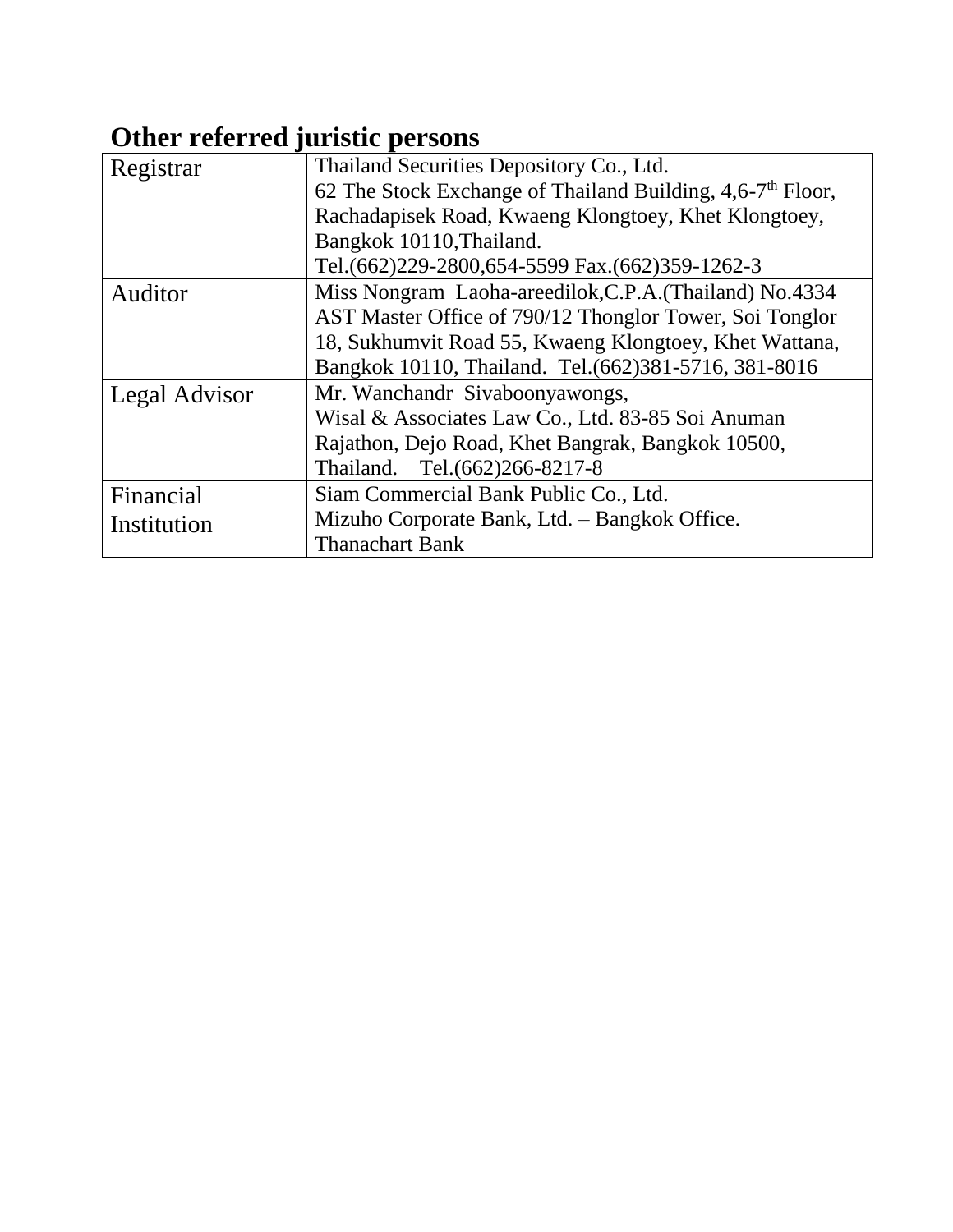# **SUMMARY FINANCIAL INFORMATION OF THE COMPANY**

#### **Financial Statements** ( Unit: Thousand Baht )

| Particular               | <b>Consolidated F/S.</b> |           |           | Separate F/S. |           |           |  |
|--------------------------|--------------------------|-----------|-----------|---------------|-----------|-----------|--|
|                          | 2012                     | 2011      | 2010      | 2012          | 2011      | 2010      |  |
| Total assets             | 1,434,738                | 1,273,460 | 1,358,830 | 1,413,415     | 1,255,746 | 1,345,187 |  |
| <b>Total liabilities</b> | 143,087                  | 103,188   | 87,860    | 139,155       | 99,707    | 86,466    |  |
| Shareholders' equity     | 1,291,651                | 1,170,272 | 1,270,970 | 1,274,260     | 1,156,039 | 1,258,721 |  |
| Sale revenue             | 1,491,529                | 1,293,387 | 1,367,578 | 1,466,095     | 1,267,970 | 1,349,072 |  |
| Total income             | 1,520,862                | 1,317,773 | 1,410,874 | 1,492,318     | 1,290,896 | 1,388,513 |  |
| Gross profit             | 380,743                  | 244,259   | 338,720   | 357,975       | 219,838   | 321,855   |  |
| Net profit (loss)        | 174,738                  | 55,796    | 158,188   | 171,581       | 52,542    | 159,724   |  |

#### **Financial Ratio**

| Particular                          |      |       | <b>Consolidated F/S.</b> |       | Separate F/S. |      |       |
|-------------------------------------|------|-------|--------------------------|-------|---------------|------|-------|
|                                     |      | 2012  | 2011                     | 2010  | 2012          | 2011 | 2010  |
| Net profit ratio per total income % |      | 11.72 | 4.31                     | 11.57 | 11.70         | 4.14 | 11.84 |
| Return on equity                    | $\%$ | 13.53 | 4.77                     | 12.45 | 13.47         | 4.54 | 12.69 |
| Return on assets                    | $\%$ | 12.18 | 4.38                     | 11.64 | 12.14         | 4.18 | 11.87 |
| Net profit(loss) per share          | Baht | 0.46  | 0.15                     | 0.42  | 0.45          | 0.14 | 0.42  |
| Annual Dividend per share           | Baht | 0.28  | 0.14                     | 0.35  | 0.28          | 0.14 | 0.35  |
| Book value per share                | Baht | 3.39  | 3.07                     | 3.33  | 3.34          | 3.03 | 3.30  |
| Net assets value per share          | Baht | 3.76  | 3.34                     | 3.57  | 3.71          | 3.29 | 3.53  |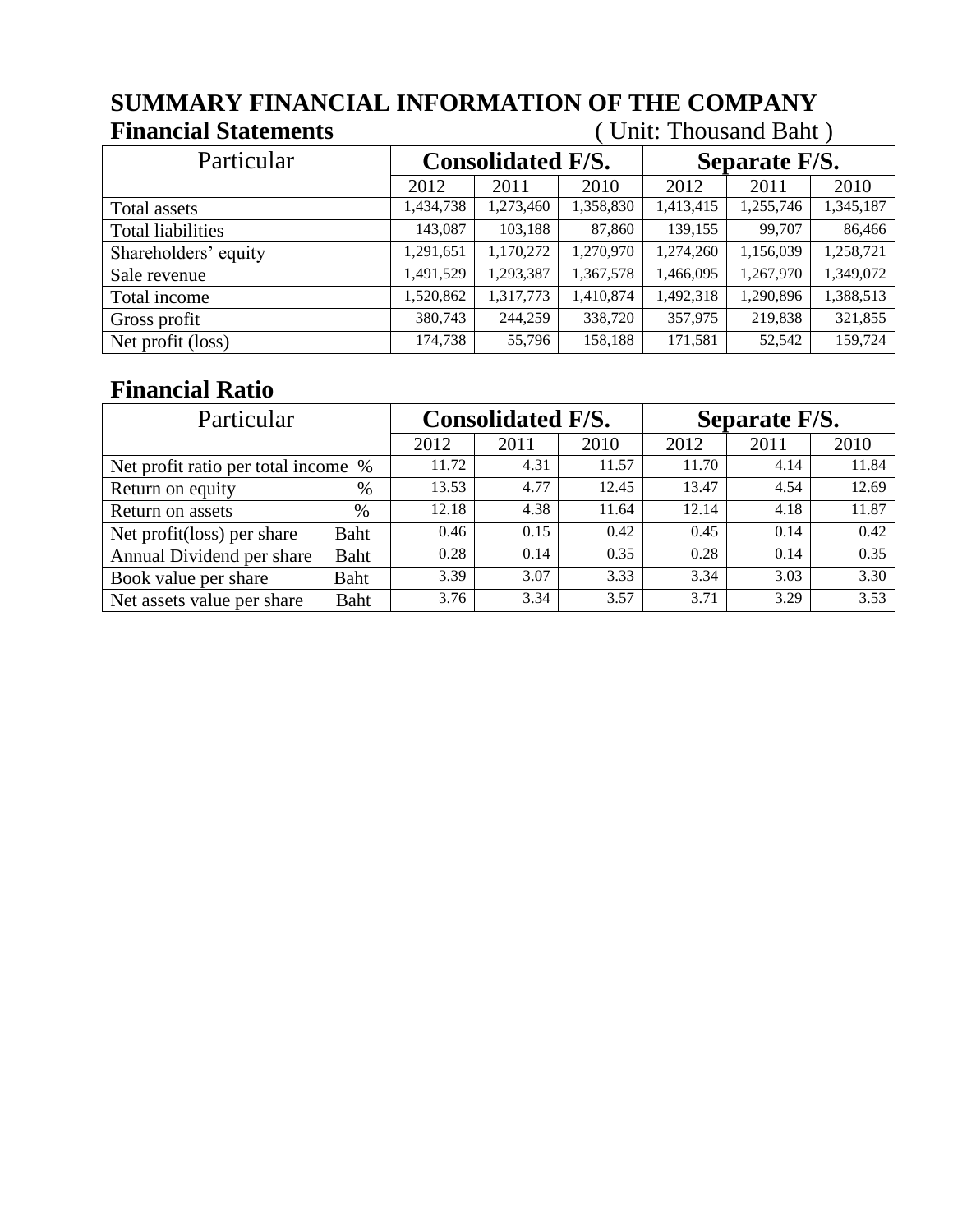# 2.Risk

### Producing

 The Company is a manufacturer and distributor of Frozen Vegetables product which must use Soy Beans, Green Beans and Sweet Corns as important raw materials of producing capital and since these raw materials are the agriculture raw materials that mainly depends on the nature factors make the company may affect and incur some shortage of such raw materials.

 To serve this risk, the company would use the way of increasing more volume of producing in next stage due to raw materials could be able to grow 2-3 stages a year and harvesting life is only about 60-90 days. Therefore, if the problem arises in any stage of growing, the company would increase more growing area in next stage.

 From arose of flood problem, the growing areas of the formers whose joint company project were few affect owing most growing areas were in the upper Northern region of the country.

#### **Conducting business**

 The Company has presently exported Frozen Vegetables product to Japan market about 76% of the total sale which this dependence on Japan market at high portion would affect the company business from their economic slowdown. And/or change on the trade policy of such country.

 However, as the products of the company which is food type necessary for standard of living and Japanese peoples like to consume Frozen Soy Beans and Frozen Green Beans also the company has a good relationship with the customer throughout, so the affective from depending on Japan market as a main would not be so risk.

#### **Exchange rate**

 As the company has its value export about 82% of the total sale with all products sold in US Dollar currency, so the company may be affected due to stronger exchange rate, would make the company receive less baht value from less exchange rate.

 The measurement to reduce risk in this case, the company has made a US exchange forward contract which can reduce moderate risk from foreign exchange rate in which the company will make forward sell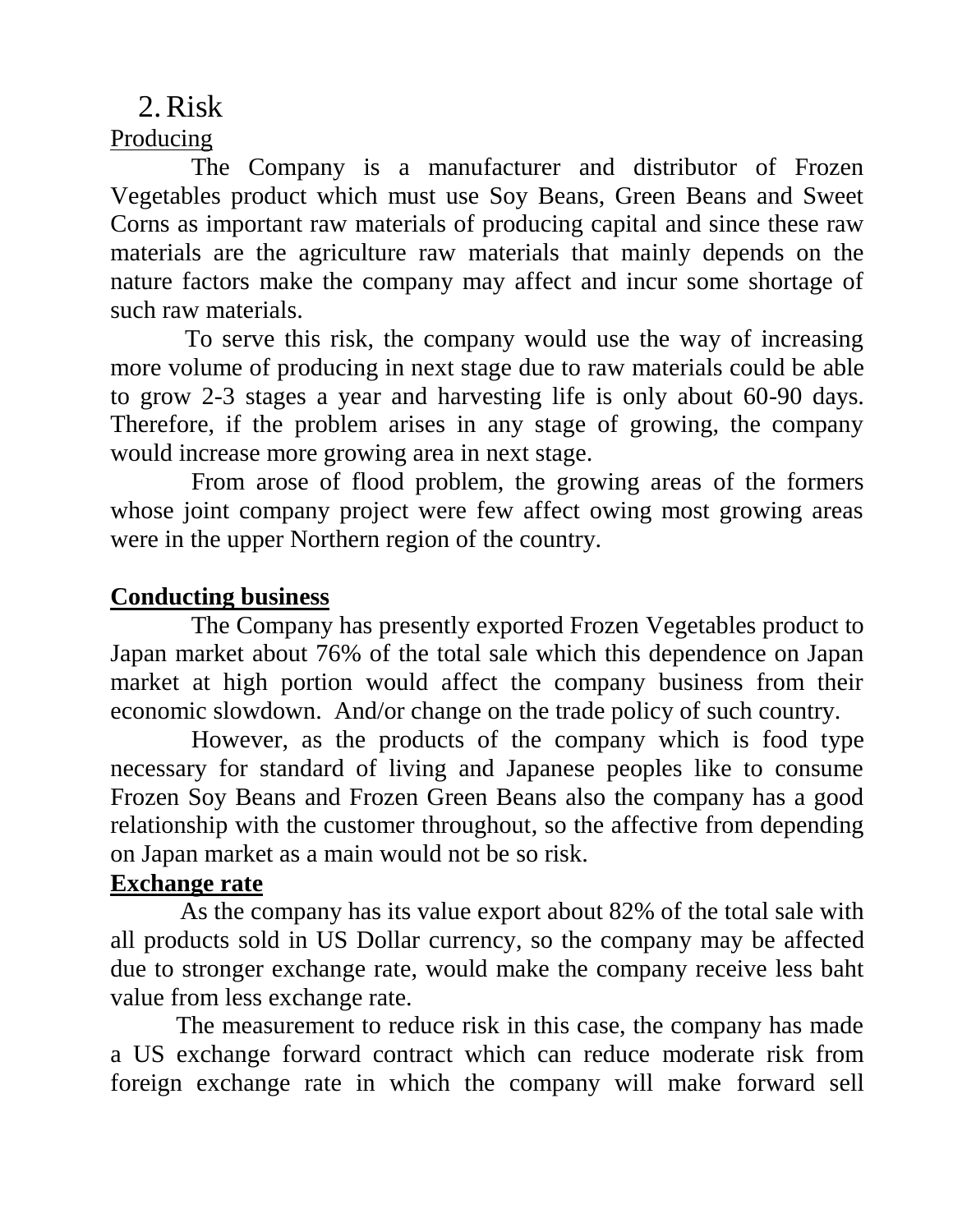contract for periods time 8 - 12 months make the company would be able to prevent risk in exchange rate approx. 8 months.

#### **Quality products**

 Quality products that must free from chemical causes the company having risk in returning products from the customers if incapable to control the quality to free from chemical as agreed with the customers.

 The standard measure of controlling quality products which is an impact incur from chemical residue, the company is available an inspection process strictly according to GMP standard in which the company has arranged detector for detecting chemical residue that having high efficient which presently the company available 2 detectors capable to detect the chemical residue more than 250 kinds whereas the company uses the chemical about 20 kinds.

### **Management**

 Board of Company comprise 7 directors represented main shareholders group which are of experience in agricultural business for a long time and 4 Independent Directors jointly formulate the policy to the Board of Executive, take care and control operation of the Board of Executive continuously and efficiency.

 Board of Executive comprise 5 high rank executive team which each of person is of knowledgeable and competent in managing agricultural business excellently, having scatter an authority in management and decision appropriately inclusive meeting together to make decision in an important point.

 Working of the Board of Executive and Board of Company are conducting under the policy of Good Corporate Governance, think of every group of stakeholders, transparency, checkable and in every meeting of Board of Company, the meeting has reported operation review and open a chance to every director for making inquiry at their wish, so risk in management of the company then is in a low level.

### **Financial**

 The Company had total assets amount 1,413.4 million baht and total liabilities 139.1 million baht or 9.8% of total assets and shareholders' equity 1,274.3 million baht or 90.2% of total assets, ratio of liabilities per shareholders' equity 0.11:1, current ratio 9.0 and quick ratio 5.3 also the credit line from 3 financial institutes that the company using the service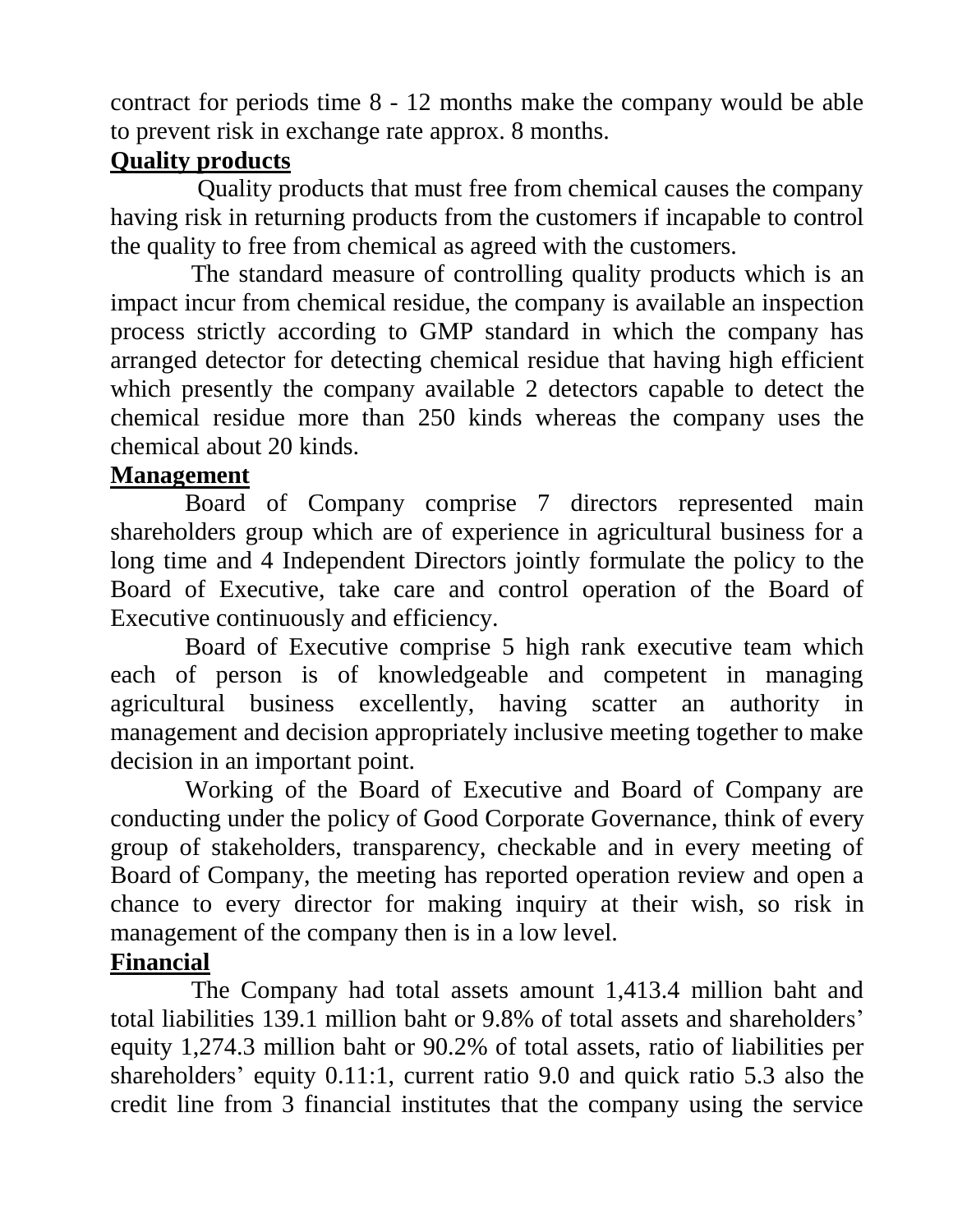each is the credit line that must not have bonds surety altogether which show the financial status and reliably of the company that received from financial institutes on the high level. Besides, the company has held the financial policy principle that stress on carefulness which make the risk of company financial is on the low level.

#### **Investors**

 The Company has a good business result and profitable throughout. At December 31, 2012 the company had retained earnings altogether amount 825.1 million baht or 58.4% of total assets and the company could pay dividend to the shareholder every year.

#### **BUSINESS CHARACTER**

#### **(1) Change and development significant**

| $\mathbf{\sigma}$                                                                       |
|-----------------------------------------------------------------------------------------|
| Established a company with register capital 50 million baht with par value              |
| 10 baht/share.                                                                          |
| Built 1 <sup>st</sup> plant at Nongjom, Sansai, Chiangmai on area 15 rais 36.6 square   |
| wahs and finished in Oct. 1989                                                          |
| Started earning income from the operation.                                              |
| Increased register capital from 50 million baht to be 125 million baht.                 |
| Permitted from The Securities of Stock Exchange of Thailand as register                 |
| securities.                                                                             |
| Started buying-selling shares in the Securities of Stock Exchange of                    |
| Thailand under the name "CM"                                                            |
| Changed from company limited into Public Company Limited                                |
| Built 2 <sup>nd</sup> plant at Maefagmai, Sansai, Chiangmai on area 26 rais 29.9 square |
| wahs and started producing in Oct. 1995                                                 |
| Increased register capital from 125 million baht to be 210 million baht.                |
| Joint investment with River Kway International Co., Ltd. in ratio 51:49 in              |
| Agri Foods Processing Co., Ltd. with capital invested 120 million baht,                 |
| paid-up 30 million baht.                                                                |
| Built cold storage at Maefagmai, Sansai, Chiangmai on area 8 rais 3 ngans               |
| 97 square wahs and finished in Jul. 2005                                                |
| Bought capital investment in Agrifoods Processing Co., Ltd. from River                  |
| Kway International Co., Ltd. increased from 51% to 100%.                                |
| Increased register capital from 210 million baht to be 315 million baht.                |
| Changed par value from original par value 10 baht/share to be 1 baht/share.             |
| Increased register capital from 315 million baht to be 346 million baht.                |
| Increased register capital from 346 million baht to be 381 million baht.                |
|                                                                                         |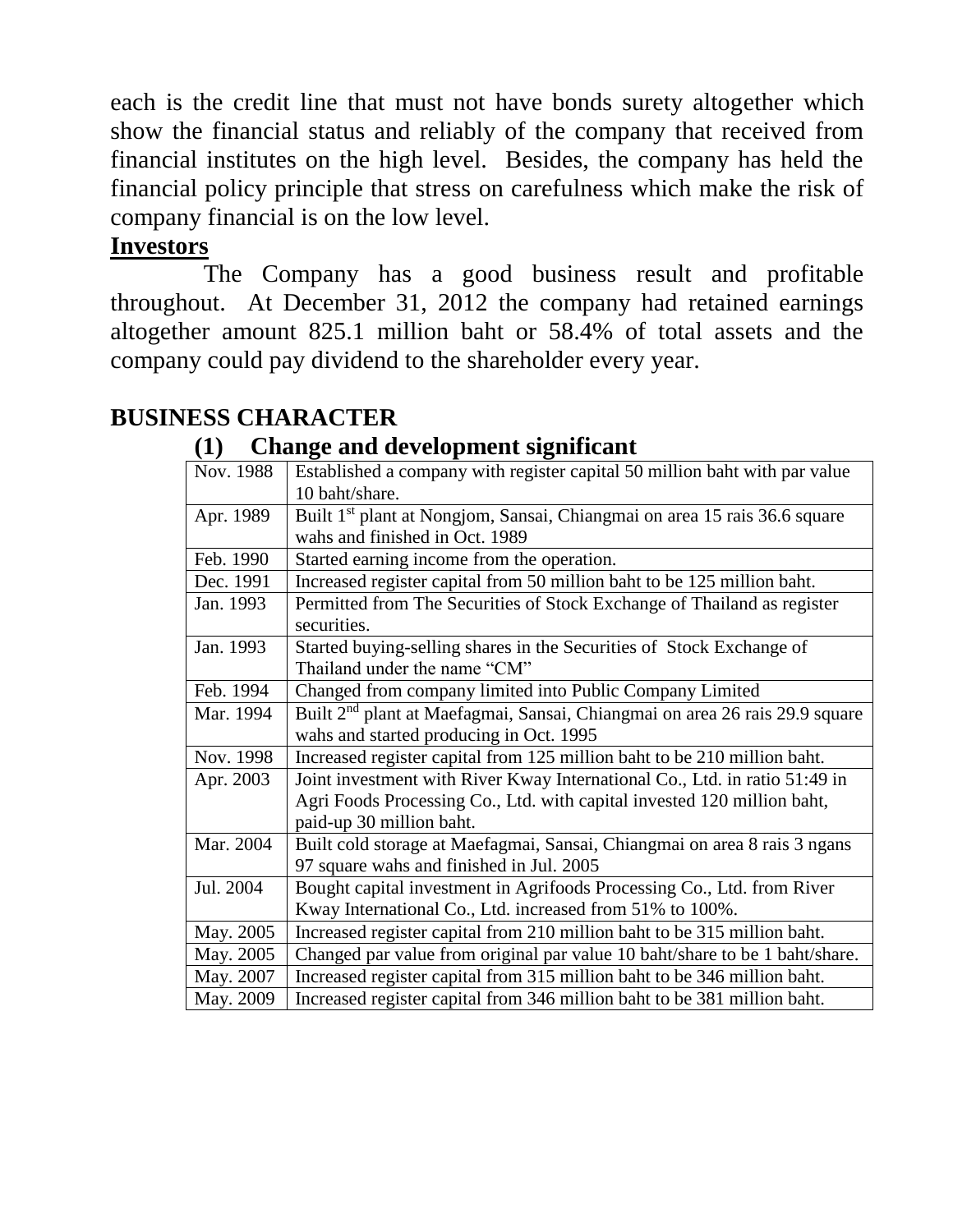#### **Change of authority in controlling the company**

None

**Change of holding structure, management or conducting business in the passed 3 years**

No any change.

### **Important incident in 2012**

None

### **(2) To carry on business of the company.**

 The Company is a Manufacturer and Exporter of Frozen Vegetables which to be brought the agricultural products as raw materials to pass the processing methods then brings to keep at Cold Storage with temperature - 25 degrees Celsius.

 The products of the company are Frozen Vegetables such as Soy Beans, Green Beans, Sweet Corns. Carrots, Baby Corns etc.

### (3) **Structure of Revenue**

For Chiangmai Frozen Foods Public Company Limited

( In Thousand Baht)

| <b>Products</b>          | 2012 | $\%$                     | 2011                                                  | $\%$ | 2010                | $\%$ |
|--------------------------|------|--------------------------|-------------------------------------------------------|------|---------------------|------|
| <b>Frozen Vegetables</b> |      |                          | $1,466,095$   100.0   1,267,285                       | 99.9 | 1,346,700           | 99.8 |
| <b>Others</b>            |      | $\overline{\phantom{0}}$ | 685                                                   | 0.1  | 2,372               |      |
| Total                    |      |                          | $1,466,095 \mid 100.0 \mid 1,267,970 \mid 100.0 \mid$ |      | $1,349,072$   100.0 |      |

| <b>Product markets</b> | 2012      | $\%$ | 2011      | $\%$ | 2010                                                                       | $\%$ |
|------------------------|-----------|------|-----------|------|----------------------------------------------------------------------------|------|
| <b>Overseas</b>        | 1,193,384 | 81.4 | 1,019,895 | 80.4 | 1,109,487                                                                  | 82.2 |
| Domestic               | 272,711   | 18.6 | 248,075   | 19.6 | 239,585                                                                    | 17.8 |
| Total                  |           |      |           |      | $1,466,095 \mid 100.0 \mid 1,267,970 \mid 100.0 \mid 1,349,072 \mid 100.0$ |      |

Remark: Domestic sale, mostly from indirect export which is exported by Agrifood Processing Co., Ltd. (Subsidiary Company)

| Nature of Customers | Percentage                                               |      |        |  |  |
|---------------------|----------------------------------------------------------|------|--------|--|--|
|                     | <b>Domestic Market</b><br>Total<br><b>Oversea Market</b> |      |        |  |  |
| Total sale value    | 81.4                                                     | 18.6 | 100.00 |  |  |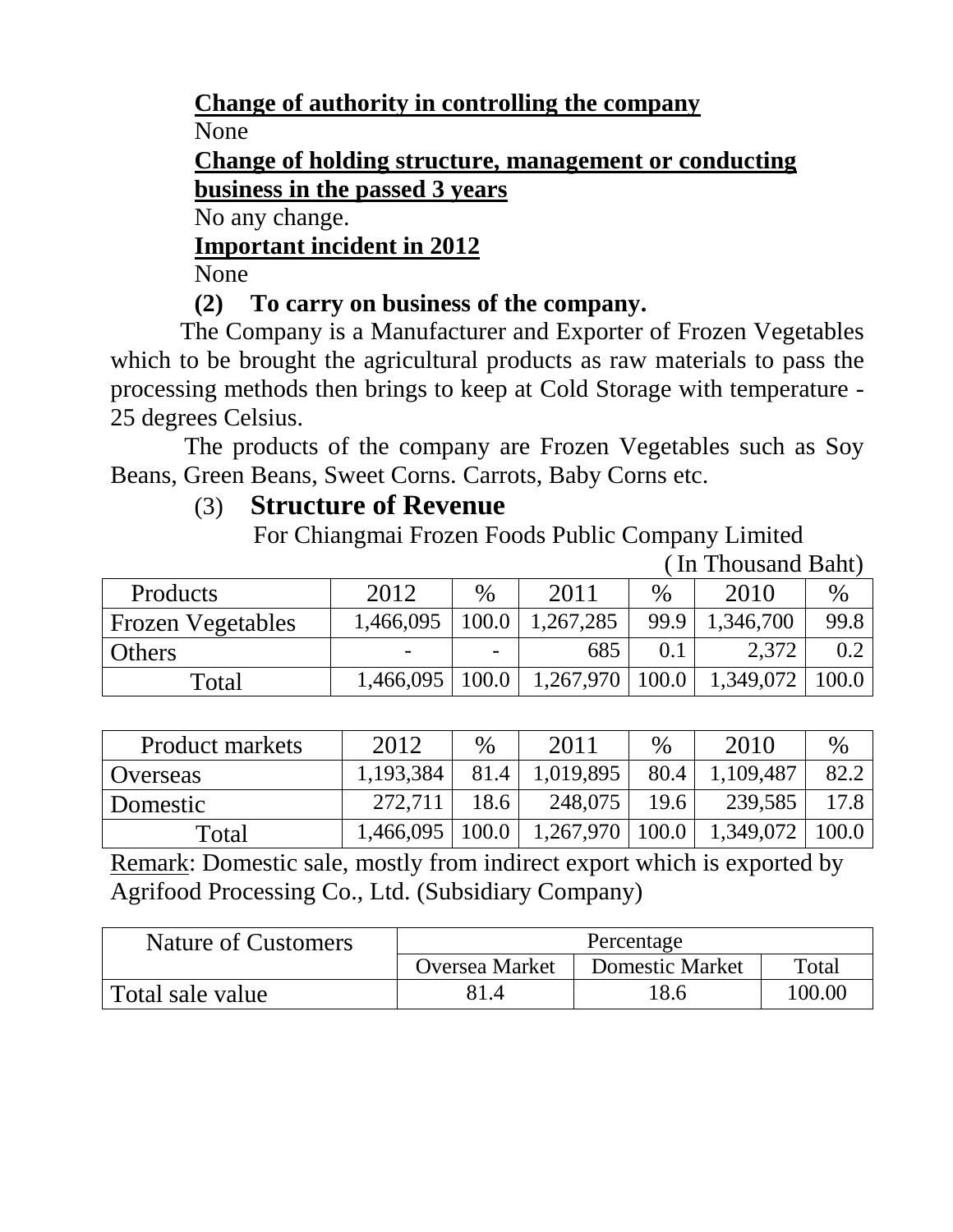| Operation cycle            | Percentage |        |        |  |  |
|----------------------------|------------|--------|--------|--|--|
|                            | 2012       | 2011   | 2010   |  |  |
| 1 <sup>st</sup> Quarter    | 22.00      | 21.00  | 23.00  |  |  |
| 2 <sup>nd</sup><br>Quarter | 30.00      | 28.00  | 31.00  |  |  |
| 3 <sup>rd</sup><br>Quarter | 27.00      | 29.00  | 25.00  |  |  |
| 4 <sup>th</sup><br>)uarter | 21.00      | 22.00  | 21.00  |  |  |
| Total                      | 100.00     | 100.00 | 100.00 |  |  |

#### **Subsidiary company**

Agrifood Processing Co., Ltd., is a distributer (Export) of Frozen Sweet Corns.

#### **Structure of Income** (Unit: Thousand baht)

| Particular         | 2012    | $\frac{0}{0}$ | 2011              | $\frac{6}{6}$ | 2010    | $\frac{0}{0}$ |
|--------------------|---------|---------------|-------------------|---------------|---------|---------------|
| Revenue from sales | 279,500 | 98.7          | 261,066           | 99.2          | 248,377 | 98.2          |
| Others income      | 3,787   | 1.3           | 2,106             | 0.8           | 4.475   |               |
| Total              | 283,287 | 100.0         | $263,172$   100.0 |               | 252,852 | 100.0         |

### **Business target**

- Maintain the product quality always in standard.
- Always strive to produce the goods to meet consumer requirement.
- Seek the business expansion channel for maximum advantage to every shareholder.
- Fairly conduct business, not ruin an environment and promote of living together with good relationship between company and community.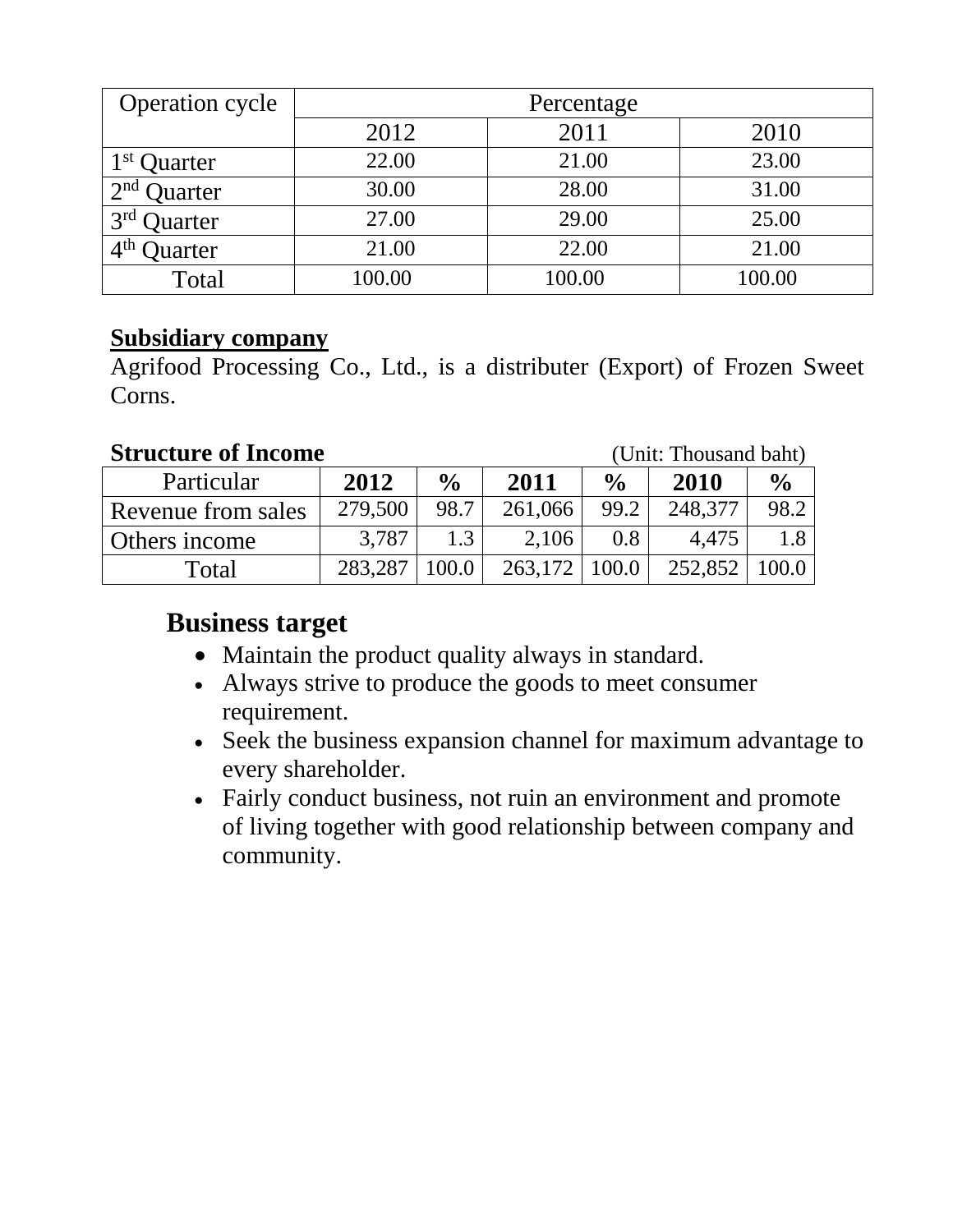#### **3. To carry on business of each products**

#### **(1) Character of products or service**

Products of the company are Frozen Vegetables which produce by passing a quality standard production process and have obtained various standard certification such as ISO 22000, HACCP, GMP.

#### **Privileges or limitation in conducting business Number of promotion certificates;**

 **1**

**st Certificate No. 1727/Sor Or./1988 nd Certificate No. 1063/Sor Or./1993**

 **2 3 rd Certificate No. 1397/1994**

*4* **th Certificate No. 1465/1999**

|  | 5 <sup>th</sup> Certificate No. 1545(3)/2004 |  |
|--|----------------------------------------------|--|
|--|----------------------------------------------|--|

| 5 <sup>th</sup><br><b>Certificate No. 1545(3)/2004</b> |             |             |                   |                 |                 |  |  |  |
|--------------------------------------------------------|-------------|-------------|-------------------|-----------------|-----------------|--|--|--|
| Particular                                             | $1^{St}$    | 2nd         | $\overline{3}$ rd | 4 <sup>th</sup> | 5 <sup>th</sup> |  |  |  |
|                                                        | Certificate | Certificate | Certificate       | Certificate     | Certificate     |  |  |  |
| Plant number                                           | 1           |             | $\overline{2}$    | $\overline{2}$  | $\overline{2}$  |  |  |  |
| Promotion certificate date                             | 12/12/1988  | 28/04/1993  | 7/07/1994         | 28/10/199       | 6/07/2004       |  |  |  |
|                                                        |             |             |                   | 9               |                 |  |  |  |
| Business capacity (tons / year)                        | 10,000      | 5,000       | 12,000            | 15,000          | 5,850           |  |  |  |
| Validity of promotion certificate                      |             | 6           | 8                 | 8               | 8               |  |  |  |
| (years)                                                |             |             |                   |                 |                 |  |  |  |
| Effective dates of promotion                           | 1/02/1990   | 1/11/1994   | 3/03/1996         | 1/11/2001       |                 |  |  |  |
| certificate                                            |             |             |                   |                 |                 |  |  |  |
| Expiry dates of promotion                              | 1/02/1997   | 1/11/2000   | 3/03/2004         | 1/11/2009       |                 |  |  |  |
| certificate                                            |             |             |                   |                 |                 |  |  |  |
| Granted investment promotion                           |             |             |                   |                 |                 |  |  |  |
| in the:-                                               |             |             |                   |                 |                 |  |  |  |
| -Manufacture of Frozen                                 | yes         | yes         | yes               | yes             |                 |  |  |  |
| Vegetables.                                            |             |             |                   |                 | yes             |  |  |  |
| -Cold storage service                                  |             |             |                   |                 |                 |  |  |  |
| Type of business:-                                     | 1.3         | 1.8         | 1.8               | 1.8             | 1.17            |  |  |  |
| 1.3 Food manufacture or                                |             |             |                   |                 |                 |  |  |  |
| preservation                                           |             |             |                   |                 |                 |  |  |  |
| 1.8 Food manufacture                                   |             |             |                   |                 |                 |  |  |  |
| 1.17 Cold storage business                             |             |             |                   |                 |                 |  |  |  |
| Exemption from company                                 | yes         | yes         | yes               | yes             | yes             |  |  |  |
| income tax                                             |             |             |                   |                 |                 |  |  |  |
| Deduction of two times of                              |             |             |                   |                 |                 |  |  |  |
| transportation and electricity                         | yes         | yes         | yes               | yes             | yes             |  |  |  |
| fee for 10 years as from income                        |             |             |                   |                 |                 |  |  |  |
| earning commencement                                   |             |             |                   |                 |                 |  |  |  |
| After the expiry of promotion                          |             |             |                   |                 |                 |  |  |  |
| certificate, deduction of 50%                          | yes         | yes         | yes               | yes             | yes             |  |  |  |
| income tax per year for 5 years                        |             |             |                   |                 |                 |  |  |  |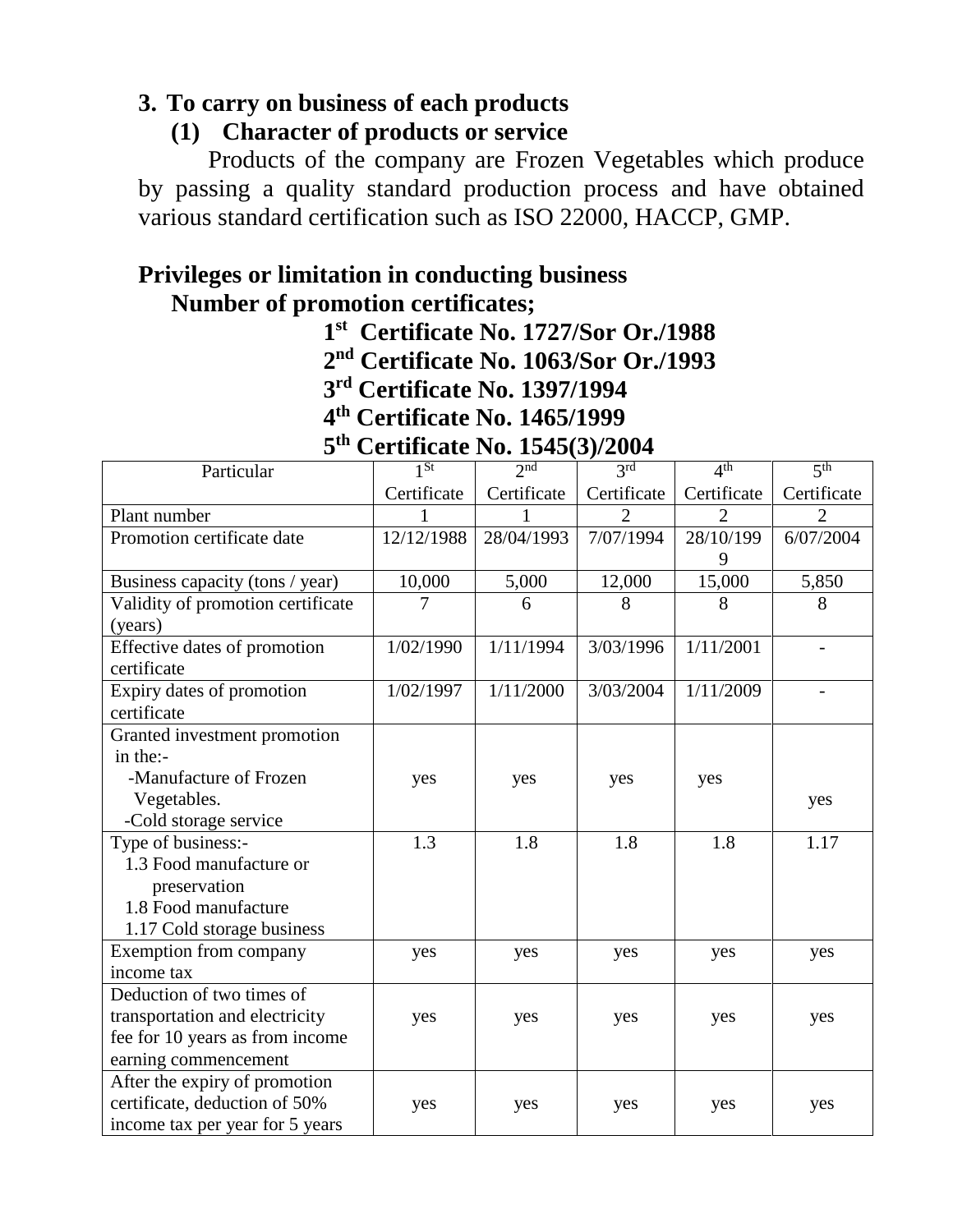As an investment promoted company, the company is required to comply with the conditions and regulations as stipulated in the Investment Promotion Certification.

#### **(2) Marketing and competition condition** Previous year marketing

 In previous year, the company had total top sale 1,466 million baht increased from previous year 198 million baht or 15.6%. The Company had export value 1,193 million baht come to 81.4% and domestic sale 273 million baht come to 18.6%. The Company had export volume amount 26,000 metric tons increased form previous year 300 metric tons or 1.2%.

### **Marketing Tactics**

 The industrial of manufacturing frozen vegetables uses the modern technology. The products are able to retain for its color, nutrition value with taste like fresh one, no preservative added and also can keep for long, also comfortable and easy when to eat. This is a new line of industrial products which add a new choice for the consumers who are able to buy and eat all year.

### **Important of competitive tactics**

- 1. Quality of products is up to standard, to be accepted by oversea customers
- 2. Regular delivery at time of need.
- **3.** Products are free from chemical residue and preservative added.
- **4.** Closely and continuously communicate and exchange information with the customers in order to repay the customer required more better and better.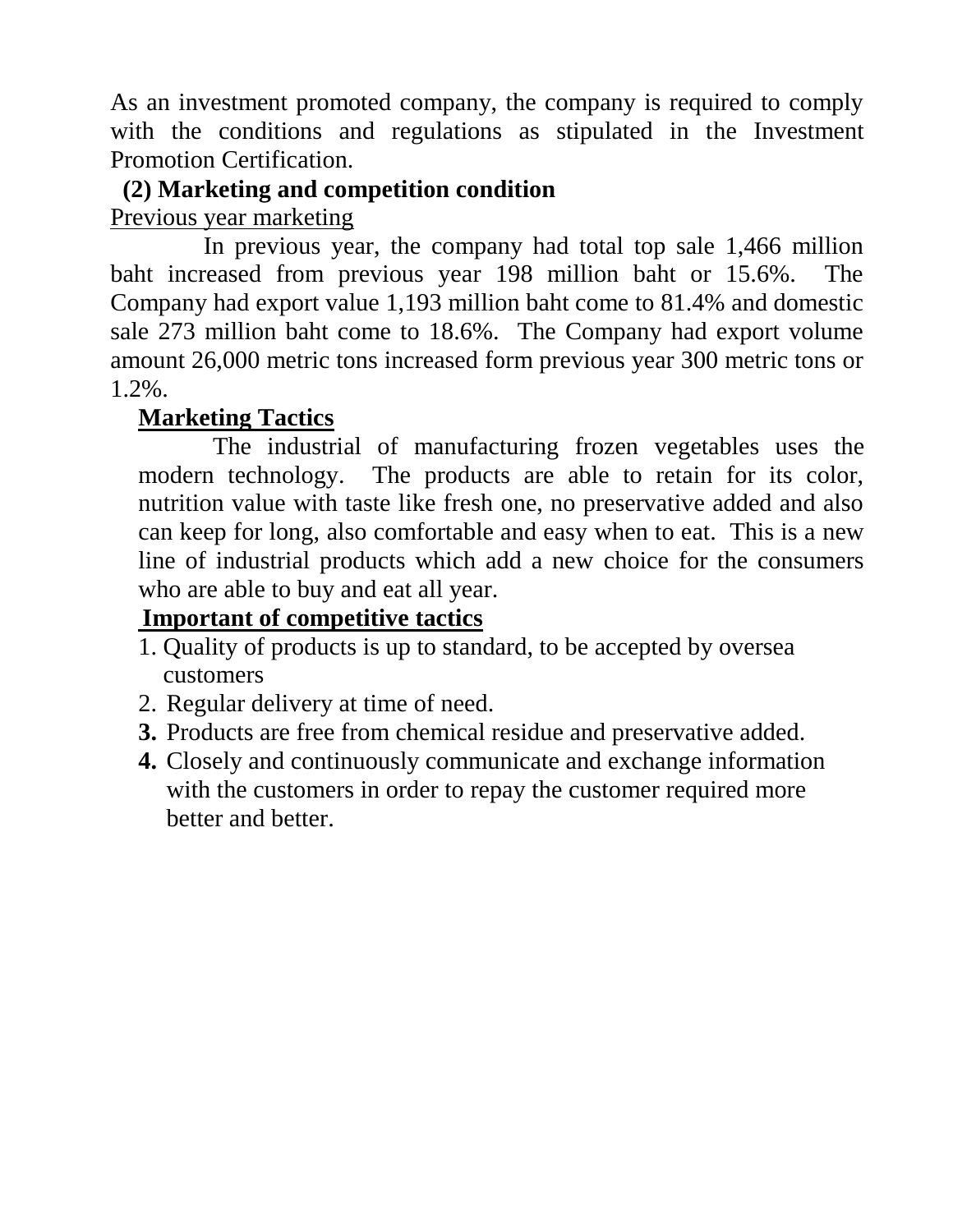### **Advantages**

- 1. The company has very strong market base.
- **2.** High rank executives of the company are entirely experienced with knowledge of trading in agricultural products for a decade
- **3.** Main products of the company is the produces from agriculture of good quality, fresh and safety
- **4.** The growing areas are of plentiful and able to grow throughout the year and few affect from natural peril such as wind storm, heavy rain and flood when compare with the competitor country like China and Taiwan.

### **Disadvantages**

- 1. The delivery distant both inland and sea are farther when compare to the competitor in overseas which make the delivery cost higher.
- **2.** Size of growing areas is mostly small and scatter in wide vicinity, control of growing areas and chemical usage are done harder when compare with the competitors in overseas.

### **Target customers**

Most of the company consumers are the middle class up group and business group who need the goods in form of half-cooked, clean, healthy and easy consume.

### **Pricing policy**

 The Company has a policy to distribute the products at the price of capable to compete with the competitors both from domestic and overseas.

### **Distribution and distribution channels**

 Most all the company's products exported to the overseas through the distribution channels of:-

**Overseas** There are three channels:

- **1.** Distribute through an importer and the representative such as Itochu Corporation and Nichirei Corporation by having sale portion through this channel approximate 54.0% of the total sale.
- 2. Distribute directly to the customers by having distribution portion through this channel approximate 27.4% of the total sale.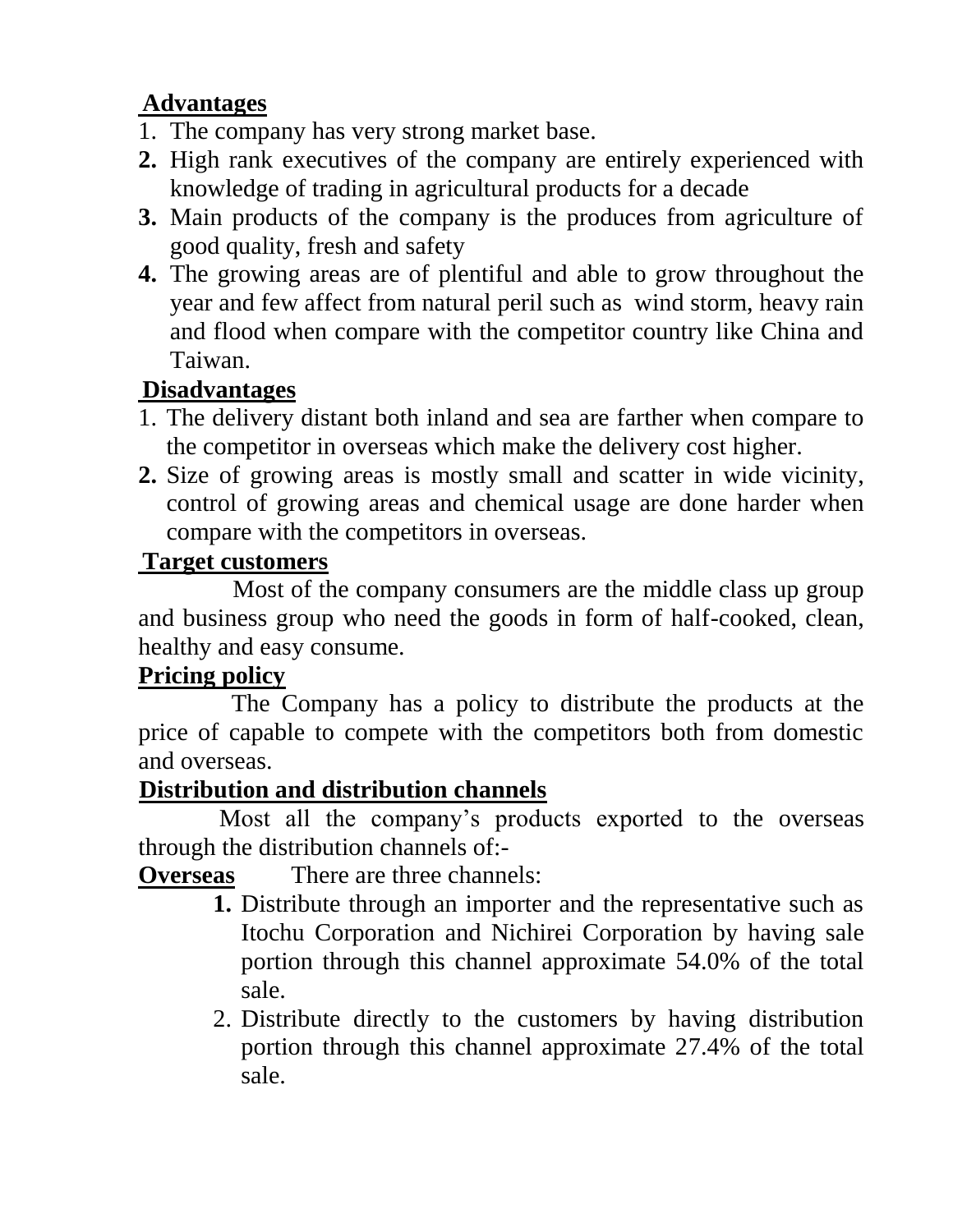3. Distribute through Agrifood Processing Co., Ltd. (Subsidiary) which is an indirect export by having distribution portion through this channel approximate 17.3 of total sale.

**Domestic** Direct distribution to the small customers approximate 1.3% of the total sale.

#### **Nature of customers**

 Most customers of the company are importers, big traders, representative and small customers which are scatter the goods to Supermarkets, various retail shops and manufacturer in foods industry. Based on the good relationship maintained with the partners and customers, make the company will not lose any of its customers. On the contrary, the company has its progressive and continuously good performances since the commencement of its business in 1990. However, chance to lose an important customers of the company is still existing. Then the company has tried to penetrate more markets which presently, the company is able to export more products to other markets apart from Japan market that are U.S.A., Sweden, Denmark, Taiwan and China.

#### **State of competition**

 Owing Thailand is a country of plentiful with available fresh vegetables eatable all year round, therefore, the main market of frozen vegetable business are oversea markets especially Japan market which is a market of high potential, need to consume frozen vegetables in large quantity because Japan customers prefer to consume in the form of halfcooked, fresh, clean, healthy and easy to eat. The Company is a main exporter of frozen vegetables of the country and many companies that are doing the same business but export portion are less than the company.

#### (3) **Arrangement and services**

 Products of the company produce from raw materials bought from the farmers in project through the collector of raw materials, covering areas of 16 provinces of Northern region namely: Chiang Mai, Chiang Rai, Phare, Nan, Phayao, Lamphun, Mae Hong Son, Lampang, Phichit, Phetchabun, Kamphaeng Phet, Phitsanulok, Sukhothai, Tak Utaithani and Udtharadit, in which the company will arrange seeds, fertilizers and insecticides to the farmers for substitution and the company shall buy their produces under guarantee price. During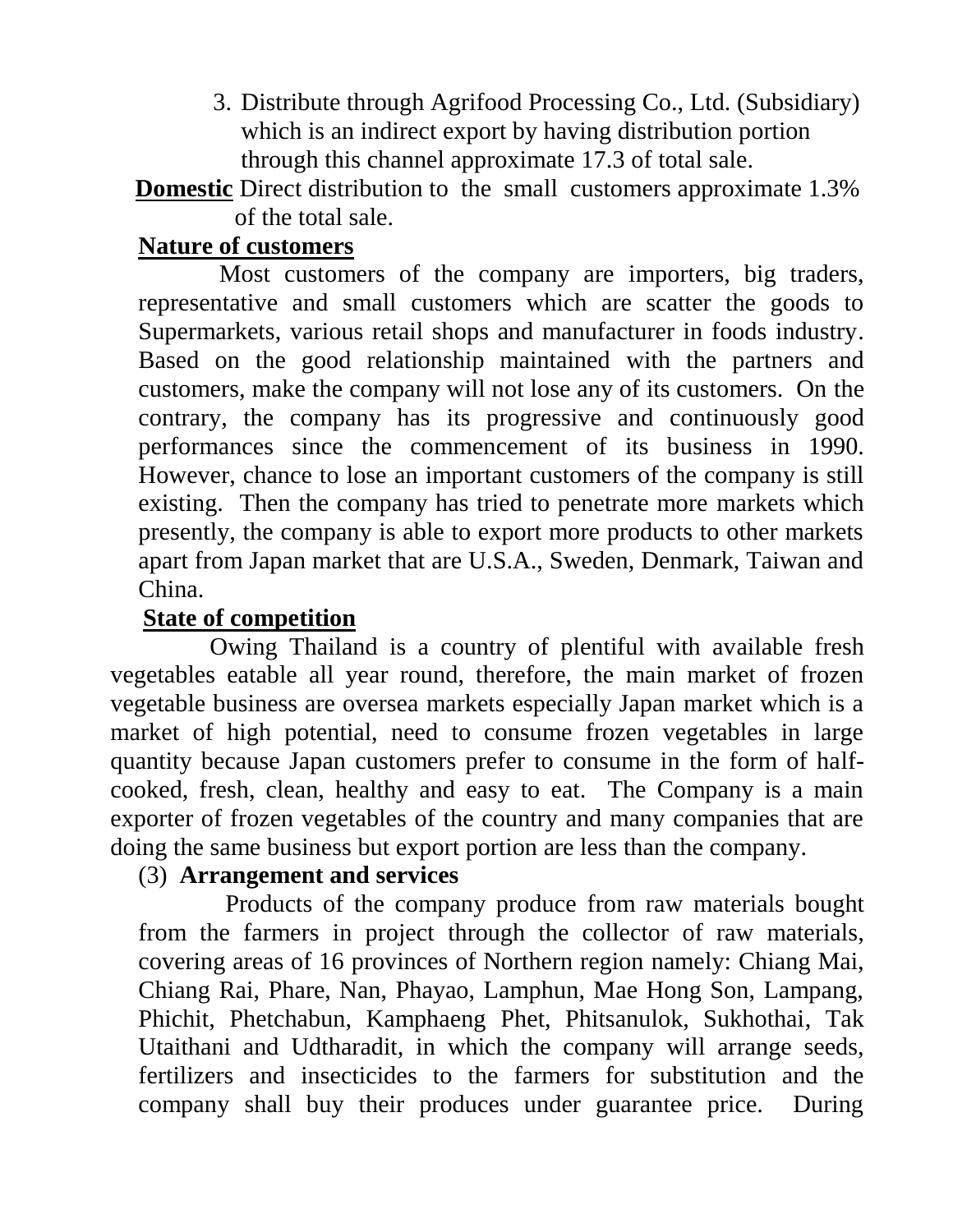growing period, there will be the officer which is our agricultural promotion employee to provide knowledge and advice to the farmers for nursing, fertilizing and governance for using chemical in order to obtain quality of produces, safe for consumer and highest yield per rai. When the produces could harvest, the company would buy at guarantee price and deduct the cost of seeds, fertilizers and insecticides from buying price of the produces.

| <b>Particular</b>                                                    | Unit        | 2012   | 2011   | 2010    |
|----------------------------------------------------------------------|-------------|--------|--------|---------|
| Full production capacity of machinery                                | Metric tons | 42,000 | 42,000 | 42,000  |
| Actual production volume depend on<br>season and raw material volume | Metric tons | 26,212 | 26,280 | 22,276  |
| Actual rate of usage capacity                                        | $\%$        | 62.41  | 62.57  | 53.04   |
| Increase (decrease) rate of                                          | $\%$        | (0.26) | 17.97  | (18.23) |
| production volume                                                    |             |        |        |         |
| Increase (decrease) rate of                                          | $\%$        | 5.76   | 13.13  | (2.98)  |
| production value                                                     |             |        |        |         |

#### **Production capacity, production volume and production value**

**Remark:** There are three production shifts. Actual production, which depends on the volume of raw materials supplied to the factory, ranges from one to three shifts.

#### **Buying portion of Raw Material :**

Domestic: Approximate 200 collectors of raw material at 96% Oversea : The Company imports raw material at 4%

#### **Affects on environment**

 Wasted water that passed the process of the company may affect on environment. So the company takes to pass the system of reforming wasted water in order to meet the requirement of Department of Industrial Works before to let to the system of drain water. For the remainder of raw material from the process, the company will sell in the form of advantage to use as animal feed make no wasted things in this part to affect the environment.

 In the past 3 years, the company effort to reduce environment impact to comply with laws carefully, then the company has no any dispute or to be accused concerning environment impact.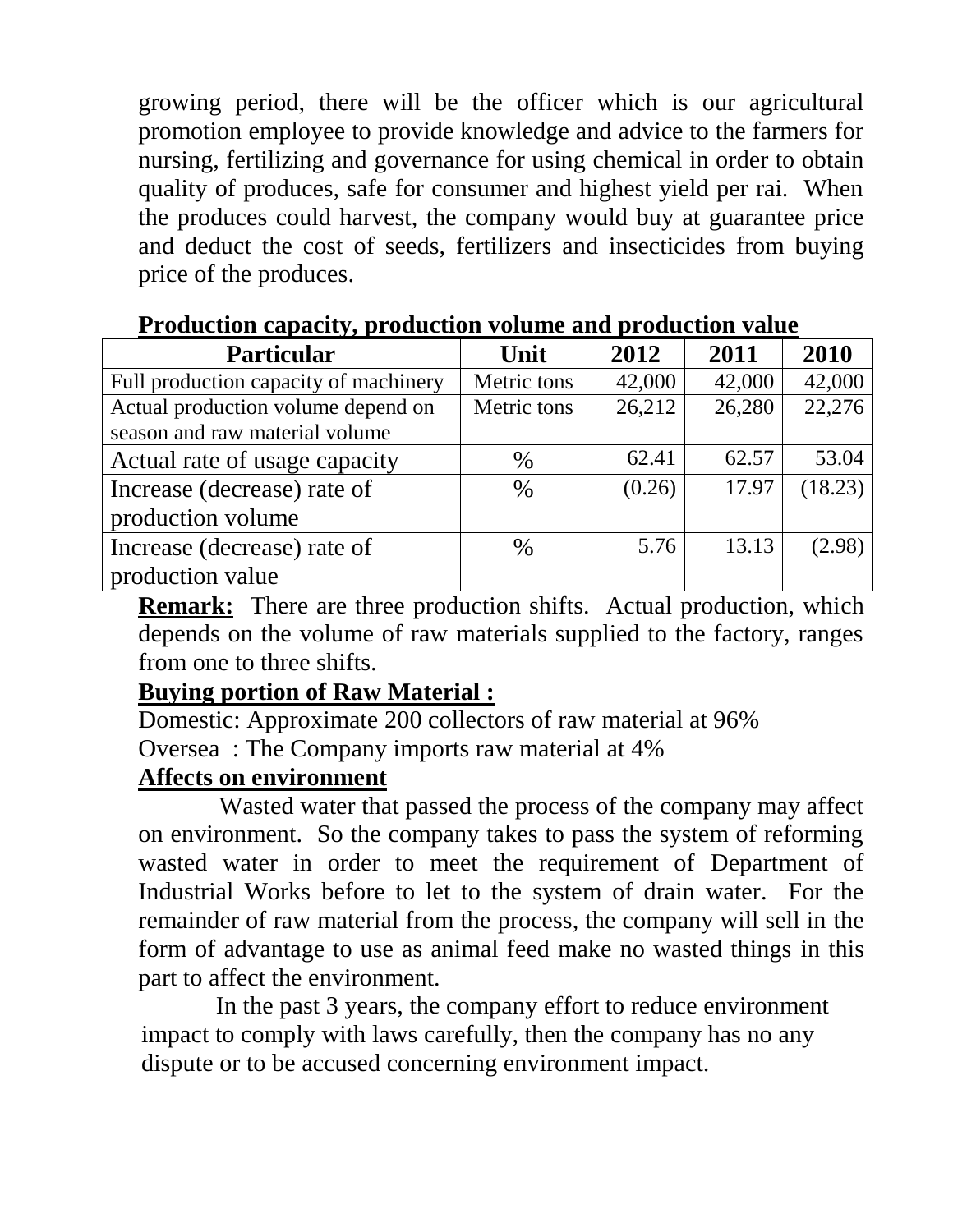#### **( 4 ) Undelivered goods**

 Since the company produces the goods for selling all year and manage to deliver according to order regularly, so no any order that enable to deliver.

|                                           | <b>Type</b> | <b>Value</b> |               |
|-------------------------------------------|-------------|--------------|---------------|
| <b>Type of assets</b>                     | of          | (Million     | <b>Burden</b> |
|                                           | possession  | baht)        |               |
| Land of office building, No.149/32-34     | Owner       | 25.6         | No encumbered |
| Soi Anglo Plaza, Surawongse Road,         |             |              | with a charge |
| Kwaeng Suriyawongse, Khet Bangrak,        |             |              |               |
| Bangkok 54.4 Square wahs                  |             |              |               |
| Land $1st$ Plant No.92 Moo 3              | Owner       | 3.1          | No encumbered |
| Chiangmai-Phrao Road, Nongjom,            |             |              | with a charge |
| Sansai, Chiangmai 15 rais 36.6 Square     |             |              |               |
| wahs                                      |             |              |               |
| Land 2 <sup>nd</sup> Plant No. 299 Moo 14 | Owner       | 34.7         | No encumbered |
| Chiangmai-Phrao Road, Maefagmai,          |             |              | with a charge |
| Sansai, Chiangmai 27 rais 3 ngan 98.9     |             |              |               |
| Square wahs                               |             |              |               |
| Land 2 <sup>nd</sup> Plant No. 299 Moo 14 | Owner       | 7.2          | No encumbered |
| Chiangmai-Phrao Road, Maefagmai,          |             |              | with a charge |
| Sansai, Chiangmai 15 rais 1 ngan 53.6     |             |              |               |
| Square wahs                               |             |              |               |
| Land 2 <sup>nd</sup> Plant No. 299 Moo 14 | Owner       | 9.6          | No encumbered |
| Chiangmai-Phrao Road, Maefagmai,          |             |              | with a charge |
| Sansai, Chiangmai 16 rais 108.2           |             |              |               |
| Square wahs                               |             |              |               |
| Land 2 <sup>nd</sup> Plant No. 299 Moo 14 | Owner       | 3.2          | No encumbered |
| Chiangmai-Phrao Road, Maefagmai,          |             |              | with a charge |
| Sansai, Chiangmai 6 rais 54.3 Square      |             |              |               |
| wahs                                      |             |              |               |
| Land -New Cold storage No. 299/1          | Owner       | 5.4          | No encumbered |
| Moo 14 Chiangmai-Phrao Road,              |             |              | with a charge |
| Maefagmai, Sansai, Chiangmai 8 rais 3     |             |              |               |
| ngan 97 square wahs                       |             |              |               |
| Land at Amphur                            | Owner       | 15.4         | No encumbered |
| Bangragum, Phitsunulok Province           |             |              | with a charge |
| 154 rais 30 square wahs                   |             |              |               |

#### **5. Assets for business operation**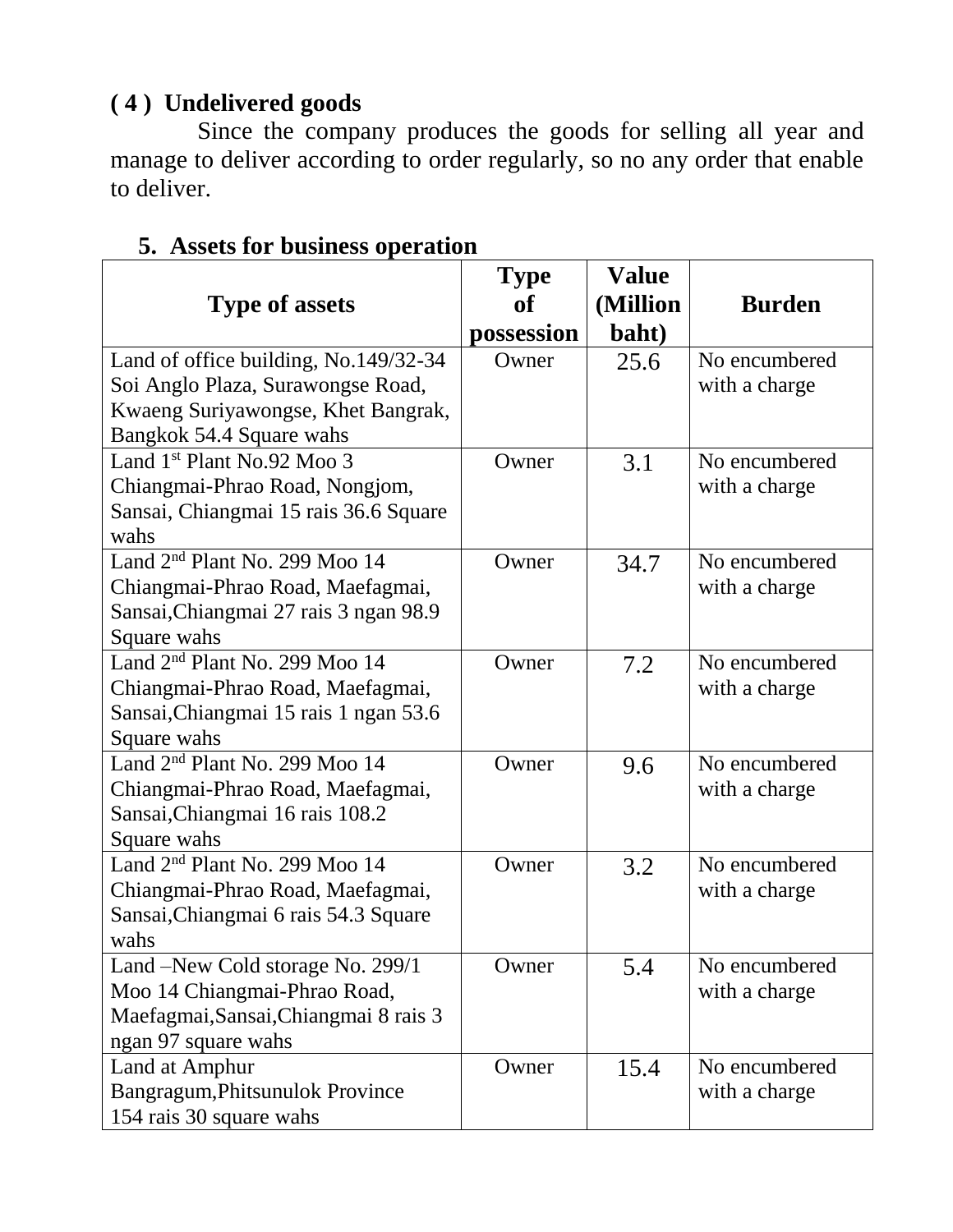| Office Building, 4 Floors, 3 Units No.      | Owner | 5.9  | No encumbered |
|---------------------------------------------|-------|------|---------------|
| 149/32-34 Soi Anglo Plaza,                  |       |      | with a charge |
| Surawongse Road, Bangrak, Bangkok           |       |      |               |
| 1 <sup>st</sup> Plant Building No. 92 Moo 3 | Owner | 27.2 | No encumbered |
| Chiangmai-Phrao Road,                       |       |      | with a charge |
| Nongjom, Sansai, Chiangmai                  |       |      |               |
| $2nd$ Plant Building No. 299 Moo 14         | Owner | 50.3 | No encumbered |
| Chiangmai-Phrao Road,                       |       |      | with a charge |
| Maefagmai, Sansai, Chiangmai                |       |      |               |
| New cold storage No. 299/1 Moo 14           | Owner | 61.4 | No encumbered |
| Chiangmai-Phrao Road,                       |       |      | with a charge |
| Maefagmai, Sansai, Chiangmai                |       |      |               |
| Total machinery                             | Owner | 89.3 | No encumbered |
|                                             |       |      | with a charge |

#### **Future project**

 The Company always attempts to study various projects include the project that may be advantaged under an agreement frame of Asian Economic Cooperation (AEC).

#### **6. Legal disputes**

None

### **7. Capital structure**

#### **( 1 ) Security of company**

 The Company's registered capital is 381,146,251 baht, paid up of 381,145,725 baht, divided into 381,145,725 common shares and each with par value of 1 baht.

| The first ten major shareholders         | Amount of  | Percentages |
|------------------------------------------|------------|-------------|
|                                          | shares     |             |
| 1. Nortern Agricultural Co., Ltd.        | 66,755,700 | 17.51       |
| 2. Itochu Corporation                    | 50,440,665 | 13.23       |
| 3. Itochu (Thailand) Ltd.                | 25,789,335 | 6.77        |
| 4. Nomura Securities Co., Ltd.           | 19,057,313 | 5.00        |
| 5. Mr. Lan Mu Chiou + spouse             | 18,030,830 | 4.73        |
| 6. Mr.Prapas Pholpipattanaphong + spouse | 16,066,200 | 4.22        |
| 7. Thai and VDR Co., Ltd.                | 14,965,295 | 3.93        |
| 8. Miss Chang, Min - Fang                | 8,837,730  | 2.32        |
| 9. Miss Ninjarat Saharattanachaiwong     | 6,261,750  | 1.64        |

**( 2 ) Shareholders** as at December 31, 2012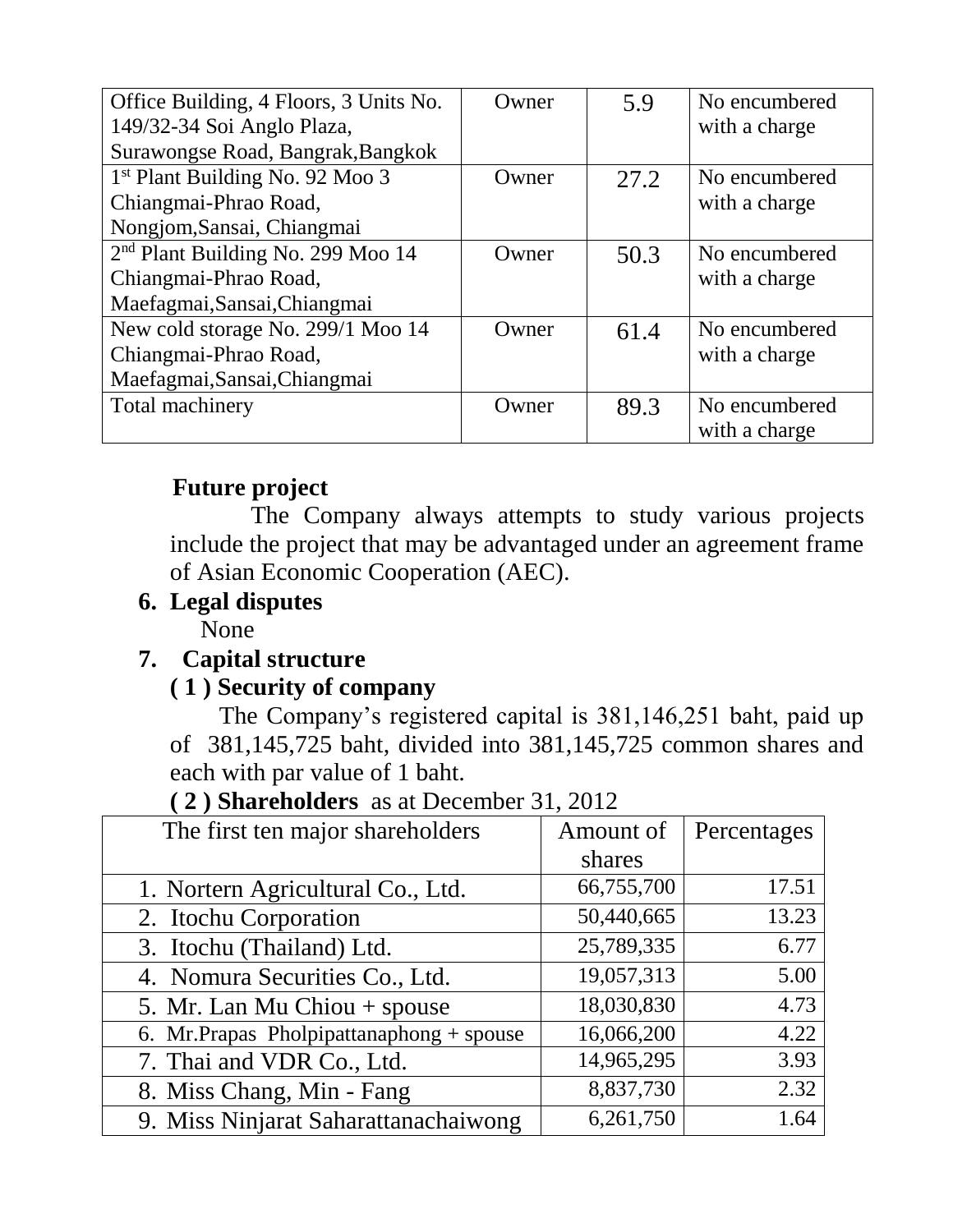| 10. $Mr. Lu, Yu - Chin$                 | 6,105,309   | 1.60   |
|-----------------------------------------|-------------|--------|
| Total                                   | 232,310,127 | 60.95  |
| <b>Other Shareholders</b>               | 148,835,598 | 39.05  |
| Total                                   | 381,145,725 | 100.00 |
| Thai Nationality Shareholders           | 224,922,881 | 59.01  |
| <b>Foreign Nationality Shareholders</b> | 156,222,844 | 40.99  |
| Japanese                                | 79,931,282  | 20.97  |
| Taiwanese                               | 52,480,878  | 13.77  |
| English                                 | 19,281,801  | 5.06   |
| <b>Swiss</b>                            | 4,152,150   | 1.09   |
| American                                | 303,876     | 0.09   |
| German                                  | 29,040      | 0.01   |
| Others                                  | 16,817      | 0.00   |

#### **( 3 ) Dividend payment policy**

 Normally, the company has a policy to pay dividend not less than 60% of net profit except in case there is a plan to expand investment, then will consider to pay dividend as financial appropriate.

| Year | Rate         | <b>Amount</b><br>of shares | Date of closing<br>register book<br>for the right | <b>Dividend</b><br>payment<br>dates |
|------|--------------|----------------------------|---------------------------------------------------|-------------------------------------|
|      | (Baht/share) | (Shares)                   | of dividend                                       |                                     |
| 2007 | 0.30         | 346,496,592                | May 13,2008                                       | May 30,2008                         |
| 2008 | 0.40         | 346,496,592                | May 13-14,2009                                    | May 29,2009                         |
| 2009 | 0.25         | 381, 145, 725              | Aug.28,31,2009                                    | Sep.11,2009                         |
| 2009 | 0.25         | 381, 145, 725              | May 13-14,2010                                    | May 27,2010                         |
| 2010 | 0.35         | 381, 145, 725              | May 12-13,2011                                    | May 27,2011                         |
| 2011 | 0.14         | 381, 145, 725              | Mar.13-14,2012                                    | May 11,2012                         |
| 2012 | 0.28         | 381, 145, 725              | Mar.13-14,2013                                    | May 10,2013                         |

**Record of Dividend and Stock Dividend payments**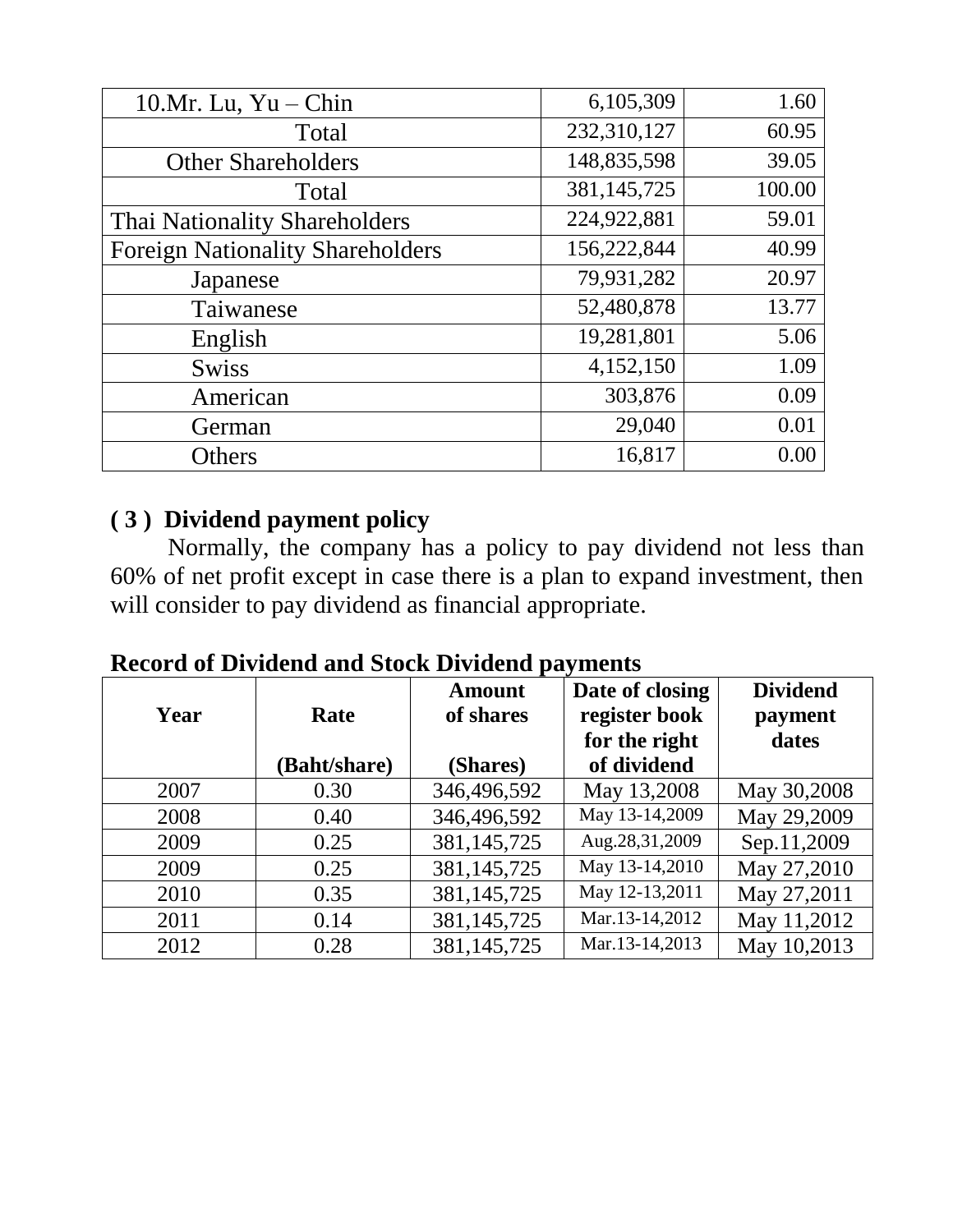| Items             | Unit       | 2012    | 2011    | 2010    | 2009    | 2008    | 2007    |
|-------------------|------------|---------|---------|---------|---------|---------|---------|
| Net profit-       | ,000baht   | 174,738 | 55,796  | 158,188 | 211,167 | 142,306 | 99,920  |
| Consolidated      |            |         |         |         |         |         |         |
| Amount of shares  | ,000shares | 381,146 | 381,146 | 381,146 | 381,146 | 381,146 | 346,497 |
| Par value         | Baht/share | 1.00    | 1.00    | 1.00    | 1.00    | 1.00    | 1.00    |
| Profit per shares | Baht/share | 0.46    | 0.15    | 0.42    | 0.55    | 0.37    | 0.30    |
| Book value        | Baht/share | 3.39    | 3.07    | 3.33    | 3.17    | 3.14    | 3.46    |
| Annual dividend   | .000baht   | 106,721 | 53,360  | 133,401 | 190,573 | 103,949 | 103,949 |
| Stock dividend    | ,000baht   |         |         |         |         | 34,650  |         |
| Annual dividend   | Baht/share | 0.28    | 0.14    | 0.35    | 0.50    | 0.30    | 0.30    |
| Stock dividend    | Baht/share |         |         |         |         | 0.10    |         |
| Payout ratio      | $\%$       | 61.07   | 95.63   | 84.33   | 90.25   | 97.39   | 104.03  |

Remark: Weighted average number of common shares for the year 2007 = 334,242,096 shares.

#### **Rights and equality of shareholders**

 Board of Company have fully realized an important of shareholders by intending the shareholders to be treated equally on the process of good corporate governance. The Company then opens a chance for the shareholders to participate by presenting the subject that think its important to put in the agenda of Ordinary Shareholder Meeting and presenting person name of knowledgeable, competent and appropriate qualified for receiving consideration of electing as company director and enable to send the question concerning agenda of meeting to the Board of Director in advanced before meeting day and the company is still aware of the right of shareholders in receiving the company information with correct, sufficient, in time and equal to make decision in Shareholder Meeting. Therefore, in every Shareholder Meeting, the company will send a letter of convening meeting with document information for meeting that contains full details and sufficient inclusive Board of Company comments in every agenda toward securities registrar of the company in order to reach in hand of the shareholders before meeting 14 days as fixed by law and the shareholders are still able to study an information for meeting in advanced through website of the company at least 30 days before Shareholder Meeting day to open a chance to the shareholders having time to study such information in details. Besides, the company has still given facilities to the shareholders in participating the Shareholders Meeting by fixing day,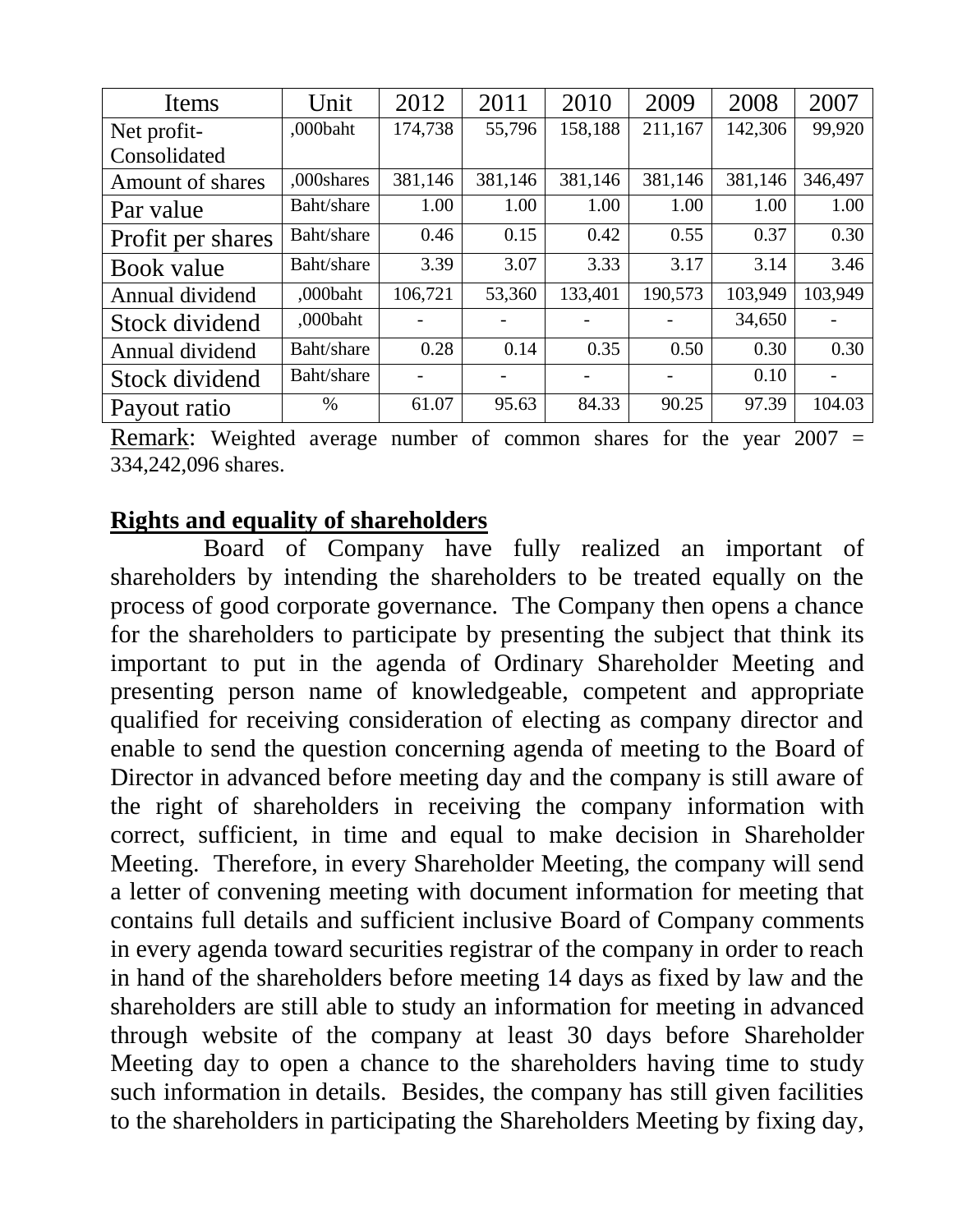time and venue to reach convenient and having appropriate size for serving meeting attendant sufficiently and in case the shareholders are unable to attend the meeting by themselves then able to delegate other persons or Independent Director of either of their company to attend and cast a vote by proxy.

### **Shareholders' Meetings**

 Board of Company manage to have Shareholder Meeting as Annual Ordinary Meeting within 4 months from the date ended of accounting year of the company and have a policy to give facilities to every shareholder equally, open a chance for shareholders to inquire suspicion, propose an opinion and use the right to vote clearly and justice and manage minutes of a meeting completely and spread out minutes of a meeting toward the Securities and Stock Exchange of Thailand and report through website of the company within 14 days from date of Shareholder Meeting.

#### **Basis and method of casting a vote in electing director are as follows:**

- 1. One shareholder has a vote equal to one share/one vote.
- 2. Each shareholder must use all existing vote as 1 to elect one person or many persons as director but can't share the vote to anyone more or less.
- 3. A person which receives maximum vote respectively shall be elected as director equal to number of available director as it must be and must elect in that time. In case a person which is elected respectively by having equal vote exceed number of director that must have or must elect in that time, let the Chairman vote for arbitrating.
- **8. Management**

#### **( 1 ) Structure of Management**

 **Board of Company**

| <b>Names</b>                      | <b>Position</b>      | <b>Type of director</b>   |
|-----------------------------------|----------------------|---------------------------|
| 1. Mr. Prayoon Pholpipattanaphong | Chairman             | <b>Executive director</b> |
| 2. Mr. Prapas Pholpipattanaphong  | Managing<br>Director | <b>Executive director</b> |
| 3. Mr. Suwat Phongphasura         | Director             | <b>Executive director</b> |
| 4. Mr. Prayuth Pholpipatanaphong  | Director             | <b>Executive director</b> |
| 5. Mr. Ankoon Pholpipattanaphong  | Director             | <b>Executive director</b> |
| 6. Mr. Lan Mu Chiou               | Director             | Non-executive director    |
| 7. Mr. Kenichi Tai                | Director             | Non-executive director    |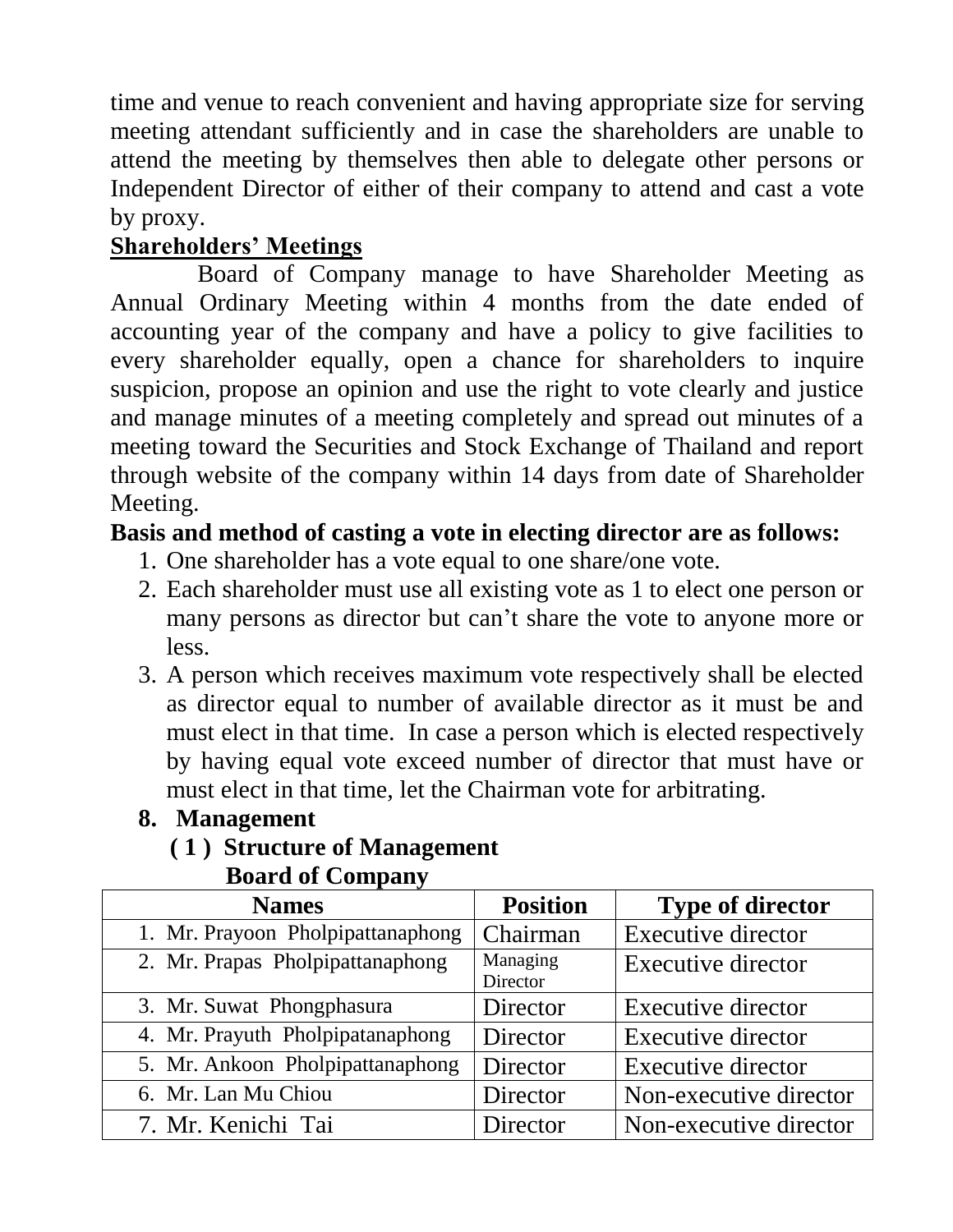| 8. Mr. Santichai Suakanonth                                           | Director | Independent director |
|-----------------------------------------------------------------------|----------|----------------------|
| 9. Mr. Amnuay Yossuck                                                 | Director | Independent director |
| 10.Mr. Ampon Ruayfupant                                               | Director | Independent director |
| 11.Dr. Phusit Wonglorsaichon                                          | Director | Independent director |
| By Mr. Ankoon Pholpipattanaphong as Secretary to the Board of Company |          |                      |

### **Board of Audit Committee**

| <b>Names</b>                                                                 | <b>Position</b> | <b>Type of director</b> |
|------------------------------------------------------------------------------|-----------------|-------------------------|
| 1. Mr. Santichai Suakanonth                                                  | Chairman        | Independent director    |
| 2. Mr. Amnuay Yossuck                                                        | Director        | Independent director    |
| 3. Mr. Ampon Ruayfupant                                                      | Director        | Independent director    |
| Mr. Santichai Suakanonth – certified Public Account No. 422 is a person of   |                 |                         |
| knowledgeable in accounting and experience in auditing financial statements. |                 |                         |
| By Mr. Suphot Sutthiprapa as Secretary to the Board of Audit Committee       |                 |                         |

### **Board of Executive Directors**

| <b>Names</b>                                                                     | <b>Position</b>          | <b>Type of director</b>   |
|----------------------------------------------------------------------------------|--------------------------|---------------------------|
| 1. Mr. Prayoon Pholpipattanaphong                                                | Chairman                 | <b>Executive director</b> |
| 2. Mr. Prapas Pholpipattanaphong                                                 | <b>Managing Director</b> | <b>Executive director</b> |
| 3. Mr. Suwat Phongphasura                                                        | Director                 | <b>Executive director</b> |
| 4. Mr. Prayuth Pholpipatanaphong                                                 | Director                 | Executive director        |
| 5. Mr. Ankoon Pholpipattanaphong<br>Director<br>Executive director               |                          |                           |
| By Mr. Ankoon Pholpipattanaphong as Secretary to the Board of Executive Director |                          |                           |

### **Board of Nomination and Remuneration Committee**

| <b>Names</b>                                                               | <b>Position</b> | <b>Type of director</b>       |
|----------------------------------------------------------------------------|-----------------|-------------------------------|
| 1. Mr. Amnuay Yossuck                                                      | Chairman        | Independent director          |
| 2. Mr. Santichai Suakanonth                                                | Director        | Independent director          |
| 3. Mr. Ampon Ruayfupant                                                    | Director        | Independent director          |
| 4. Mr. Prapas Pholpipattanaphong                                           | Director        | <b>Executive director</b>     |
| 5. Mr. Wanchandr Sivaboonyawongs                                           | Director        | Legal Advisor                 |
| By Mr. Wanchandr Sivaboonyawongs as Secretary to the Board of Nomination & |                 |                               |
|                                                                            |                 | <b>Remuneration Committee</b> |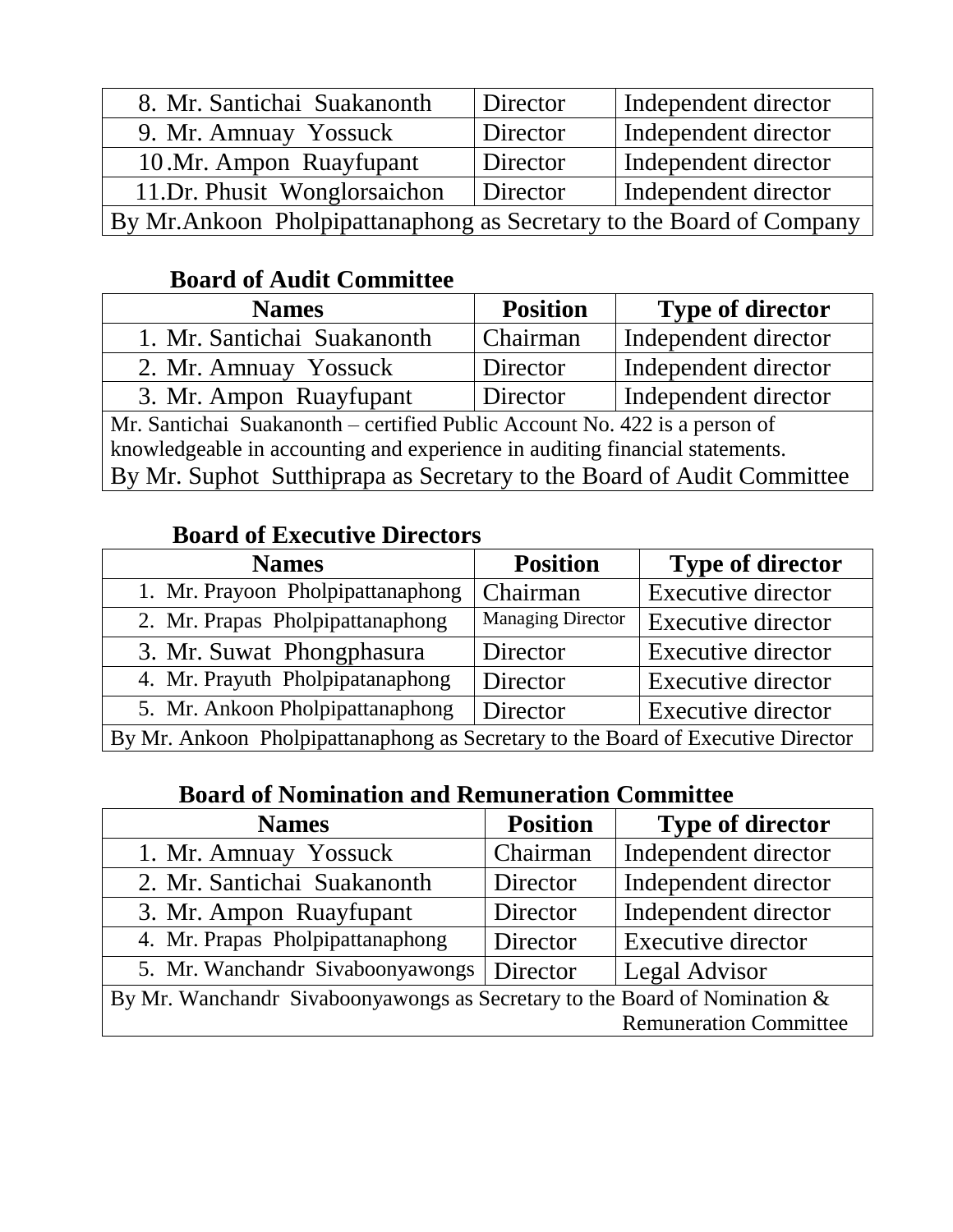| <b>Names</b>                                                             | <b>Position</b> | <b>Type of director</b>   |
|--------------------------------------------------------------------------|-----------------|---------------------------|
| 1. Mr. Prayuth Pholpipatanaphong                                         | Chairman        | <b>Executive director</b> |
| 2. Mr. Ankoon Pholpipattanaphong                                         | Director        | <b>Executive director</b> |
| 3. Mr. Ampon Ruayfupant                                                  | Director        | Independent director      |
| 4. Dr. Phusit Wonglorsaichon                                             | Director        | Independent director      |
| 5. Mr. Sakda Phimmuang                                                   | Director        | <b>Accounting Manager</b> |
| By Mr. Sakda Phimmuang as Secretary to the Board of Corporate Governance |                 |                           |
|                                                                          |                 | Committee                 |

#### **Board of Corporate Governance Committee**

### **Board of Risk Management Committee**

| <b>Names</b>                                                                  | <b>Position</b> | <b>Type of director</b>   |
|-------------------------------------------------------------------------------|-----------------|---------------------------|
| 1.Mr.Prapas Pholpipattanaphong                                                | Chairman        | <b>Executive director</b> |
| 2. Mr. Suwat Phongphasma                                                      | Director        | <b>Executive director</b> |
| 3.Mr.Ankoon Pholpipattanaphong                                                | Director        | <b>Executive director</b> |
| 4. Mr. Prayuth Pholpipatanaphong                                              | Director        | <b>Executive director</b> |
| 5. Mr. Wanchandr Sivaboonyasongs                                              | Director        | Legal advisor             |
| 6.Mr.Sakda Phimmuang                                                          | Director        | Accounting manager        |
| By Mr. Sakda Phimmuang as Secretary to the Board of Risk Management Committee |                 |                           |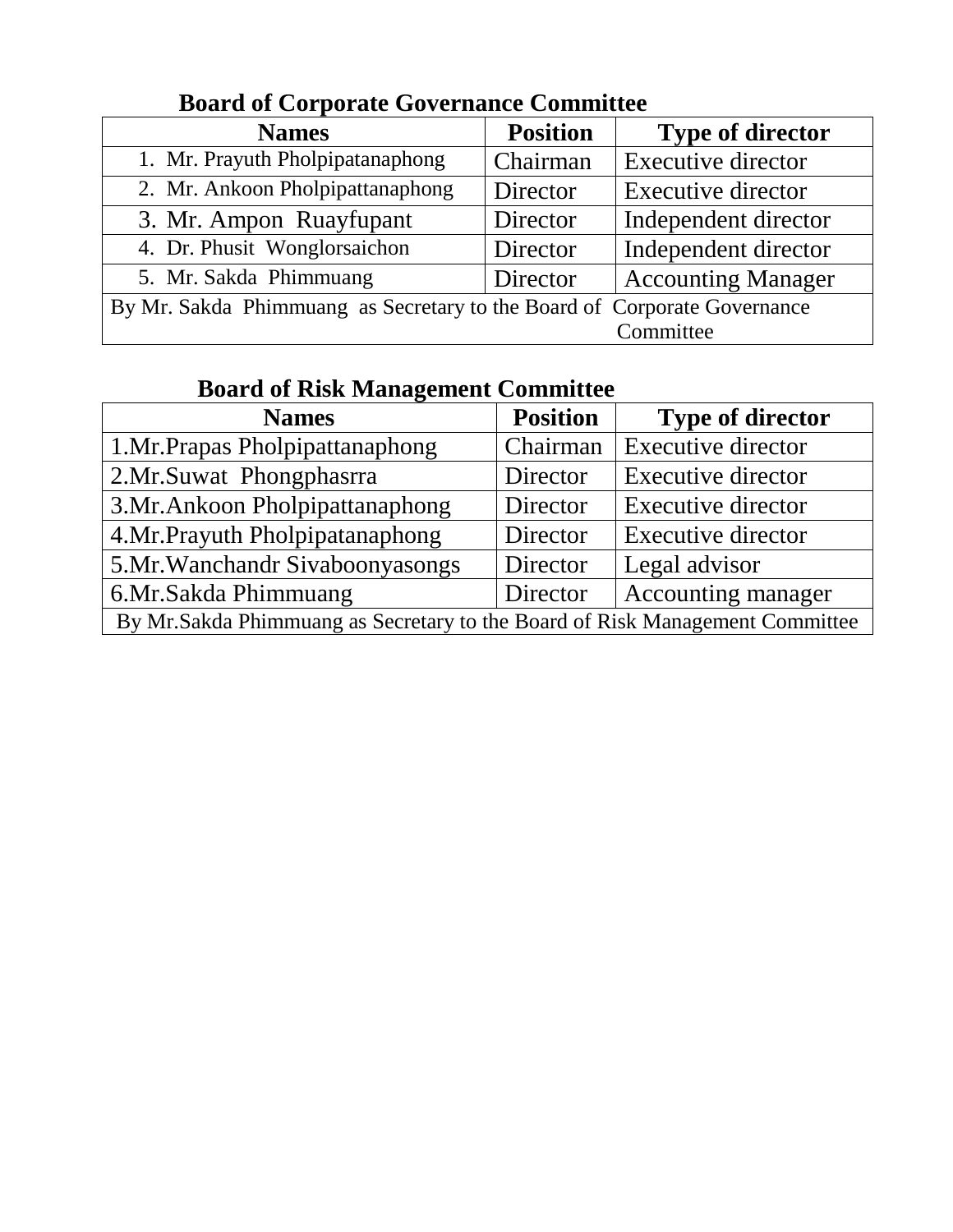| <b>Names</b>                | <b>Position</b>               | <b>Education</b>                  |
|-----------------------------|-------------------------------|-----------------------------------|
| 1.Mr.Sakda Phimmuang        | <b>Accounting Manager</b>     | Bachelor of Accounting, MBA       |
| 2. Miss Piyalak Chuapoodee  | <b>Plant Manager</b>          | <b>Bachelor of Food Science</b>   |
| 3.Mr. Piroj Charoensanti    | <b>Plant Manager</b>          | <b>Mechanical Engineer</b>        |
| 4.Mr. Rangsit Ojaroen       | <b>Office Manager</b>         | Bachelor of Art in Economic       |
| 5. Miss Warissara Kangkanka | <b>Office Manager</b>         | Diploma                           |
| 6. Miss Chanita Tiparadee   | Vice Accounting               | <b>Bachelor of Accounting</b>     |
|                             | Manager                       |                                   |
| 7. Miss Thanarat Thepyothin | Vice Office Manager           | M.S.-Art in Industrial Psychology |
| 8.Mr.Piyaraj Koonprayong    | <b>Vice Plant Manager</b>     | <b>Bachelor of Food Science</b>   |
| 9. Mr. Boonmee Saman        | Vice Plant Manager            | <b>Bachelor of Plant Science</b>  |
|                             |                               | (Agronomy)                        |
| 10.Mr. Thanom Chaiwong      | <b>Vice Quality Assurance</b> | <b>Master of Food Science</b>     |
|                             | & Development Manager         |                                   |
| 11.Mr. Chanwit Suwannarat   | <b>Vice Quality Assurance</b> | <b>Bachelor of Food Science</b>   |
|                             | & Development Manager         |                                   |
| 12.Mr. Sairung Boontom      | Assis. Office Manager         | <b>Agricultural Education</b>     |
|                             |                               | Horticulture                      |

#### **Executive Officers and Manager**

**Directors** - Subsidiaries Company (Agrifood Processing Co., Ltd.)

- 1. Mr. Prayoon Pholpipattanaphong
- **2.** Mr. Prapas Pholpipattanaphong
- **3.** Mr. Prayuth Pholpipatanaphong
- **4.** Mr. Ankoon Pholpipattanaphong
- **5.** Mr. Suwat Phongphasura

#### **Biography of the Directors**

#### **1.Mr. Prayoon Pholpipattanaphong**

| o                                                       |
|---------------------------------------------------------|
| Executive director (Chairman of Board of Director)      |
| 79 years                                                |
| Accounting profession                                   |
| Honorary Doctor, Agricultural, Maejoe University        |
| $DAP-15$                                                |
| Chairman of Chiangmai Frozen Foods PCL., from Nov. 3,   |
| 1988-present                                            |
| None                                                    |
| Director of Agrifood Processing Co., Ltd., from Jun. 6, |
| 2003-present                                            |
| None                                                    |
|                                                         |
| Board of Director Meeting 6/6 times                     |
| Board of Executive Director Meeting 2 / 2 times         |
|                                                         |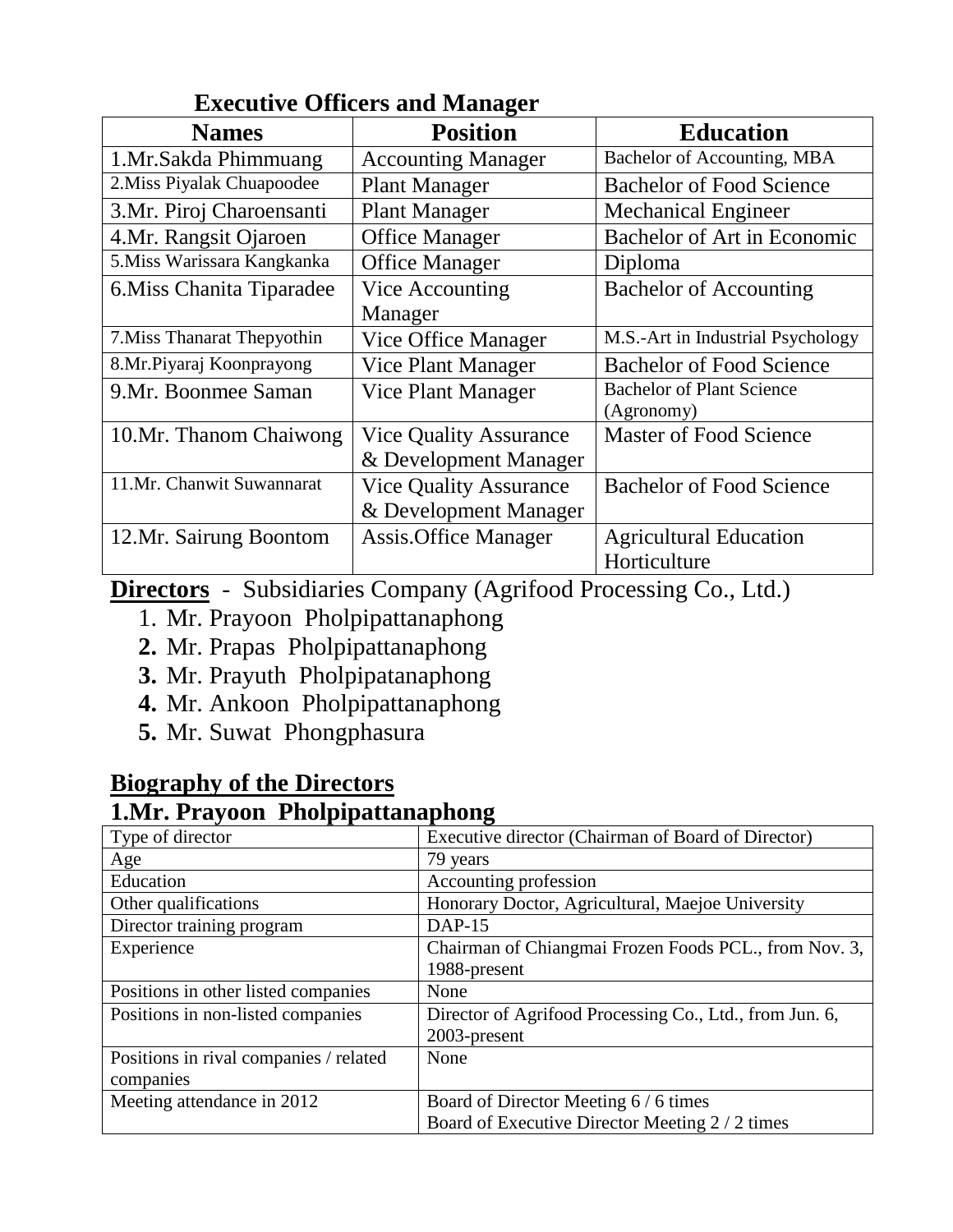| No. of years on the board       | 25 years                |
|---------------------------------|-------------------------|
| CM Shareholding on Dec. 31'2012 | 306,517 shares or 0.08% |

### **2.Mr. Prapas Pholpipattanaphong**

| Type of director                       | <b>Executive director (Managing Director)</b>           |
|----------------------------------------|---------------------------------------------------------|
| Age                                    | 64 years                                                |
| Education                              | High school certificate                                 |
| Director training program              | DAP-8                                                   |
| Experience                             | Managing Director of Chiangmai Frozen Foods PCL.,       |
|                                        | from Nov. 3, 1988-present                               |
| Positions in other listed companies    | None                                                    |
| Positions in non-listed companies      | Director of Agrifood Processing Co., Ltd., from Jun. 6, |
|                                        | 2003-present                                            |
| Positions in rival companies / related | None                                                    |
| companies                              |                                                         |
| Meeting attendance in 2012             | Board of Director Meeting 6/6 times                     |
|                                        | Executive Director Meeting 2 / 2 times                  |
|                                        | Board of Nomination & Remuneration Meeting 1 / 1 time   |
|                                        | Board of Risk Management Meeting 1/1 time               |
| No. of years on the board              | 25 years                                                |
| CM Shareholding on Dec. 31'2012        | Private 10,007,830 shares or 2.63%                      |
|                                        | 6,058,370 shares or 1.59%<br>Spouse                     |
|                                        | 16,066,200 shares or 4.22%<br>Total                     |

### **3.Mr. Suwat Phongphasura**

| Type of director                       | <b>Executive director</b>                                |
|----------------------------------------|----------------------------------------------------------|
| Age                                    | 71 years                                                 |
| Education                              | High school certificate                                  |
| Director training program              | $DAP-12$                                                 |
| Experience                             | Executive director of Chiangmai Frozen Foods PCL.,       |
|                                        | from Nov. 3, 1988-present                                |
| Positions in listed companies          | None                                                     |
| Positions in non-listed companies      | Director of Agrifood Processing Co., Ltd., from Jun. 24, |
|                                        | 2005-present                                             |
| Positions in rival companies / related | None                                                     |
| companies                              |                                                          |
| Meeting attendance in 2012             | Board of Director Meeting 6 / 6 times                    |
|                                        | Board of Executive Director Meeting 2 / 2 times          |
|                                        | Board of Risk Management Meeting 1 / 1 time              |
| No. of years on the board              | 25 years                                                 |
| CM Shareholding on Dec. 31'2012        | 2,450,250 shares or 0.64%                                |

### **4.Mr. Prayuth Pholpipatanaphong**

| Type of director          | Executive director                            |
|---------------------------|-----------------------------------------------|
| Age                       | 66 years                                      |
| Education                 | Bachelor of Science, Chulalongkorn University |
| Director training program | None                                          |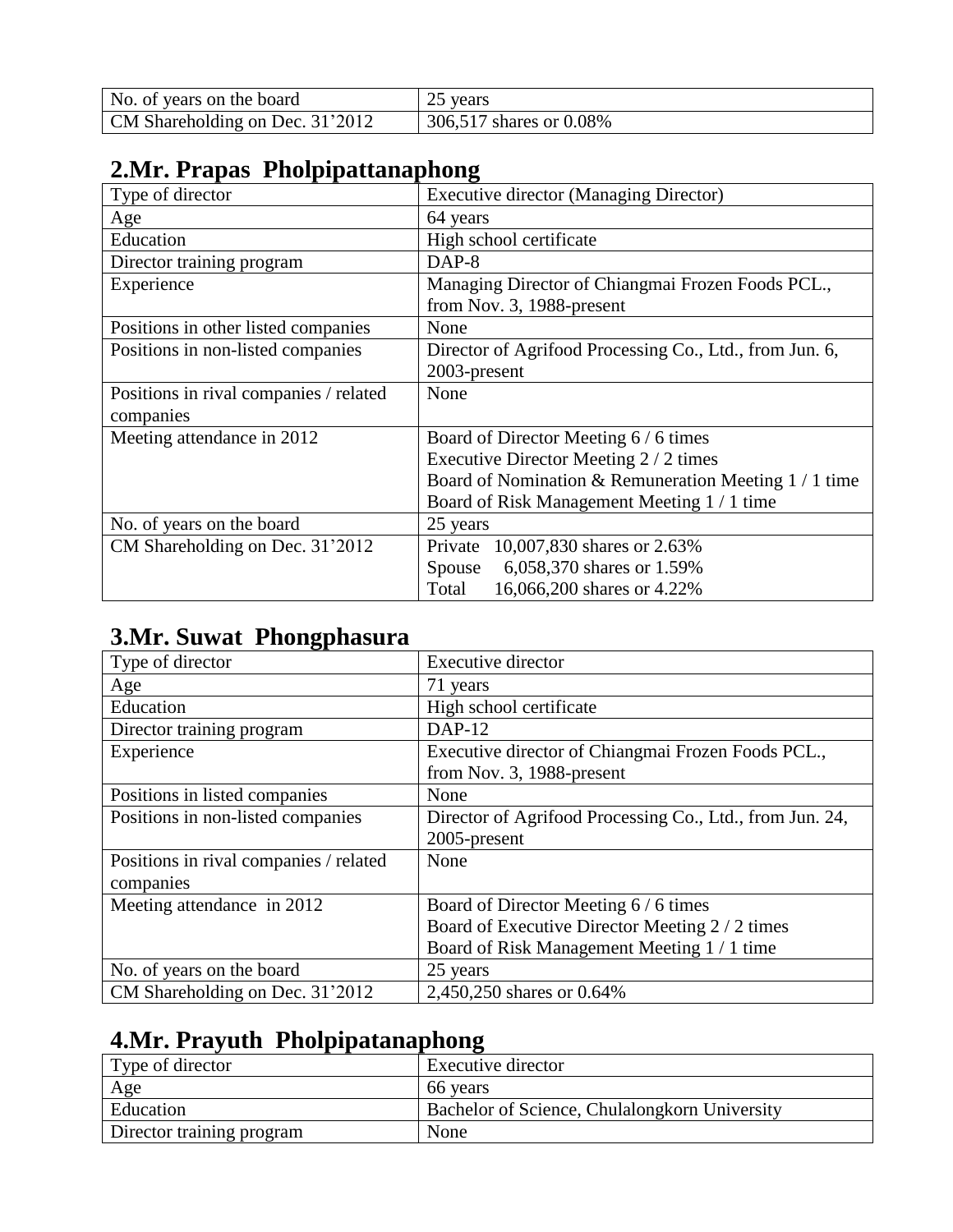| Experience                             | Business Development Manager-Chiangmai Frozen          |
|----------------------------------------|--------------------------------------------------------|
|                                        | Foods PCL., from Jan. 2, 2003-present                  |
|                                        | Director-Chiangmai Frozen Foods PCL., from Apr. 30,    |
|                                        | 2010-present                                           |
|                                        | Director- Esso Thailand (2000-2001)                    |
| Positions in listed companies          | None                                                   |
| Positions in non-listed companies      | Executive Director-Agrifood Processing Co., Ltd., from |
|                                        | Jun. 6, 2003-present                                   |
| Positions in rival companies / related | None                                                   |
| companies                              |                                                        |
| Meeting attendance in 2012             | Board of Director Meeting 6/6 times                    |
|                                        | Board of Executive Director Meeting 2 / 2 times        |
|                                        | Board of Corporate Governance Meeting 1 / 1 time       |
|                                        | Board of Risk Management Meeting 1/1 time              |
| No. of years on the board              | 3 year                                                 |
| CM Shareholding on Dec. 31'2012        | 1,052 shares or $-$ %                                  |

# **5.Mr. Ankoon Pholpipattanaphong**

| Type of director                       | Executive director (Asst. Managing Director, Secretary) |
|----------------------------------------|---------------------------------------------------------|
| Age                                    | 43 years                                                |
| Education                              | Master of Business Administration- Colorado University  |
|                                        | Bachelor of Communication, Bangkok University           |
| Director training program              | DAP-12, UFS-10                                          |
| Experience                             | Director & Marketing Manager of Chiangmai Frozen        |
|                                        | Foods PCL., from Apr. 27, 2000-present                  |
|                                        | Assis. Managing Director of Chiangmai Frozen Foods      |
|                                        | PCL., from Feb. 1, 2007-present                         |
|                                        | Company's Secretary of Chiangmai Frozen Foods           |
|                                        | PCL., from Feb. 28, 2008-present                        |
| Positions in listed companies          | None                                                    |
| Positions in non-listed companies      | Director of Agrifood Processing Co., Ltd., from Jun. 6, |
|                                        | 2003-present                                            |
| Positions in rival companies / related | None                                                    |
| companies                              |                                                         |
| Meeting attendance in 2012             | Board of Director Meeting 6 / 6 times                   |
|                                        | Board of Executive Director Meeting 2 / 2 times         |
|                                        | Board of Corporate Governance Meeting 1 / 1 time        |
|                                        | Board of Risk Management Meeting 1 / 1 time             |
| No. of years on the board              | 13 years                                                |
| CM Shareholding on Dec. 31'2012        | 3,702,600 shares or 0.96%<br>Private                    |
|                                        | 181,500 shares or 0.05%<br>Spouse                       |
|                                        | Child<br>363,000 shares or 0.10%                        |
|                                        | 4,247,100 shares or 1.11%<br>Total                      |

### **6.Mr. Lan Mu Chiou**

| Type of director | Non-executive director  |
|------------------|-------------------------|
| Age              | 65 years                |
| Education        | High school certificate |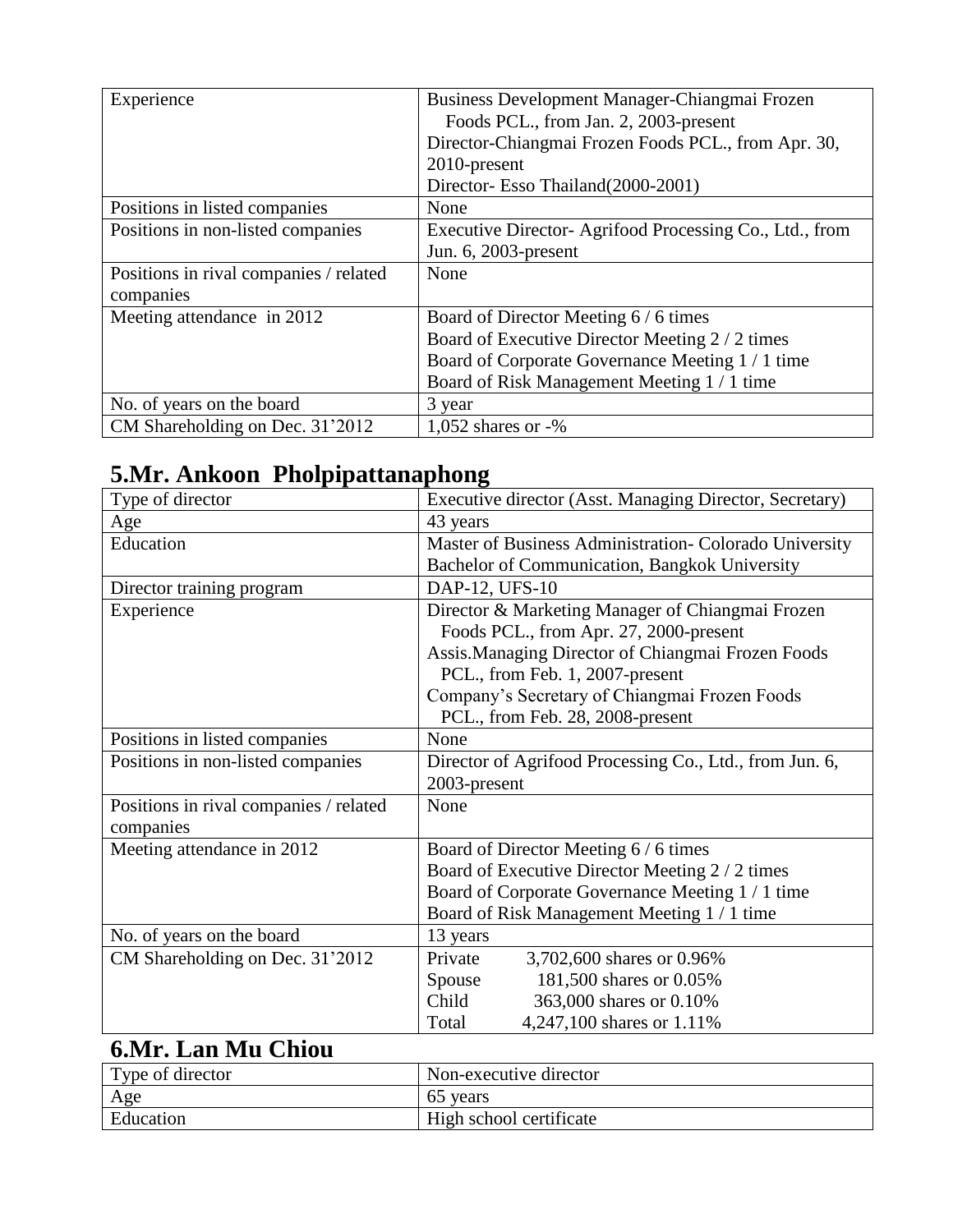| Director training program              | None                                                  |
|----------------------------------------|-------------------------------------------------------|
| Experience                             | Director of Chiangmai Frozen Foods PCL., from Nov. 3, |
|                                        | 1988-present                                          |
| Positions in listed companies          | None                                                  |
| Positions in non-listed companies      | None                                                  |
| Positions in rival companies / related | None                                                  |
| companies                              |                                                       |
| Meeting attendance in 2012             | Board of Director Meeting 4 / 6 times                 |
| No. of years on the board              | 25 years                                              |
| CM Shareholding on Dec. 31'2012        | Private<br>12,886,724 shares or 3.38%                 |
|                                        | 5,144,106 shares or 1.35%<br>Spouse                   |
|                                        | 18,030,830 shares or 4.73%<br>Total                   |

#### **7.Mr. Kenichi Tai**

| Type of director                       | Non-executive director                                   |
|----------------------------------------|----------------------------------------------------------|
| Age                                    | 47 years                                                 |
| Education                              | Bachelor-Economy, Keio University                        |
| Director training program              | None                                                     |
| Experience                             | Executive-Itochu Corporation (1989-2010)                 |
|                                        | Executive-Itochu (Thailand) Ltd., from Aug. 2010-present |
|                                        | Director-Chiangmai Frozen Foods PCL., from Aug. 13,      |
|                                        | 2010-present                                             |
| Positions in listed companies          | None                                                     |
| Positions in non-listed companies      | None                                                     |
| Positions in rival companies / related | None                                                     |
| companies                              |                                                          |
| Meeting attendance in 2012             | Board of Director Meeting 6/6 times                      |
| No. of years on the board              | 3 years                                                  |
| CM Shareholding on Dec. 31'2012        | None                                                     |
|                                        |                                                          |

# **8.Mr. Santichai Suakanonth**

| Type of director                       | Independent director                              |
|----------------------------------------|---------------------------------------------------|
| Age                                    | 79 years                                          |
| Education                              | Bachelor of Commercial, Thammasat University      |
|                                        | Bachelor of Accounting, Thammasat University      |
| Other qualification                    | Certified Public Accountant Registration No. 422  |
| Director training program              | DAP-15, ACP13/2549                                |
| Experience                             | Manager of Krungsriayudhya Bank, Pernchit Office  |
|                                        | $(1993-1995)$                                     |
|                                        | Independent Director-Chiangmai Frozen Foods PCL., |
|                                        | from Nov. $20$ , 1992-present                     |
| Positions in listed companies          | None                                              |
| Positions in non-listed companies      | None                                              |
| Positions in rival companies / related | None                                              |
| companies                              |                                                   |
| Meeting attendance in 2012             | Board of Director Meeting 6/6 times               |
|                                        | Board of Audit Committee Meeting 4 / 4 times      |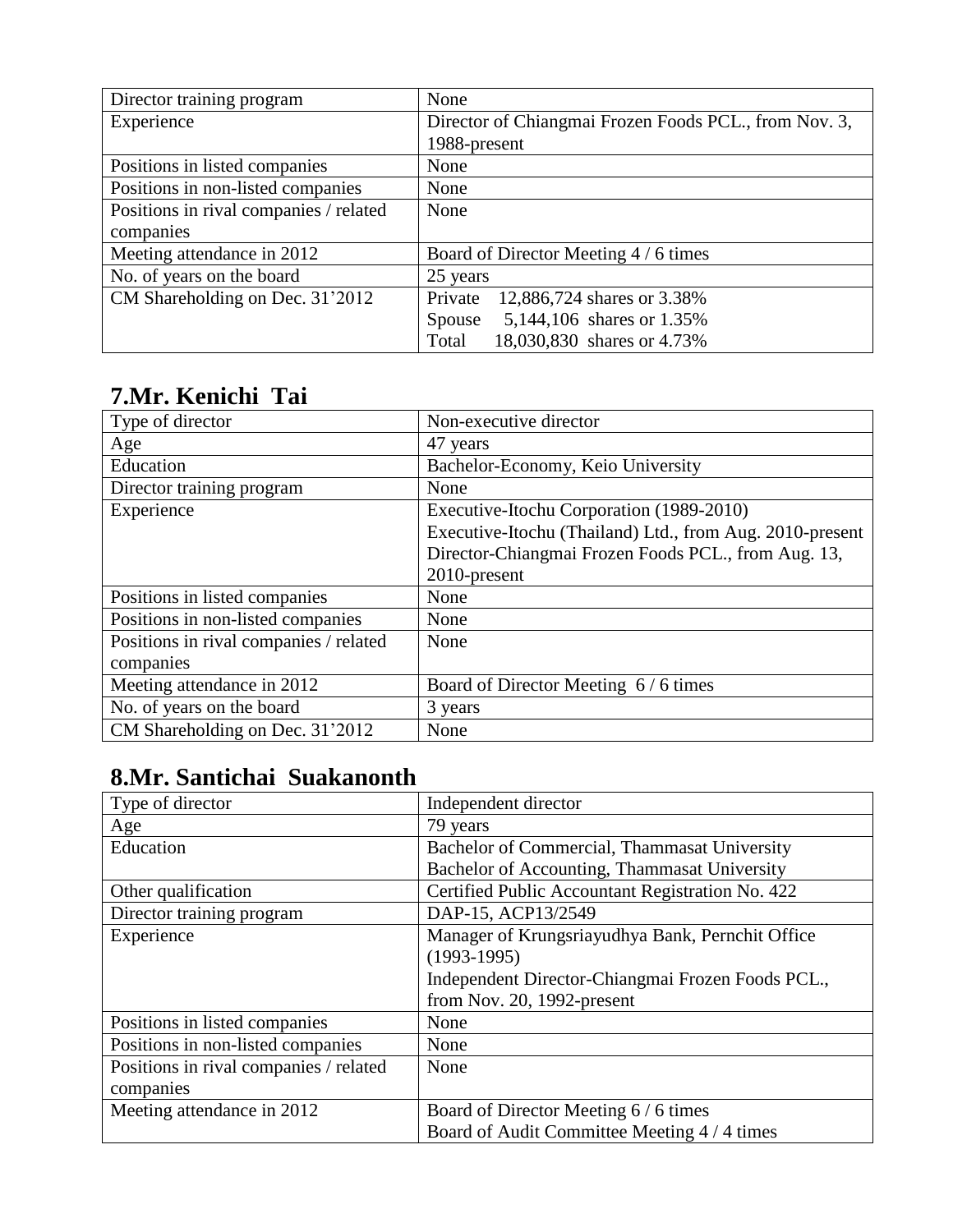|                                 | Board of Nomination & Remuneration Meeting $1/1$ time |
|---------------------------------|-------------------------------------------------------|
| No. of years on the board       | 21 years                                              |
| CM Shareholding on Dec. 31'2012 | 45,738 shares or 0.01%                                |

# **9.Mr. Amnuay Yossuck**

| Type of director                       | Independent director                                     |
|----------------------------------------|----------------------------------------------------------|
| Age                                    | 76 years                                                 |
| Education                              | Master of Economic (Agriculture), Arisona University     |
|                                        | Bachelor of Economics, Thammasat University              |
| Other qualification                    | Honorary Doctor, Cooperative Agricultural, Maejoe        |
|                                        | University                                               |
| Director training program              | <b>DAP-15</b>                                            |
| Experience                             | Deputy Minister, Ministry of Public Health (1981-1983)   |
|                                        | Deputy Minister, Ministry of Finance (1983-1985)         |
|                                        | Deputy Minister, Ministry of Commerce (1985-1986)        |
|                                        | Prime Minister Adviser (1988-1990)                       |
|                                        | Deputy Minister, Ministry of Foreign Affairs (1985-1986) |
|                                        | Independent Director-Chiangmai Frozen Foods PCL.,        |
|                                        | from Mar. 12, 1993-present                               |
| Positions in listed companies          | None                                                     |
| Positions in non-listed companies      | Chairman of Board of Director of Piriyapol International |
|                                        | $(1986$ -present)                                        |
|                                        | President of Mae Joe University Council (1999-present)   |
| Positions in rival companies / related | None                                                     |
| companies                              |                                                          |
| Meeting attendance in 2012             | Board of Director Meeting 6 / 6 times                    |
|                                        | Board of Audit Committee Meeting 4 / 4 times             |
|                                        | Board of Nomination & Remuneration Meeting 1 / 1 time    |
| No. of years on the board              | 20 years                                                 |
| CM Shareholding on Dec. 31'2012        | 667,920 shares or 0.18%                                  |

# **10.Mr. Ampon Ruayfupant**

| Type of director                       | Independent director                                  |
|----------------------------------------|-------------------------------------------------------|
| Age                                    | 44 years                                              |
| Education                              | Master of Business-Finance, Cornell University        |
|                                        | Bachelor-Business Administration, Assumption          |
|                                        | University                                            |
| Director training program              | None                                                  |
| Experience                             | Risk Management Manager of GE Capital (1994-1996)     |
|                                        | Independent Director-Chiangmai Frozen Foods PCL.,     |
|                                        | from Apr. $26$ , 2006-present                         |
| Positions in listed companies          | None                                                  |
| Positions in non-listed companies      | Executive director of Pilot Knit Sport Wear Co., Ltd. |
|                                        | $(2000\text{-}present)$                               |
| Positions in rival companies / related | None                                                  |
| companies                              |                                                       |
| Meeting attendance in 2012             | Board of Director Meeting 6/6 times                   |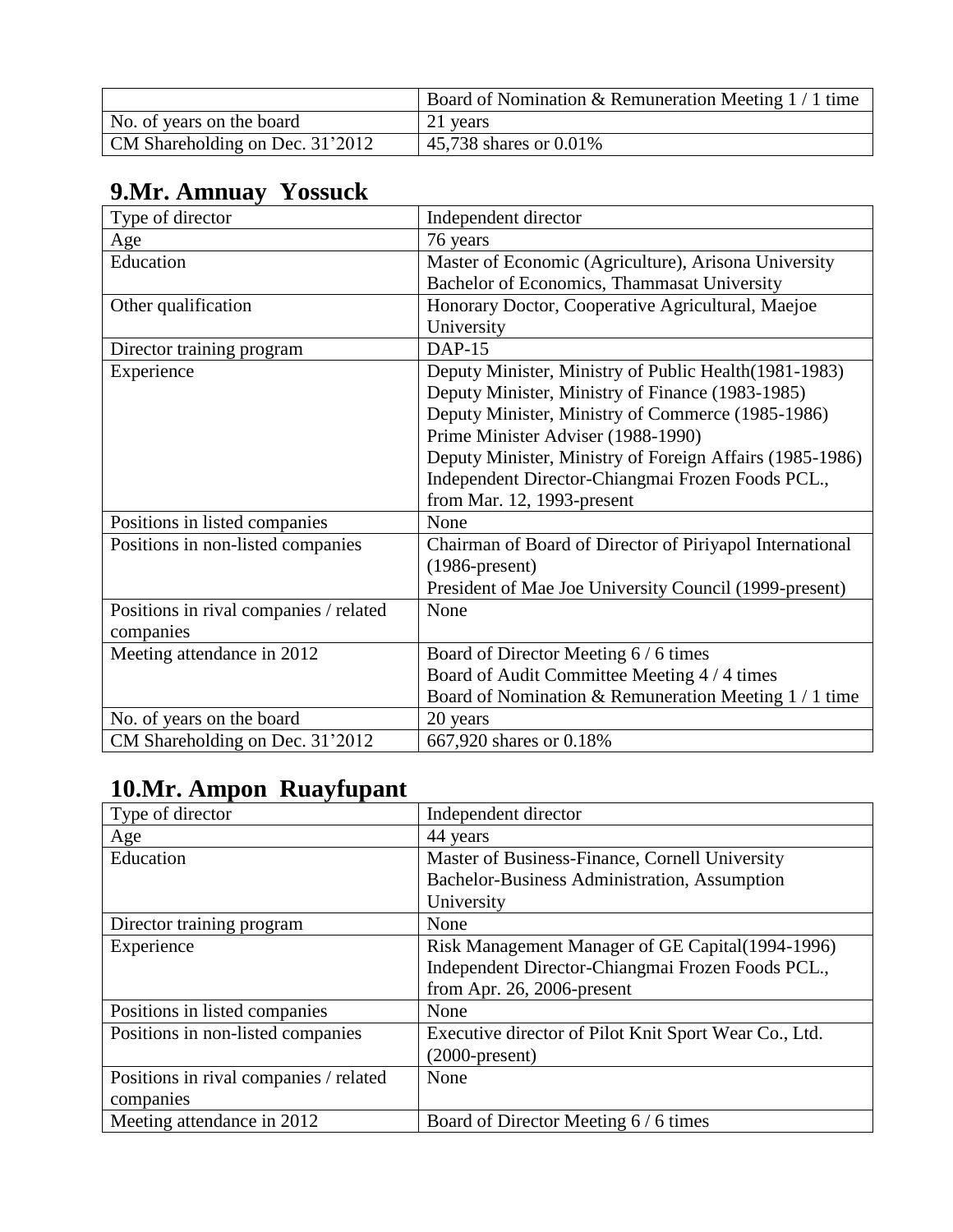|                                 | Board of Audit Committee Meeting 4/4 times<br>Board of Nomination & Remuneration Meeting $1/1$ time<br>Board of Corporate Governance Meeting 1/1 time |
|---------------------------------|-------------------------------------------------------------------------------------------------------------------------------------------------------|
| No. of years on the board       | / vears                                                                                                                                               |
| CM Shareholding on Dec. 31'2012 | 71,874 shares or 0.02%                                                                                                                                |

#### **11.Dr. Phusit Wonglorsaichon**

| Type of director                       | Independent director                                    |
|----------------------------------------|---------------------------------------------------------|
| Age                                    | 42 years                                                |
| Education                              | Ph.D - Business Administration                          |
|                                        | Nova Southeastern University.                           |
|                                        | Master of Business Administration (Honor)               |
|                                        | Indianapolis University.                                |
|                                        | Bachelor - Material Science, Ceramics                   |
|                                        | Chulalongkorn University                                |
| Director training program              | None                                                    |
| Experience                             | Lecturer, University of the Thai Chamber of Commerce    |
|                                        | -start Jun. 1, 2005-present                             |
|                                        | Director of D.B.A. (Management), University of the Thai |
|                                        | Chamber of Commerce.-start Jul. 23, 2011-present        |
|                                        | Director of MBA Online (Management), University of the  |
|                                        | Thai Chamber of Commerce.-start Sep. 28, 2012-present   |
|                                        | Independent Director-Chiangmai Frozen Foods PCL.,       |
|                                        | from Apr. 30, 2010-present                              |
| Positions in listed companies          | None                                                    |
| Positions in non-listed companies      | None                                                    |
| Positions in rival companies / related | None                                                    |
| companies                              |                                                         |
| Meeting attendance in 2012             | Board of Director Meeting 6 / 6 times                   |
|                                        | Board of Corporate Governance 1/1 time                  |
| No. of years on the board              | 3 years                                                 |
| CM Shareholding on Dec. 31'2012        | None                                                    |

# Change on holding securities of company director in the cycle year of 2012

|                 |                               |         | Hold the    | Hold the    |            |        |
|-----------------|-------------------------------|---------|-------------|-------------|------------|--------|
| Names - Surname |                               |         | Position    | share,      | share,     | Change |
|                 |                               |         |             | beginning   | end        |        |
|                 |                               |         | of the year | of the year |            |        |
|                 | Mr.Prayoon Pholpipattanaohong |         | Chairman    | 306,517     | 306,517    |        |
| $\overline{2}$  | Mr.Prapas Pholpipattanaphong  | Private | Managing    | 10,077,830  | 10,077,830 |        |
|                 |                               | Spouse  | Director    | 6,058,370   | 6,058,370  |        |
|                 |                               | Total   |             | 16,066,200  | 16,066,200 |        |
| $\overline{3}$  | Mr.Suwat Phongphasura         |         | Executive   | 2,450,250   | 2,450,250  |        |
|                 |                               |         | Director    |             |            |        |
| $\overline{4}$  | Mr. Prayuth Pholpipatanaphong |         | Executive   | 1,052       | 1,052      |        |
|                 |                               |         | Director    |             |            |        |
| $\mathfrak{S}$  | Mr. Ankoon Pholpipattanaphong | Private | Executive   | 3,702,600   | 3,702,600  |        |
|                 |                               | Spouse  | Director    | 181,500     | 181,500    |        |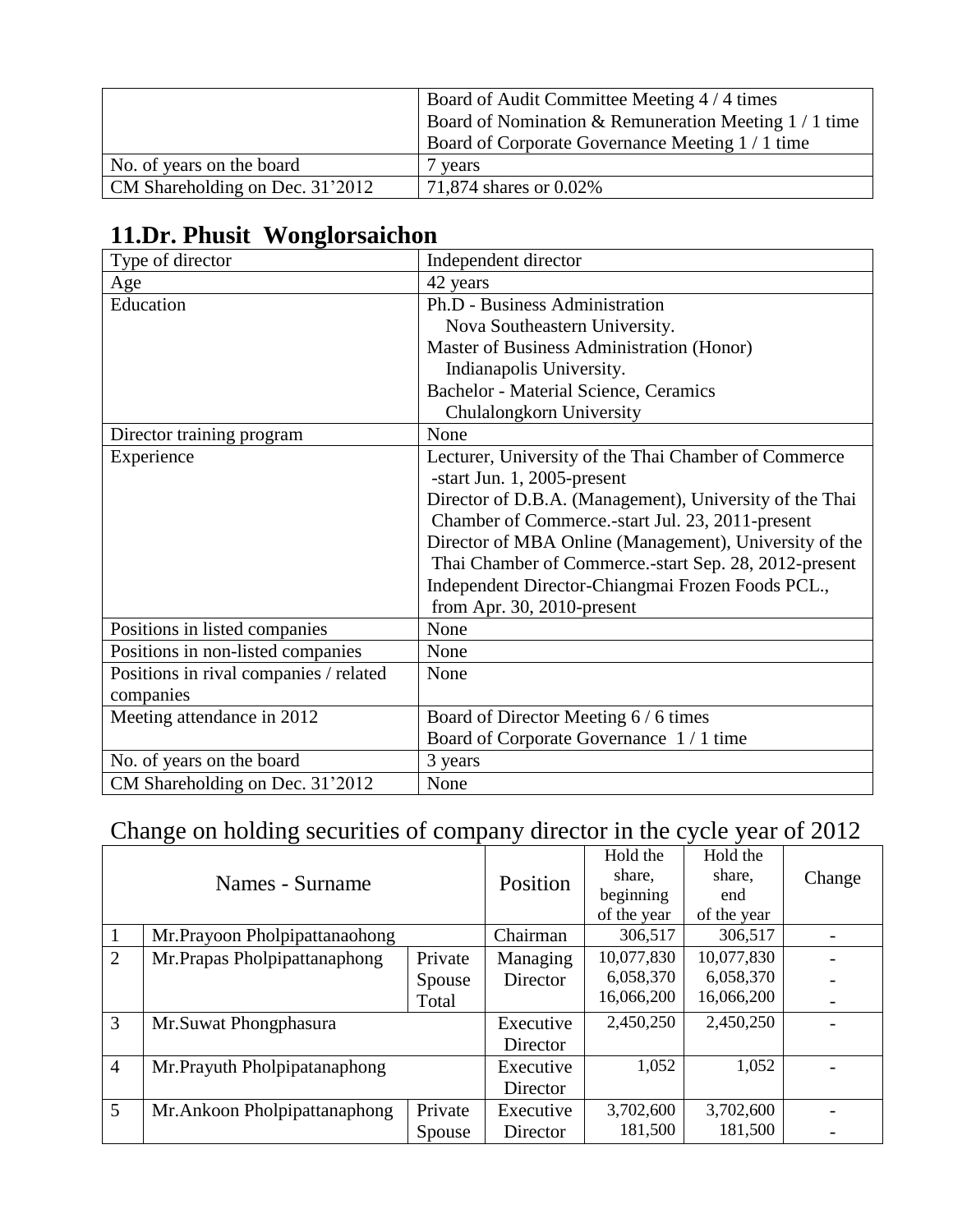|        |                          | Child   |            | 363,000    | 363,000    |  |
|--------|--------------------------|---------|------------|------------|------------|--|
|        |                          | Total   |            | 4,247,100  | 4,247,100  |  |
| 6      | Mr.Lan Mu Chiou          | Private | Director   | 12,886,724 | 12,886,724 |  |
|        |                          | Spouse  |            | 5,144,106  | 5,144,106  |  |
|        |                          | Total   |            | 18,030,830 | 18,030,830 |  |
| $\tau$ | Mr.Kenichi Tai           |         | Director   |            |            |  |
| 8      | Mr.Santichai Suakanonth  |         | Independen | 45,738     | 45,738     |  |
|        |                          |         | t Director |            |            |  |
| 9      | Mr.Amnuay Yossuck        |         | Independen | 667,920    | 667,920    |  |
|        |                          |         | t Director |            |            |  |
| 10     | Mr.Ampon Yuayfupant      |         | Independen | 71,874     | 71,874     |  |
|        |                          |         | t Director |            |            |  |
| 11     | Dr.Phusit Wonglorsaichon |         | Independen |            |            |  |
|        |                          |         | t Director |            |            |  |

### **Limit of duty authority of Board of Company**

- 1. Board of Company have an authority according to the regulation of the company which include supervision and management the company in accordance with laws, objective, regulation and resolution at the shareholder meeting.
- 2. To formulate visibility, direction and tactics of the company.
- 3. To give approval for important tactics and policy including objective, financial target and company plan also follow up, supervise to have practice as planned.
- 4. To manage having account system, financial report and auditing inclusive supervise for having an internal control system and internal audit to be efficiently and effective.
- 5. To investigate supervising and manage to amend problem of conflicts on benefits that may arise inclusive related subject.
- 6. To formulate risk management line and supervise executive for having system or efficiently process in risk management.
- 7. To supervise in having system or mechanism of paying suitable remuneration to the high rank of executive to create inducement power both in short-run and long-run.
- 8. To supervise for having appropriately channel of communicate with each group of shareholder and stakeholder of the company appropriately.
- 9. Allow to have disclosure of correct information, clear, transparent, reliably and high standard.
- 10.To be a leader and good example in practice.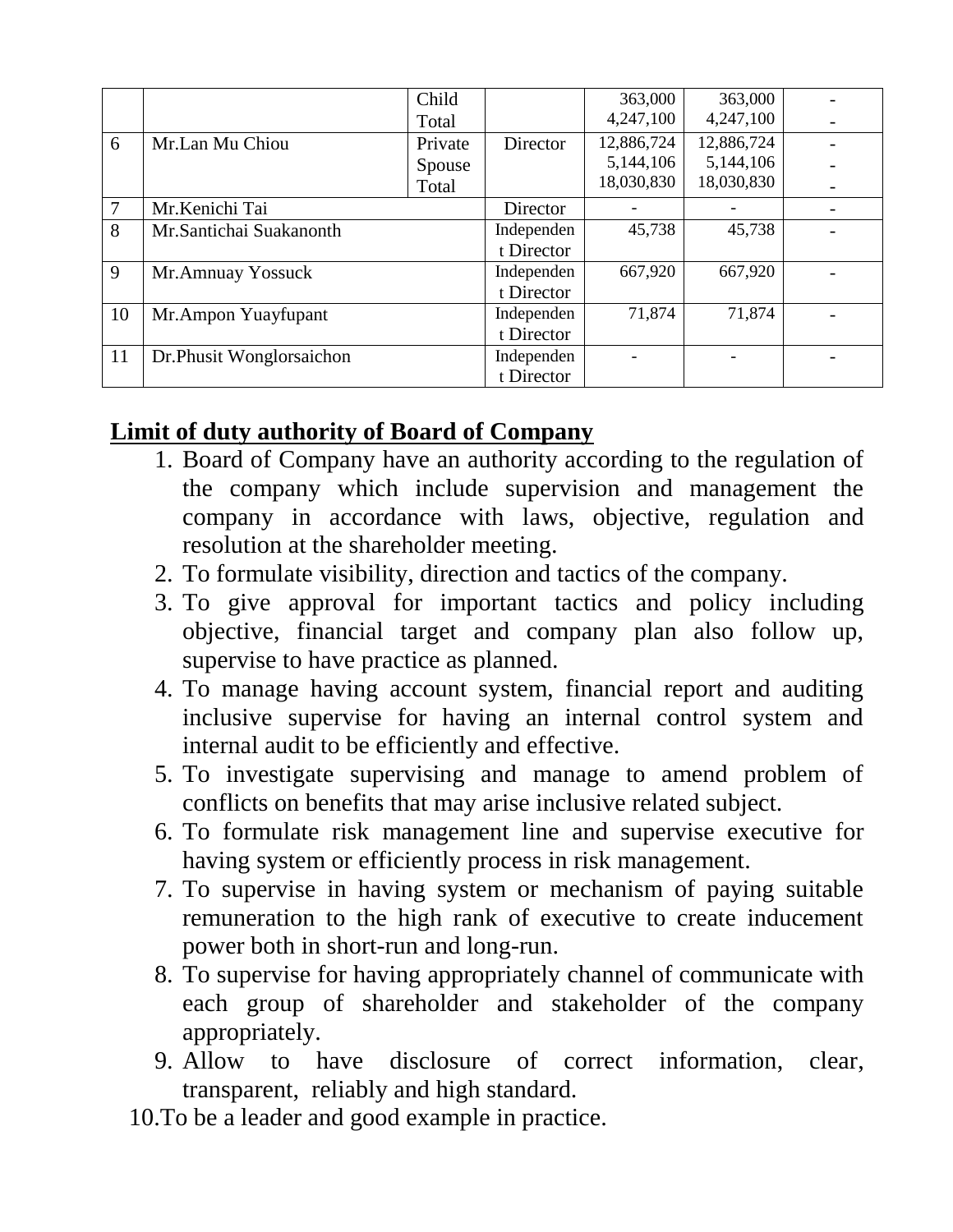### **Balance of power for Non-executive Directors**

Board of Company consist of 11 Directors as follows:

- 5 Executive Directors
- 2 Non-executive Directors
- 4 Independent Directors

 The Chairman of the company though is having blood relations with Managing Director but having a view in freely operation. Also Board of Company structure consist of directors represented from two main shareholders group which would incur balance of power and 4 Independent Directors can freely verify and upright. Therefore it convinces that the Chairman and Managing Director have served their duty extremely in the capacity as representative of shareholders and having appropriate balance of power.

### **Aggregation or segregation of positions**

 The Chairman and Managing Director are not the same person so as to make the role separated clearly.

#### **Board of Directors' Meeting**

- 1. The Company formulates advance table of the Board of Director Meeting yearly by formulating to have a regular meeting at least one time/quarter and each director acknowledges of it.
- 2. The Chairman and Managing Director joint in consideration for agenda meeting.
- 3. To manage in sending invitation letter for meeting, agenda of a meeting and document for meeting to the directors in advanced at least 7 days before meeting enable to have time for considering information sufficiently.
- 4. To formulate in having the directors attend the meeting with quorum when having considered to resolve in important matters such as list of obtained or distributed assets of the company and subsidiary company that affect to the company, expansion of investment project, formulate work level of executive power, formulate financial management policy and risk management above all.
- 5. In the meeting, if any director who is a stakeholder in the considering agenda, must depart from the meeting before begin considering in that agenda.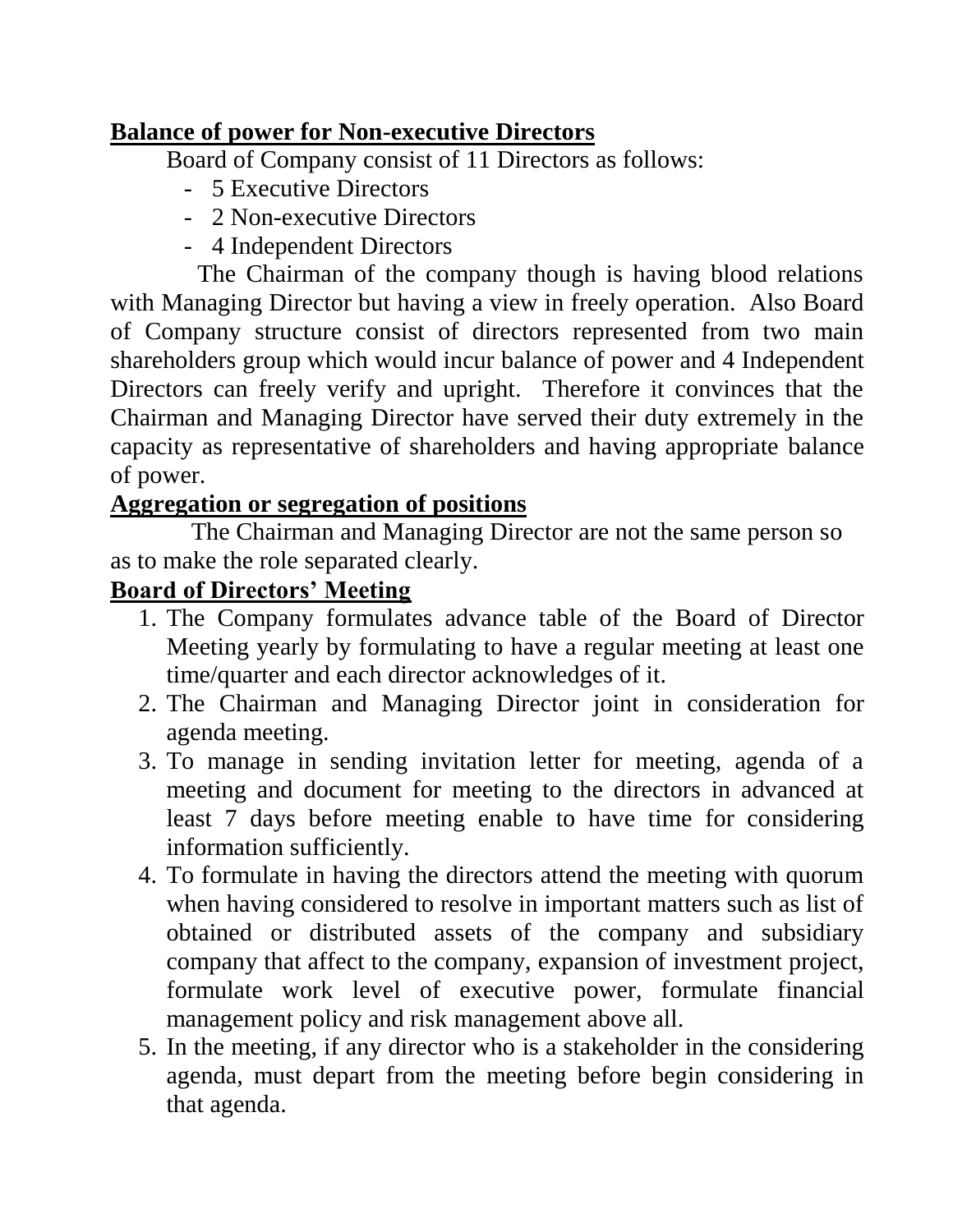- 6. Every director has a right to present the subject to the agenda of a meeting, examine document for meeting and other important documents. If any doubt, other directors and management must operate for answering that doubt.
- 7. Company Secretary or one who has assigned must manage minutes of the Board of Director Meeting completely within time formulated by the laws.

#### **Board of Sub-Committees**

 The Board of Company have appointed Board of Sub-committee to help in governing the activity of the company as follows:

#### **Board of Executive Directors**

 Established on January 4, 2000 consist of 3 Executive Directors, appointed more 1 person on March 22, 2005 and more 1 person on August 13, 2010 total 5 persons by formulating authority as follows:

- 1. To formulate an executive policy and operation direction to coordinate with policy and company objectives with intends to create security and maximum advantage to the company.
- 2. To governance the management to proceed as policy that formulate with efficiently and effectively.
- 3. To have authority to consent in buying assets investment, other expenditures and or borrow money in amount not exceed 30 million baht per time. In case amount exceed 30 million baht, let ask approval from the Board of Company meeting first, except in necessity urgent case, let give consent prior payment and inform Board of Director later.
- 4. To act others as assigned by Board of Company.

"Mr. Prayoon Pholpipattanaphong, Chairman or Mr. Prapas Pholpipattanaphong, Managing Direcor or Mr. Suwat Phongphasura gives signature and stamp of the company"

#### **Board of Audit Committee**

 Established on August 28, 1998 with holding term each time 3 years, consist of 3 directors which are all Independent Directors and one Independent Director namely: Mr. Santichai Suakanonth is knowledgeable in accounting and financial which names are as follows:

1. Mr. Santichai Suakanonth Chairman

2. Mr. Amnuay Yossuck Audit Committee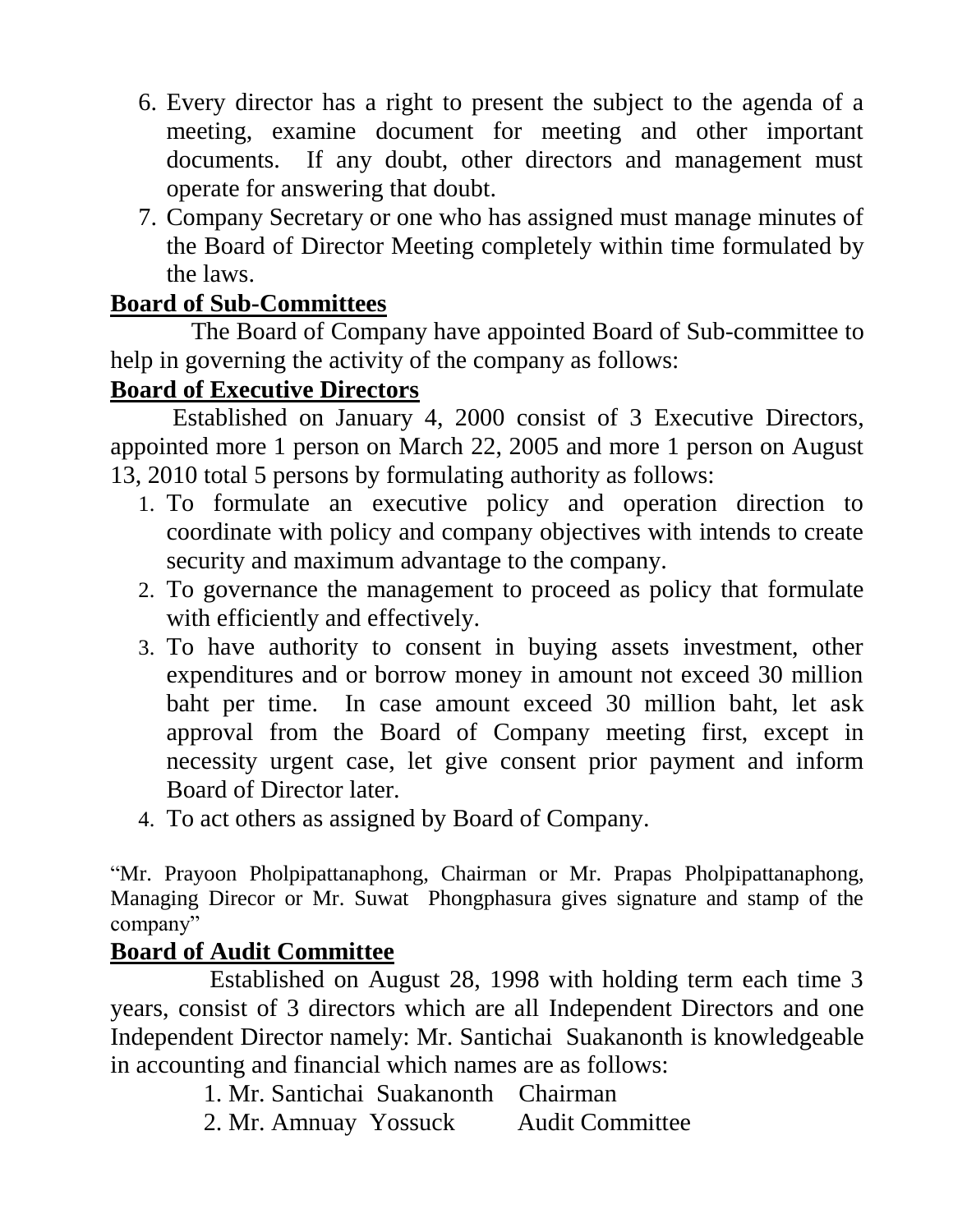#### 3. Mr. Ampon Ruayfupant Audit Committee

By Mr. Suphot Sutthiprapa as Secretary to the Board of Audit Committee

 Audit Committee hold regular meeting. In the year 2011, they held total 4 times meeting and reported to the Board of Company. Audit Committees have a duty to consider and proceed as follows:

- 1. To verify report of company financial before propose to the Board of Director.
- 2. To provide advice concerning appointing and fixing remuneration of company auditor to join together with auditor concerning objectives, limit, guide line and inspection plan including problem find during inspection and the point that auditor thinks it has important essence.
- 3. To join together with company interior audit concerning objectives and inspection planning, an assessment effective of internal control system of the company and adequacy of resources that use in internal inspection include report of inspection result and problem find during inspection.
- 4. To provide consultation and consider reviewing inspection result and proposal both independent auditor and internal audit section include follow up the operation of management to such proposal in order to propose to the Board of Company for acknowledgement.
- 5. To governance in having acted according to the law and provision of the section that governance the company.
- **6.** To governance in having important risk management of the company. **Board of Nomination & Remuneration Committee**

 Established on August 13, 2009 with holding term each time 3 years. There are 5 Directors, consist of 3 Independent Directors, 1 Executive Director and 1 Legal Advisor in which Independent Director performs duty as Chairman, having an authority to select appropriate qualified person to be director as provision of the company and qualified as the provision of Securities and Stock Exchange of Thailand and Securities and Exchange Commission to present toward Board of Company to consider for approval and present to the Shareholder Meeting for appointing and have an authority to consider the style and basis of paying remuneration of directors to recommend an opinion toward Board of Company and Board of Company will present in the Shareholder Meeting for approval.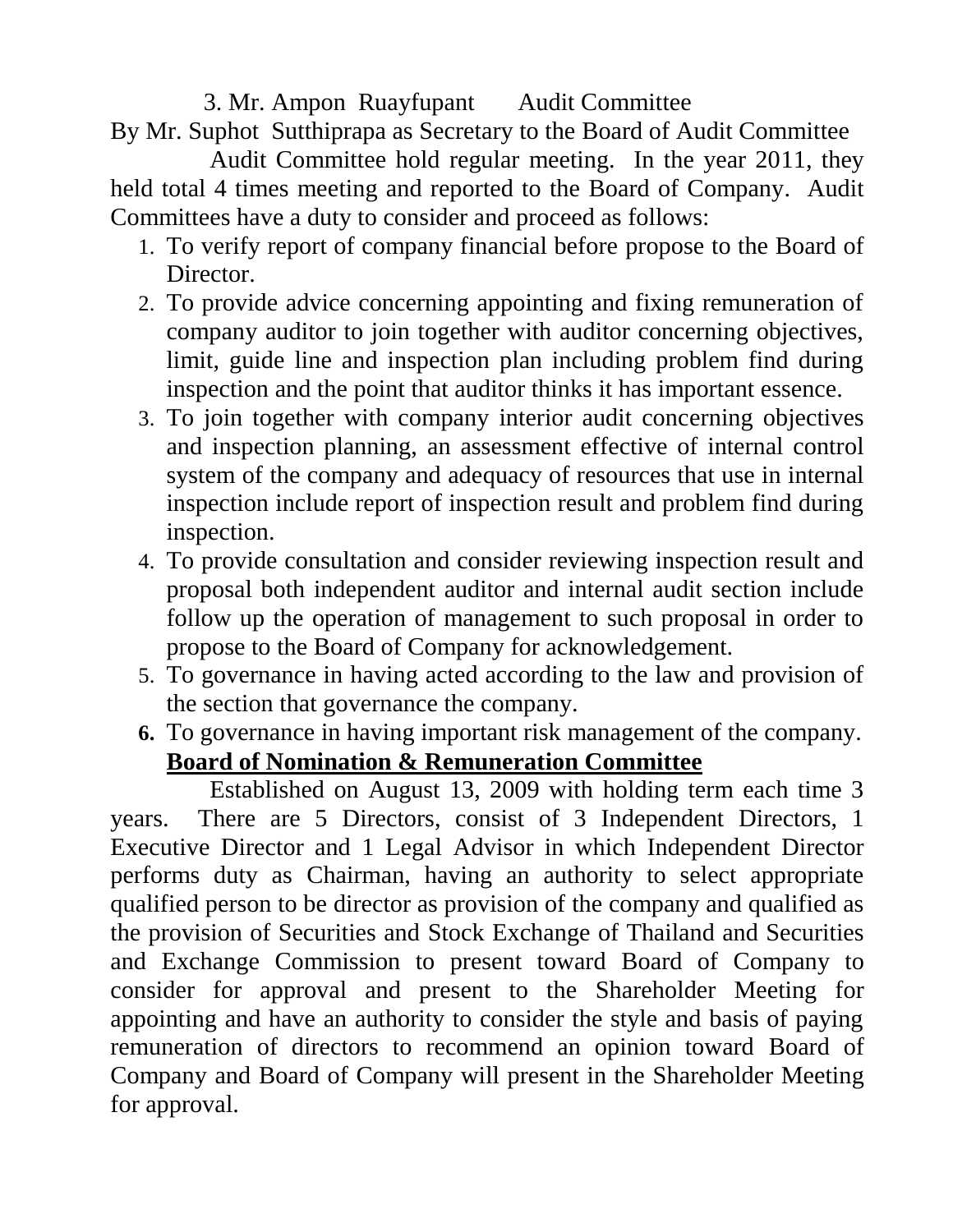### **Board of Corporate Governance Committee**

 Appointed on November 12, 2012, having holding period of each 3 years. There are five directors consisting of Board of Company, executives and/or other qualified persons. At least one director of corporate governance must come from Independent Director which have an authority in arranging policy of corporate governance under the frame of laws, basis, discipline and regulations that are current issue of organization that perform duty on corporate governance such as The Stock Exchange of Thailand, Securities and Exchange Commission and related units through the guide line in good corporate governance that are international standard and provide advice to the directors, executives, officials of the company in performance duty as frame and basis of corporate governance policy so as to allow performance duty of directors and management of executive section to be in good manner, good resulting in performance and having appropriate continuation to be in accordance with expectancy of the shareholders and every group of stakeholders.

#### **Board of Risk Management Committee**

 The company manages to have Board of Risk Management Committee comprise 4 Executive Directors, 1 Executive and 1 Legal Adviser to consider formulating the policy and system of risk management, follow up result in risk management from the process of pointing out, analyze, management assess, follow up and report in system inclusive to provide supporting by managing to have advisory of risk management process to various internal sections through follow up to have continuously and regularly practice to the whole company.

| Ð<br><b>Name list</b>            | <b>Period of</b><br>rank hold | <b>Attending meeting / total</b><br>meeting (times) |                           |              |  |
|----------------------------------|-------------------------------|-----------------------------------------------------|---------------------------|--------------|--|
|                                  |                               | <b>Normal</b><br>meeting                            | <b>Special</b><br>meeting | <b>Total</b> |  |
| 1.Mr. Prayoon Pholpipattanaphong | 3 years                       | 6/6                                                 |                           | 6/6          |  |
| 2.Mr. Prapas Pholpipattanaphong  | 3 years                       | 6/6                                                 |                           | 6/6          |  |
| 3. Mr. Suwat Phongphasura        | 3 years                       | 6/6                                                 |                           | 6/6          |  |
| 4.Mr. Prayuth Pholpipatanaphong  | 3 years                       | 6/6                                                 |                           | 6/6          |  |
| 5.Mr. Ankoon Pholpipattanaphong  | 3 years                       | 6/6                                                 |                           | 6/6          |  |
| 6.Mr. Lan Mu Chiou               | 3 years                       | 4/6                                                 |                           | 4/6          |  |

#### **Meeting attendance of each director concludes as follows:**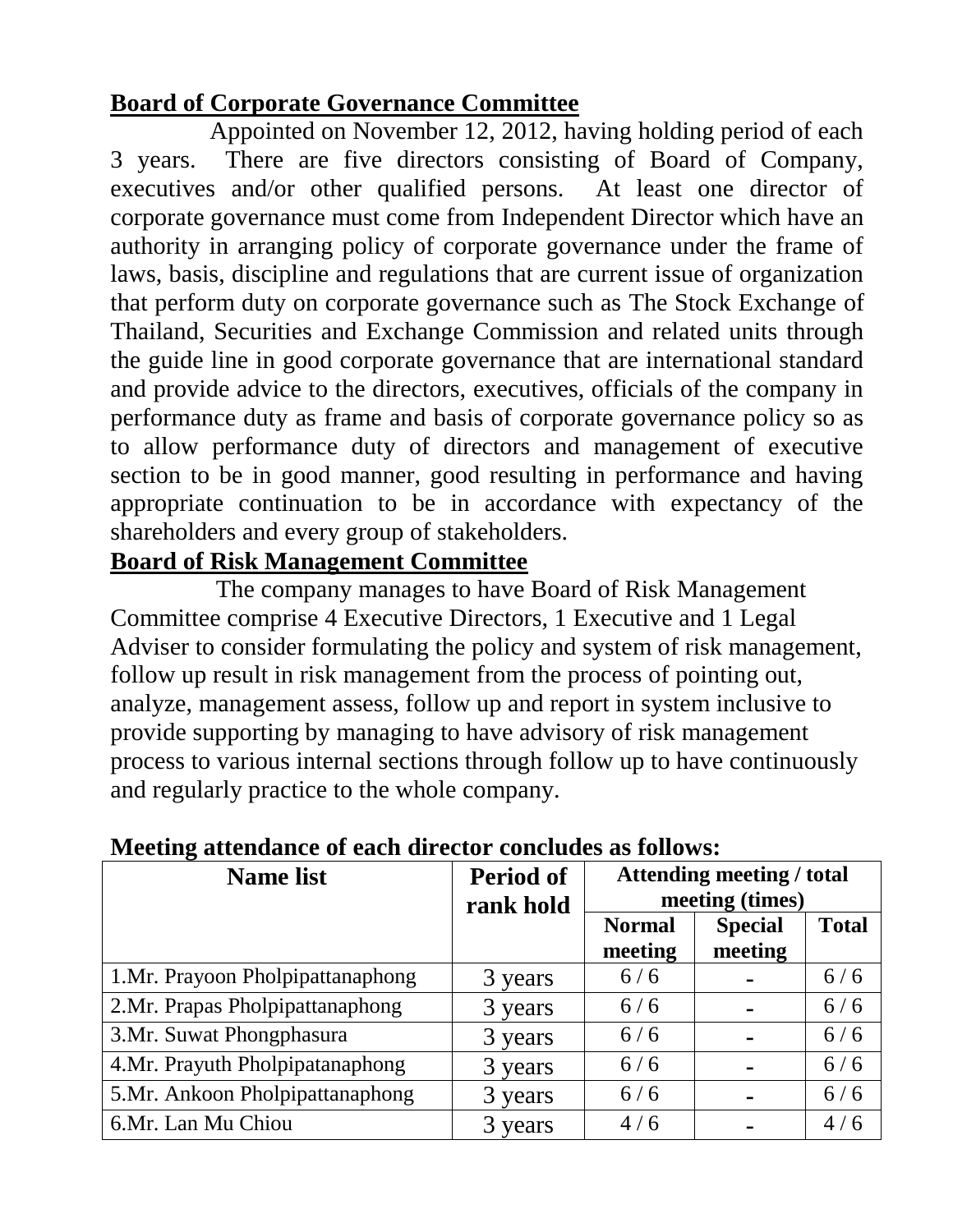| 7.Mr. Kenichi Tai            | 3 years | 6/6 | $\blacksquare$ | 6/6 |
|------------------------------|---------|-----|----------------|-----|
| 8.Mr. Santichai Suakanonth   | 3 years | 6/6 |                | 6/6 |
| 9. Mr. Amnuay Yossuck        | 3 years | 6/6 | $\blacksquare$ | 6/6 |
| 10.Mr. Ampon Ruayfupant      | 3 years | 6/6 |                | 6/6 |
| 11.Dr. Phusit Wonglorsaichon | 3 years | 6/6 |                | 6/6 |

#### **Meeting attendance of each sub-committee concludes as follows:**

| Name list                         | Board of<br>Executive | Board of<br>Audit | Board of<br>Nomination $&$ | Board of<br>Corporate   | Board of<br>Risk        |
|-----------------------------------|-----------------------|-------------------|----------------------------|-------------------------|-------------------------|
|                                   | <b>Directors</b>      | Committee         | Remuneration<br>Committee  | Governance<br>Committee | Management<br>Committee |
| 1.Mr. Prayoon Pholpipattanaphong  | 2/2                   |                   |                            |                         |                         |
| 2.Mr. Prapas Pholpipattanaphong   | 2/2                   |                   | 1/1                        |                         | 1/1                     |
| 3.Mr. Suwat Phongphasura          | 2/2                   |                   |                            |                         | 1/1                     |
| 4.Mr. Prayuth Pholpipatanaphong   | 2/2                   |                   |                            | 1/1                     | 1/1                     |
| 5.Mr. Ankoon Pholpipattanaphong   | 2/2                   |                   |                            | 1/1                     | 1/1                     |
| 6.Mr. Santichai Suakanonth        |                       | 4/4               | 1/1                        |                         |                         |
| 7. Mr. Amnuay Yossuck             |                       | 4/4               | 1/1                        |                         |                         |
| 8.Mr. Ampon Ruayfupant            |                       | 4/4               | 1/1                        | 1/1                     |                         |
| 9. Dr. Phusit Wonglorsaichon      |                       |                   |                            | 1/1                     |                         |
| 10.Mr. Wanchandr Sibaboonyawongse |                       |                   | 1/1                        |                         | 1/1                     |
| 11.Mr. Sakda Phimmuang            |                       |                   |                            |                         |                         |

#### **Board of Company's Report**

 Board of Company are responsible for Financial Statements and Consolidated Financial Statements of the Company and Subsidiary Company and financial news that appears in Annual Report. Such Financial Statements have managed as per general certified standard account in Thailand by choosing to use an appropriate account policy and keep practiced regularly. The Company has used discretion carefully and best estimate in managing Financial Statements including disclose important information sufficiently in note to Financial Statements.

 Board of Company have managed to maintain Internal Control System with effective to incur conviction reasonably that information in accounting is correct, having usage of company assets with efficiently and able to know the weak point to prevent from dishonest or abnormal proceeding.

 In this circumstances, Board of Company have appointed Board of Audit Committee which consist of Independent Directors whose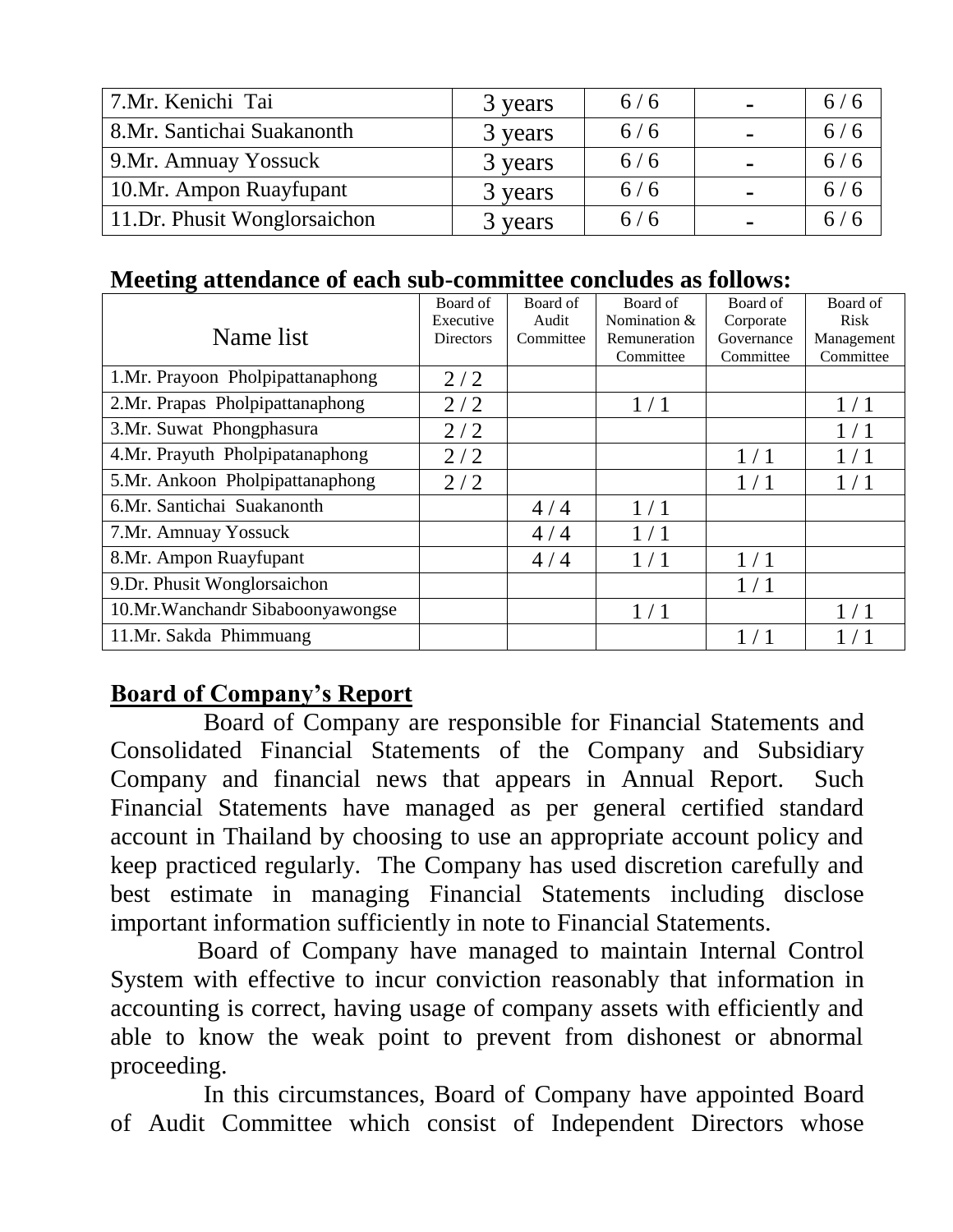responsible concerning quality of Financial Statements subject and to review an adequacy of internal inspection system. Report of the Board of Audit Committee have already shown in Annual Report.

## ( 2 ) **Selection of Directors and Executives**

 Board of Nomination and Remuneration Committee perform duty in selecting appropriate qualified person to be director as provision of the company to present toward Board of Company to consider giving approval and present to the Shareholder Meeting to resolve in electing.

 Portion of the directors representing the shareholder of each group 5 Thais : 2 Foreigners (except Independent Directors) due to group of Pholpipattanaphong family, Taiwan group and Japan group held the shares total exceed 60%, so nomination of company directors can't be done if without receive consent from such shareholder group.

 In the Shareholder Meeting must have shareholders and proxy from shareholders (if any) to attend meeting not less than 25 persons and must hold the shares total not less than one third of 381,145,725 shares to be as quorum.

 Each shareholder has to use all their vote to elect one person or many persons as director but can't share the vote to either of them more or less.

 To nominate director must receive approval from the Shareholder Meeting. The person who gets highest vote respectively will be elected as director according to the number of available directors or election that time. In case of the elected respective person who has equal vote exceed quota, final vote will be made by Chairman for arbitration.

 The Company formulates to have the descent plan of high rank executives to maintain conviction with the investors and officers that the operation of the company would receive continuation in proper time.

## **Self-assessment of Board of Company**

 Board of Company have performed its duty completely and have realized fully to the effective improvement on more and more performance continuously by having self-assessment of Board of Company which is an assessment yearly and for an annual assessment of 2011 which concludes that performance effective of Board of Company are in good basis.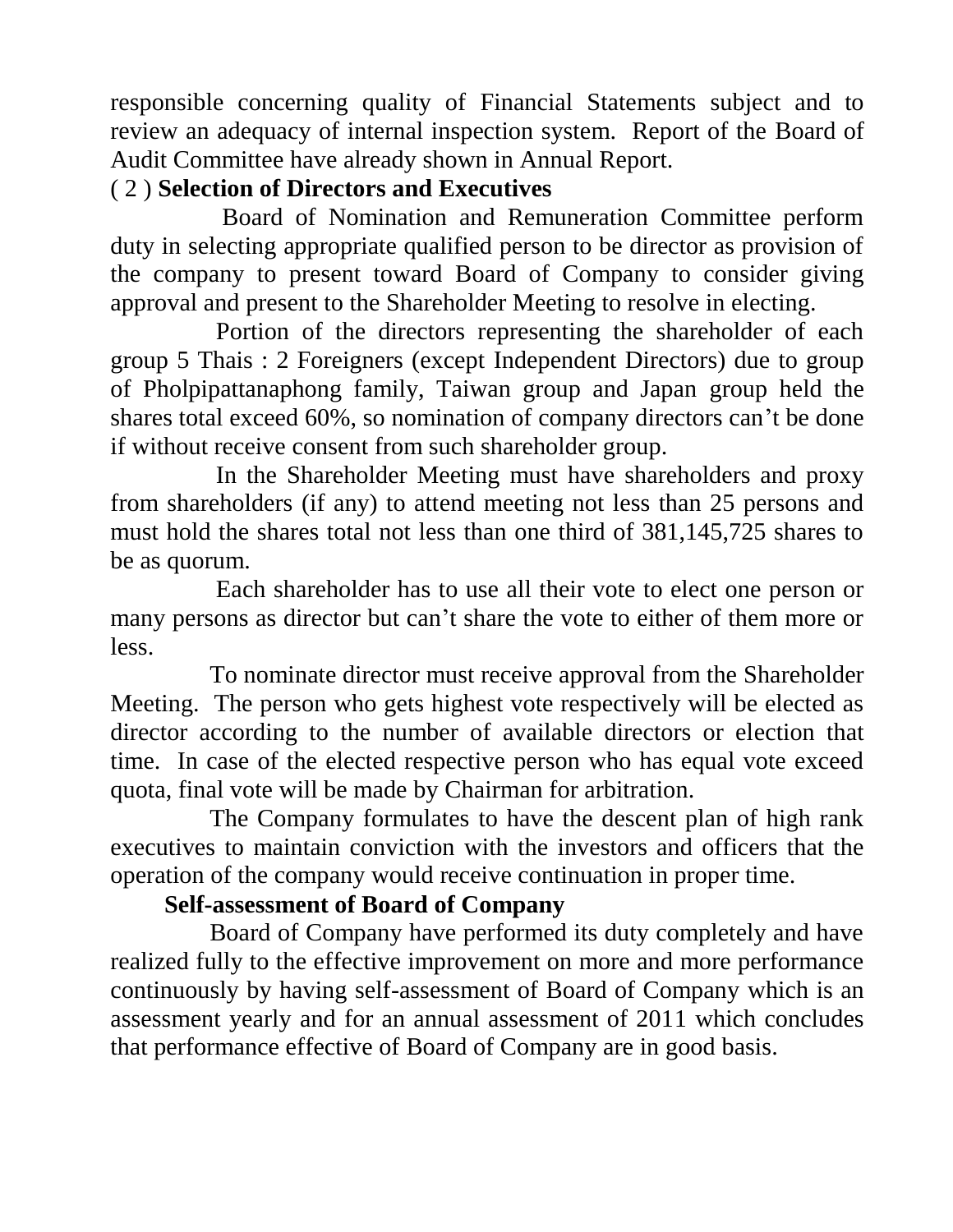#### ( 3 ) **Remuneration for Directors and Executives**

 The Company has fixed clearly and transparently the remuneration for Directors and Executives in the appropriate basis to uphold as Directors and Executives with required qualification. The Directors that assigned as Audit Committee will receive additional remuneration according to the volume of work.

 Remuneration amount: In the year 2011, the company has paid various remuneration to the Directors and Executives as following details:

## **Directors** (Unit : Baht) **Names Position 2012 2011** 1.Mr. Prayoon Pholpipattanaphong | Chairman | 400,000 | 400,000 2.Mr. Prapas Pholpipattanaphong | Managing Director | 400,000 | 400,000 3.Mr. Suwat Phongphasura Executive Director | 400,000 | 400,000 4.Mr. Prayuth Pholpipatanaphong Executive Director | 400,000 400,000 5.Mr. Ankoon Pholpipattanaphong | Executive Director | 400,000 | 400,000 6.Mr. Lan Mu Chiou  $\vert$  Director  $\vert$  400,000  $\vert$  400,000 7.Mr. Kenichi Tai  $|\text{ Director}|$  400,000 400,000 8.Mr. Santichai Suakanonth Independent Director 400,000 400,000 9.Mr. Amnuay Yossuck Independent Director | 400,000 400,000 10.Mr. Ampon Ruayfupant | Independent Director | 400,000 400,000 11.Dr. Phusit Wonglorsaichon | Independent Director | 400,000 | 400,000 Total 4,400,000 4,400,000

## **Remuneration in value**

#### **Audit Committee (Unit : Baht)**

| $\blacksquare$              | VIIIV I DUILV   |         |         |
|-----------------------------|-----------------|---------|---------|
| <b>Names</b>                | <b>Position</b> | 2012    | 2011    |
| 1. Mr. Santichai Suakanonth | Chairman        | 480,000 | 480,000 |
| 2. Mr. Amnuay Yossuck       | Director        | 240,000 | 240,000 |
| 3. Mr. Ampon Ruayfupant     | Director        | 240,000 | 240,000 |
| Total                       |                 | 960,000 | 960,000 |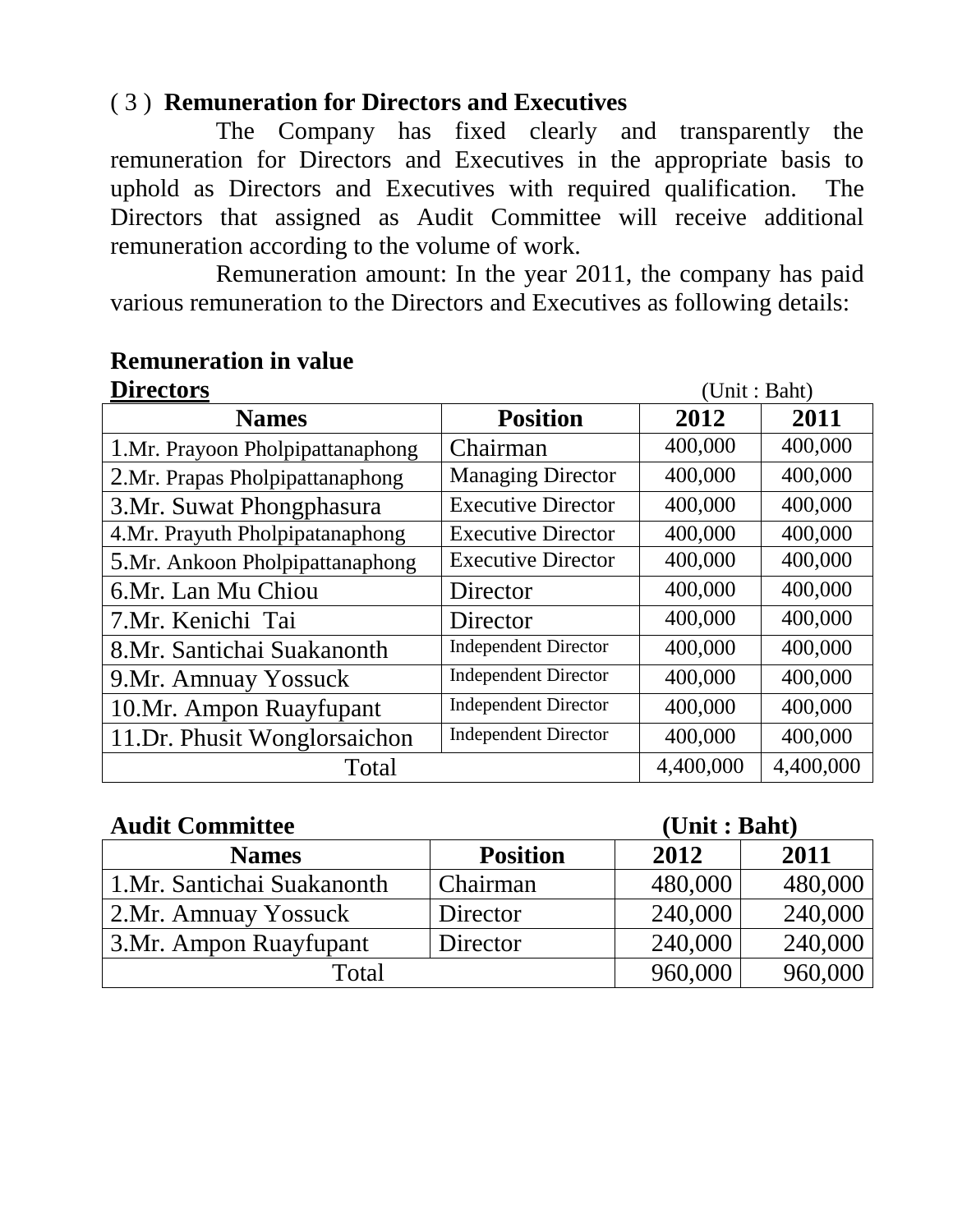| Particular           |        | <b>Year 2012</b> |        | <b>Year 2010</b> |  |
|----------------------|--------|------------------|--------|------------------|--|
|                      | No. of | Total amount     | No. of | Total amount     |  |
|                      | person | (baht)           | person | (baht)           |  |
| Salary               |        | 18,214,920       |        | 17,890,080       |  |
| Bonus, remuneration  |        | 6,246,285        |        | 4,162,751        |  |
| Cost of living       |        | 54,600           |        | 52,850           |  |
| Uniform              |        |                  |        | 1,950            |  |
| Social security fund |        | 44,100           | 7      | 63,000           |  |
| Provident fund       |        | 541,047          |        | 531,303          |  |
| Sub total            |        | 25,100,952       |        | 22,701,934       |  |
| Grand total          |        | 30,460,952       |        | 28,061,934       |  |

## **Executive Directors and Executives**

#### **Other remuneration not in value**

- Director: none
- Executive Directors and Executives: Provident fund 3% of payroll, office car.

#### **Audit fees**

- The Company and Subsidiaries paid audit fees for 2012 amount 680,000 baht.
- Other service: none

#### **( 4 ) Policy on Corporate Governance**

 Board of Company have realized the important of Good Corporate Governance for clearness, to add limit of ability in work racing and add confident to the Shareholders, investors and every concerned, then have formulated the operation policy for cooperating governance by covering the following keystones:

- 1. The Company will serve the shareholders and stakeholders in equal manner with justice for everyone.
- 2. Board of Company are intended to build up lasting growth of the company in long-run, to execute the company activity with careful and caution under regulation frame of law and business morality. All this Board of Company will perform duty with full capability in order to produce maximum advantage toward the shareholders, and other stakeholders, also take care of not having conflict on interest arises and responsible toward decision and self-performance.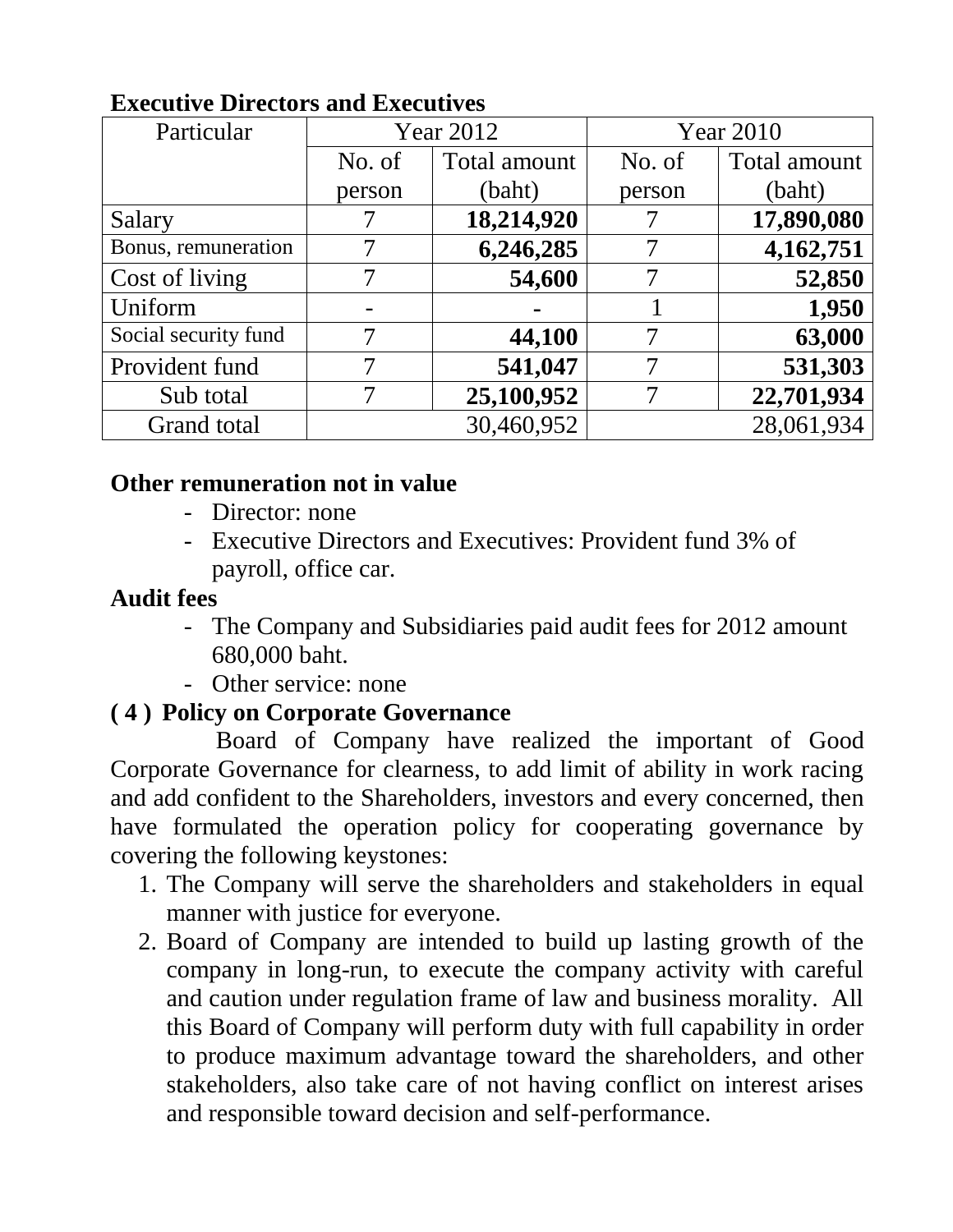- 3. The Company will operate with transparency, able to check and disclose sufficiently information to every party concern.
- 4. The Company will conduct the business with always thinking of risk and will execute risk appropriately.
- 5. The Company has formulated an important policy that will be the operation direction of the company in advance every year. Board of Company will pay an important toward internal control and inspection system by governance executive section to proceed as efficiency policy.
- 6. The Company has managed business morality to let directors, executives and every officer practice.

## **Leadership and Vision**

 Board of Company have participated in formulating Policy of Corporate Governance, visibility, mission, tactics, objective and business plan of the company, also governance the management to operate as per formulated business plan efficiently and effectively as to add maximum value in economic to the business and maximum security to the Shareholders.

## **Conflict on interest**

 Board of Company have executed carefully and cautiously to prevent conflict on interest when incur any matter that may cause conflict on interest. Board of Audit Committee will learn about the subject that get conflict on interest and related subject and have considered the suitability thoroughly every time by formulating to have practice according to the basis of Securities of Stock Exchange in which prices and conditions as if doing subject with outsiders and disclose details, subject value, partnership, reason/necessity in the annual report and type 56-1 also have disclosed in notes to Financial Statements heading, general information and account with related person.

## **Various groups of stakeholders**

 Board of Company acknowledged and aware of the right of concerned stakeholders and have a policy to support in incurring a cooperation between the company with stakeholders in creating advantage among themselves and take care firmly that all stakeholders have received well protected and served by paying important toward the right of every group of stakeholder such as officers, customers, co-partners, competitors,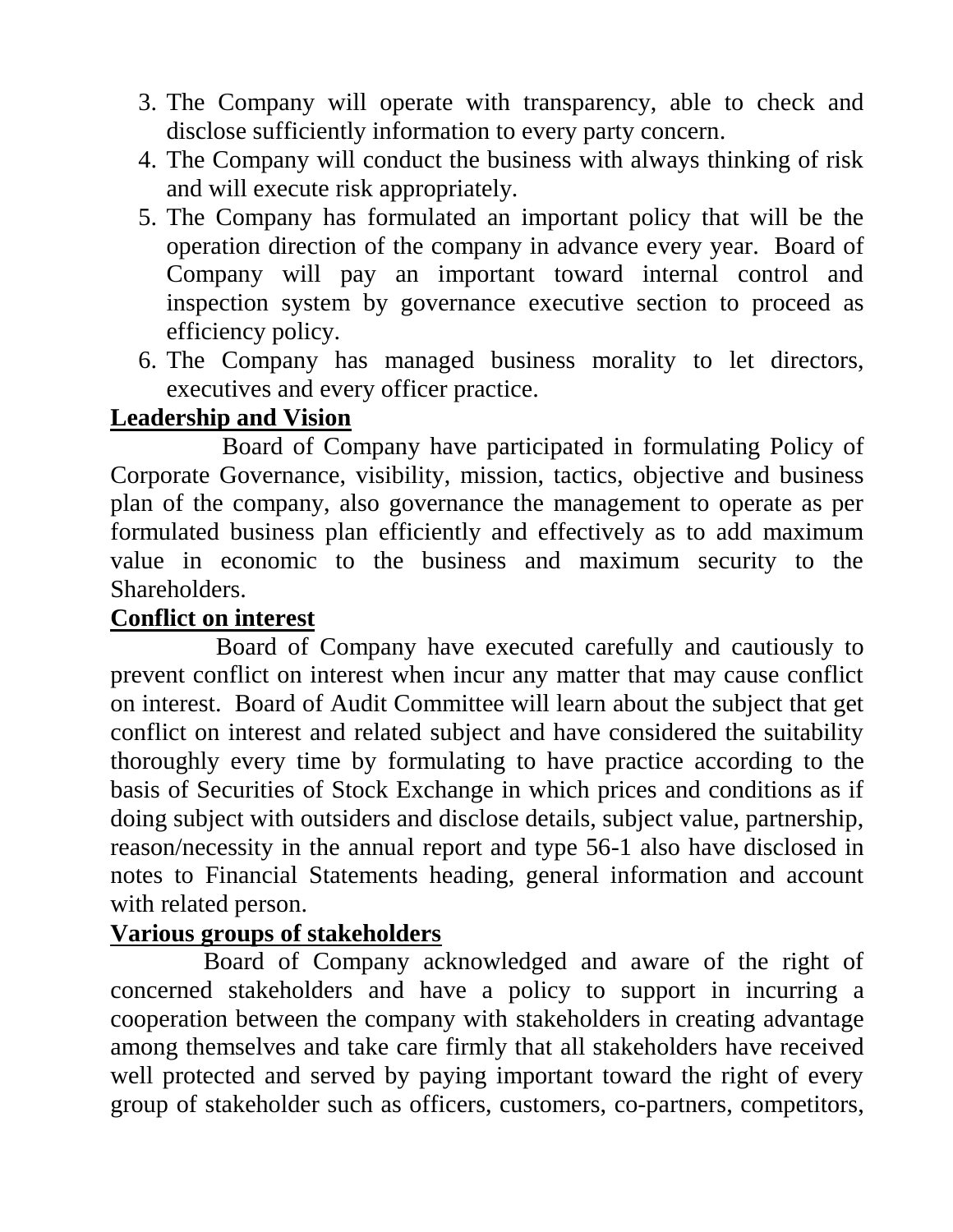shareholders and whole society with formulate a practical line for directors, executives and officers clearly in business morality inclusive provide a channel that stakeholders will claim to the company in case not receive justice from the performance of the company whether by directors, executives or officers of the company.

## **Business Morality**

 Board of Company have permitted discipline of business morality to promote the directors, executives and every rank of officers to hold in practice regularly as usual which the directors, executives and every officers have signed for document concerning such discipline and confirmed in practice which regards as practical standard frame of the company, also all Board of Company have assigned one who responsible to follow up result of practice continuously and always revise such discipline appropriately.

## **Corporate Governance**

 Board of Company Director have an intently to build up the process of Good Corporate Governance that standardizes and allow scatter the practice to every rank of the officers of the whole company to create real culture of Good Corporate Governance, so wish the directors, executives and every officer to hold in practice according to the policy of Good Corporate Governance 2<sup>nd</sup> revise edition which has received permission to modify from the Board of Company Meeting no. 1/2013 dated February 26, 2013 (policy of Good Corporate Governance obtained first permission from the Board of Company Meeting no. 1/2004 Dated March 25, 2004).

## **Company secretary**

 The Company manages to have company secretary to perform duty of governance activity of the Board of Company inclusive to cooperate in the following various matters:

- 1. To give primary advice to the directors concerning provision, rule, discipline and various regulations of the company and follow up to act properly and regularly inclusive alteration report of important point to the directors.
- 2. To manage shareholder meeting and Board of Director Meeting in accordance with laws, regulation of the company and various practices.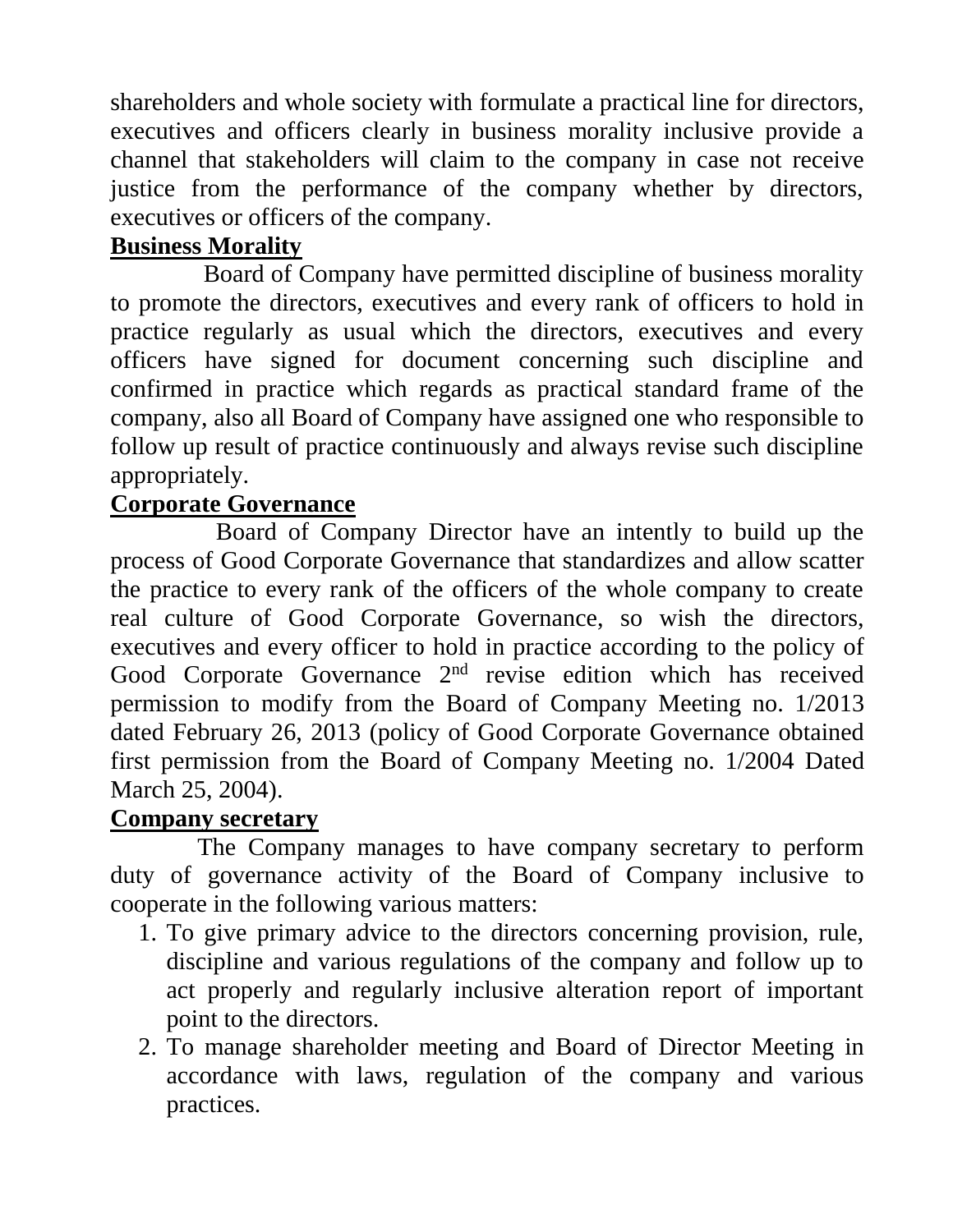- 3. To record the proceedings of Shareholder Meeting and Board of Company Meeting inclusive follow up to act as resolution at the Shareholder Meeting and resolution at the Board of Company.
- 4. To governance in having disclose information and report news in responsible part in accordance with discipline and provision of Securities and Stock Exchange of Thailand and Securities and Exchange Commission.
- 5. To contact and communicate with General Shareholders to learn about various right and information of the company.
- 6. To governance activity of the Board of Company.

## **Society and Environments**

 The Company is fully aware of the responsibility toward society and environment by holding the principle of "use human to create work and use work to create human".

 In the year 2012, the company proceeded various projects for society and environments as follows:

- 5 office steps activity
- Muanjai New Year activity
- Sports relationship activity
- Giving food alms to bonzes every on  $9<sup>th</sup>$  activity
- National Father Day activity
- National Mother Day activity
- Scholarship support activity
- National Children's day
- National Labor Day activity
- To do merit by offering gift made to bonzes activity
- Big cleaning Day Activity
- To pour scented water on the head of seniority Activity
- Week of energy preservation to coordinate with safety activity
- Sell merchandise on cheap price activity
- Blood donation Activity
- Pha Pa Samukkee Recycle rubbish Activity

## **Relations with investors**

 Board of Company realize that company information both concern and not concern with financial are entirely effected to the decision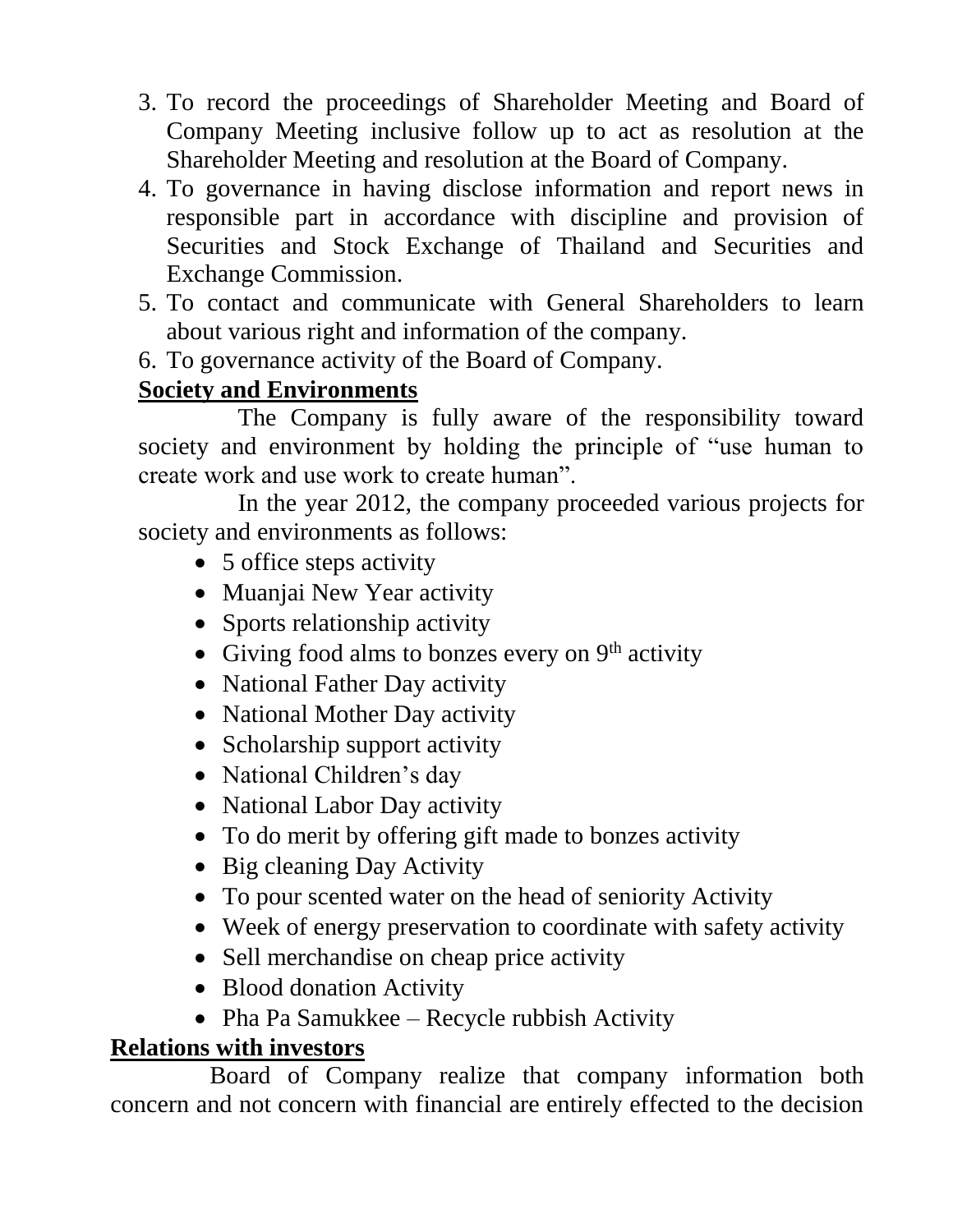of investor and stakeholders of the company. Board of Company then have a policy to let the executives section disclosing complete information to correspond with truth, reliable, regular and in time which the company has paid an important and kept throughout practicing. With regard to work in investment relation, the company has not set up this section owing such activity is not much but has assigned **Mr. Ankoon Pholpipattanaphong - Company Secretary** to contact and communicate with institution investors, shareholders, analyst and state concerned which the investors can see the company information at Website : [http://www.cmfrozen.com](http://www.cmfrozen.com/)  or contact at phone : (662) 238-4091 or at E-mail address : [info@cmfrozen.com](mailto:info@cmfrozen.com)

## ( 5 ) **Usage control of inner information**

 The Company has a policy and method of governing the executives in taking the company information to use for personal interest as follows:

- 1. Provide knowledge to the directors including executives concerning the duty that must report of self-holding securities, married couple and child of un-attain majority and lesson of penalty formulation according to Royal Act of Securities and Stock Exchange of 1992 and according to the provision of Securities and Stock Exchange of Thailand.
- 2. Formulate the executives to report changing of holding securities toward Securities and Exchange Commission as clause 59 of Royal Act of Securities and Stock Exchange of 1992 and manage to dispatch this copy report to the company in the same day of dispatching report toward Securities and Exchange Commission.
- 3. The executives are prohibited to use internal information that not yet disclosed for making buying-selling of company securities before that information would disclose to the public and are prohibited to disclose the information that are important essence to the outsider with is regarded as one of the rule concerning with the working of the company as well.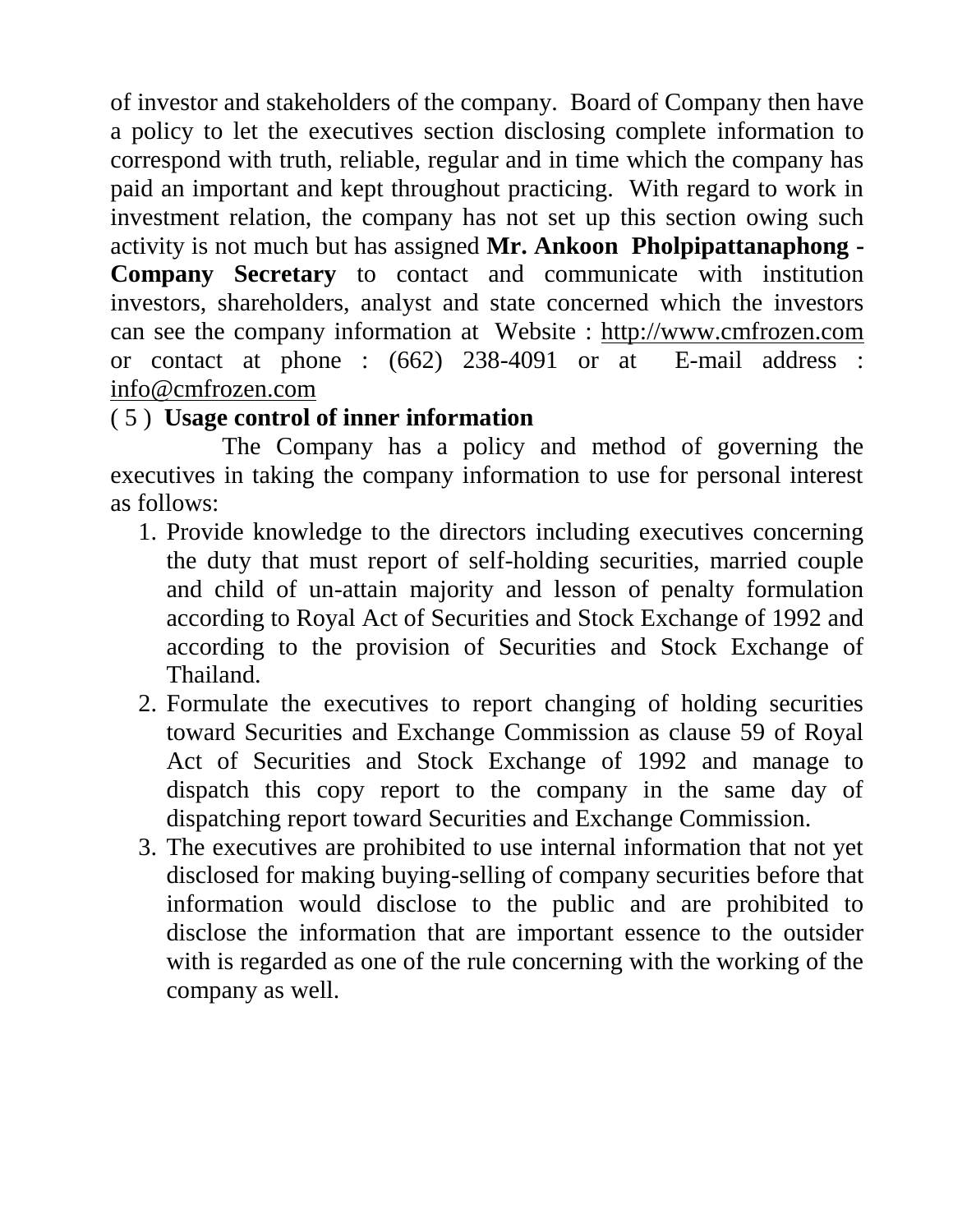#### ( 6 ) **Personnel**

| <b>Particular</b>             | <b>Meal</b> | <b>Female</b> | <b>Total</b> |
|-------------------------------|-------------|---------------|--------------|
| Management/Administration     | 25          |               |              |
| Department                    |             |               |              |
| Manufacture/Technical         |             |               |              |
| <b>Engineering Department</b> |             |               |              |
| Daily employees               | 429         | 1,172         | .60.         |
| Total                         | 541         | 1733          |              |

 - No change shall be made on number of employee or an dispute in labor during the passed three years.

 - The remuneration of the employees amount 281,843,317.- baht comprises salary, wages, remuneration, bonus, overtime, diligent cowries, hospital charge, cost of insurance group, cost of living, provident fund 3% of salary.

 - The development on employee has made every year by inviting outside scholar to train and provide knowledge both in practical, safety on working and to cooperate in developing association. Besides, the company has sent them for training in various training institute regularly.

## 9. **Controlling system and Internal Audit**

 The Company pays an important on internal control system with efficiently both in executive level and practical level, then has formulated duty, operation power of proceeding and executives in writing, having control usage of company assets to incur advantage and available development of good internal control system in regard to financial and accounting include effective report system.

 The Company has an internal inspection section which are appointed by Board of Executive Director with an approval of Board of Audit Committee to perform inspection duty to ensure that the main practical and important financial activity of the company have proceeded as estimated way with efficiently inclusive inspection practice as laws and provision of the company as per work chains.

## **Risk Management**

 Board of Company are aware of the important risk management and see that such process is one of the most important component of good corporate governance. So it manages to have risk management process which is standard system and more efficiently by assigning the Board of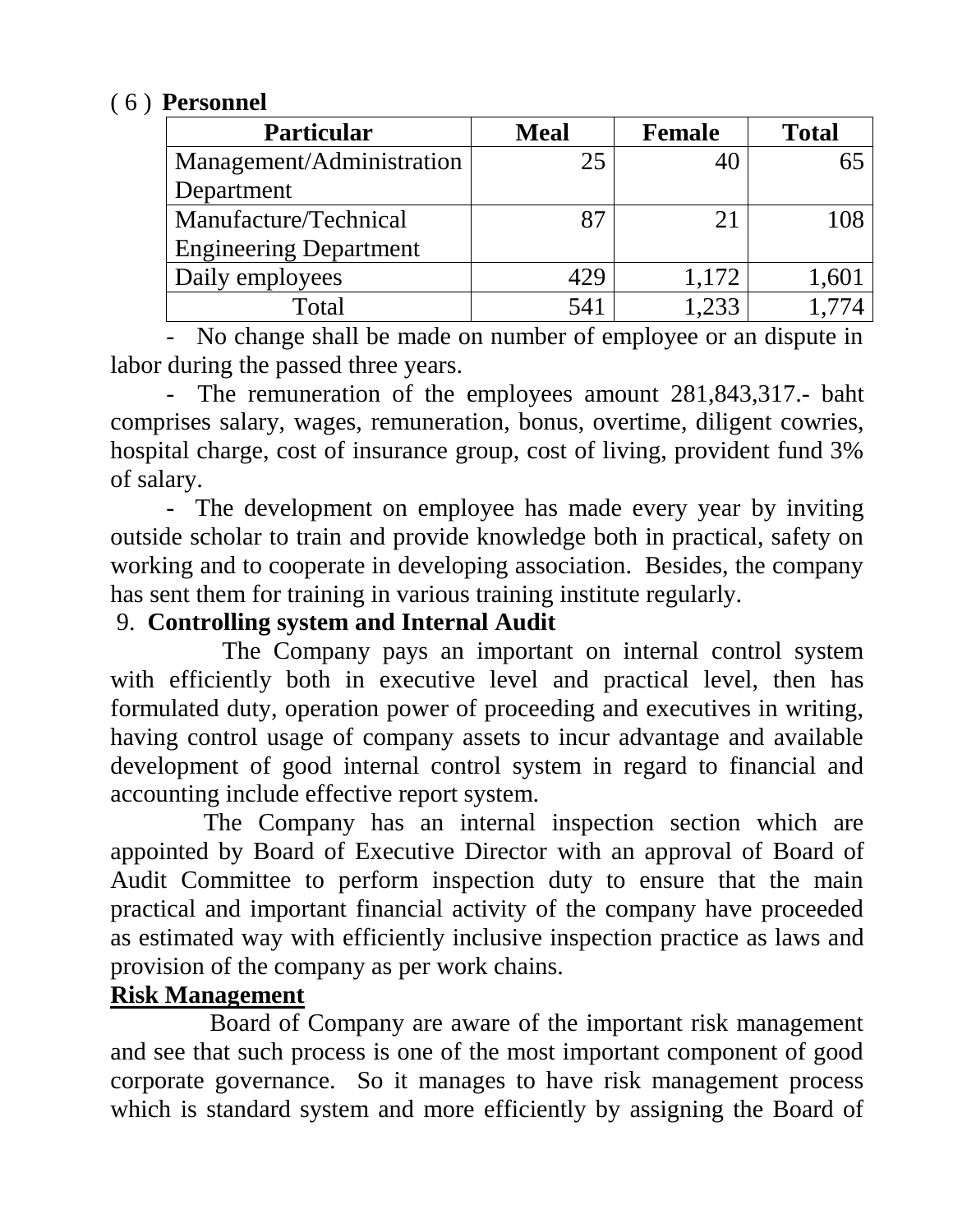Risk Management Committee to formulate the policy, objectives, tactics in risk management and risk level that the company acceptable inclusive notify these matters to everyone in association to acknowledge for aware an important and is to make culture in risk management to incur in every rank of the company enabling to bring for continuously practice to overtake changed situation for being as practice on background of risk management inclusive take care of having formulate to follow up method of risk management result appropriately owing it is an important final step that effect toward success of risk management and formulate for reporting to the Board of Company.

#### **10. Interrelated transactions Conflict of interests**

 Board of Company have executed carefully and cautiously to prevent conflict on benefit when any matter that may cause conflict on benefit. Board of Audit Committee will learn about the subject that get conflict on benefit and related subject and have considered the suitability cautiously every time by formulating to have practiced according to the basis of Securities and Stock Exchange of Thailand in which prices and conditions are as if doing subject with outsider and have already disclosed details, subject value, partnership, reason/necessity in the annual report and type 56-1 also have disclosed in notes to Financial Statements heading : general information and account with related person.

 The Company has a policy to fix the selling price of the products to the related company as trade agreement in the same manner with sages should do with general partners under same circumstances.

 The necessity of listing among themselves, owing the company established from business cooperation between investor Thai, Taiwan and Japan to Manufacture and Export Frozen Vegetables to Japan. Also Japan and Taiwan investors have their own customer bases make the company has an advantage that able to produce goods by having their market served. There the company uses their customer bases as good export base. Meanwhile, the company has tried to look for further new customers. For domestic sale, the company has sold through P.P. Foods Supply Co., Ltd., which the executive has a good relationship with main shareholder of the company. With reason that Thailand is the land with plenty of fresh vegetables in season, able to buy throughout the year with cheap price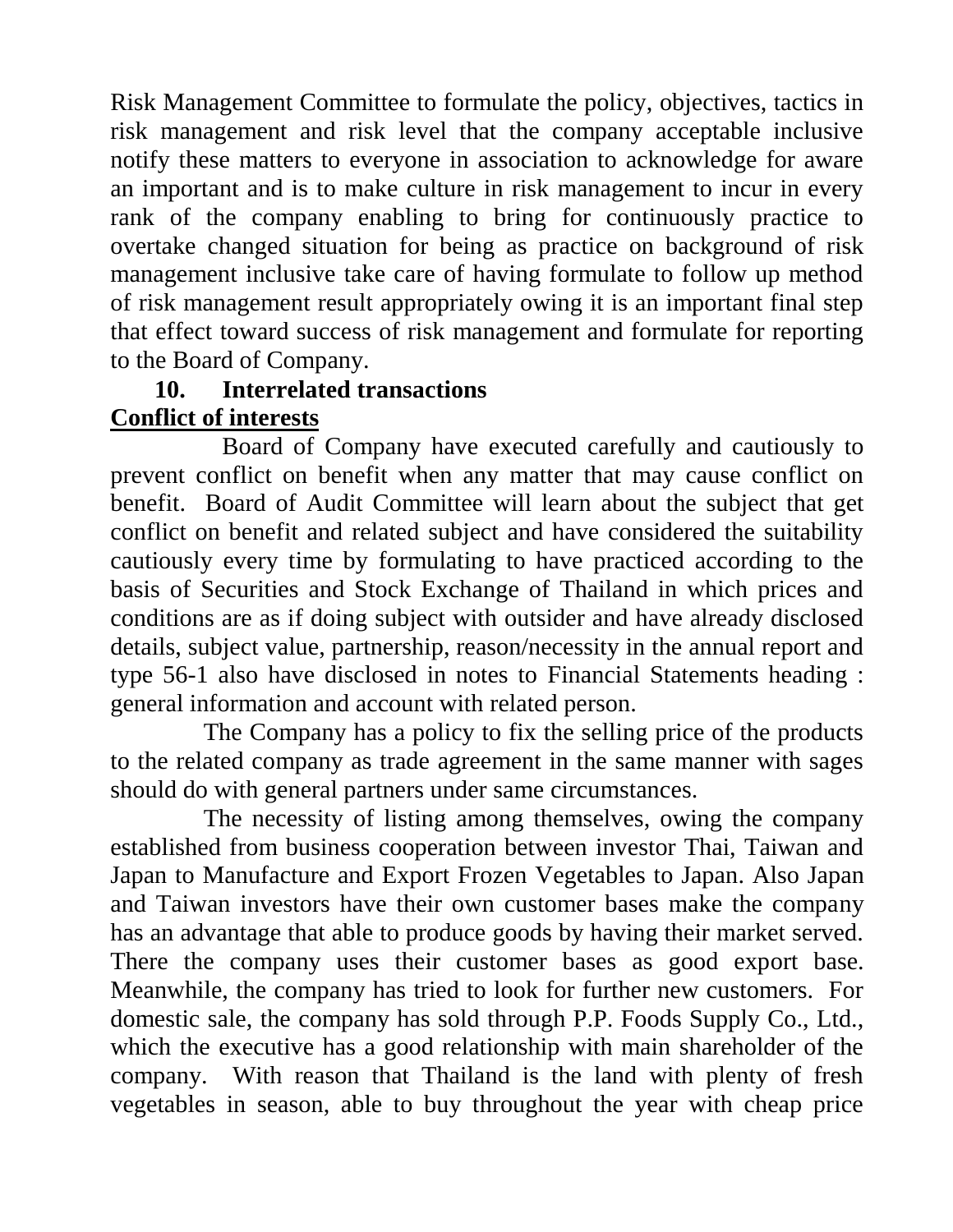cause popularity of frozen vegetables in domestic declined and the important is that price is expensive, also very few customers in Thailand, so the company is necessary to distribute through such company to have more channels of distributing and to release the products that cannot export. However, the company is in position to accept every new customer which intends to sell our product by fixing the sale price as per market same with everyone.

 For the step of making list among themselves will be in accordance with the business mechanic in all respects both in fixing the price, provide discount and credit by the authorized officer who responsible directly with an approval of the executives. For the shareholders who have common interest, take no part in such approval. However, to fix the price, provide discount and credit shall be in accordance with the market mechanic which the company has treated in the same way with every customer of the company.

 In future this making list among themselves shall have to continue further with thinking of the company maximum advantage that the company would receive as main.

### **Itochu Corporation**

 Itochu Corporation does a buying and selling business in Japan. Itochu is a major shareholder of the company which holds 13.23% of the company's shares. It is represented by Mr. Kenichi Tai as a director of the company. Itochu's sales value in 2012 was 110.2 million baht or 7.5% of the total sale.

#### **Ing Shiang Co.,Ltd.**

 Ing Shiang Co., Ltd., is the company of buying-selling business in Taiwan. Formerly, Mr. Lu, Tsung-Jen was a proprietor of the business and held the position as company director of Chiangmai Frozen Foods Public Co., Ltd. At present, Mr. Lu, Tsung-Jen has passed away and the company reported the Stock Exchange of Thailand on June 9, 2009. Later Mr. Lu, Yu-Chin which is a son of Mr. Lu, Tsung-Jen to take care Ing Shiang Co., Ltd., and holds the share in Chiangmai Frozen Foods Public Co., Ltd., in replacement with number of share 6,105,309 shares or 1.60% but Mr. Lu, Yu-Chin is not be the Board of Company, therefore, to cut off Ing Shiang Co., Ltd., from related subject.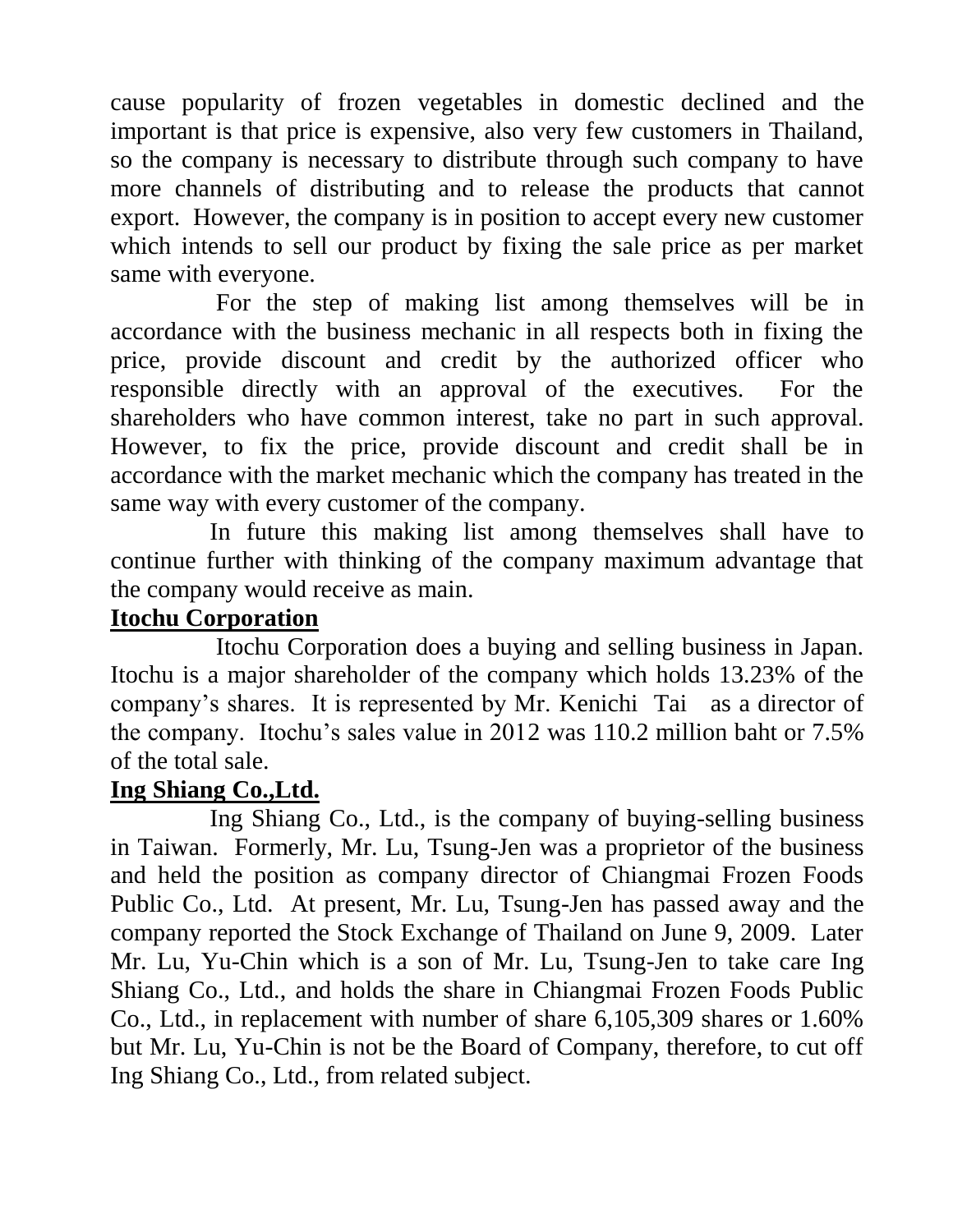## **Agrifood Processing Co., Ltd. (Subsidiary)**

 In 2012, AFP is having total buying value 254.1 million baht or 17.3% of the total sale and has rented an office building from Chiangmai Frozen Foods Public Company Limited, 4<sup>th</sup> floor No. 149/32-34 Soi Anglo Plaza, Surawongse Road, Kwaeng Suriyawongse, Khet Bangrak, Bangkok with number of area 102 square meters, monthly rental 25,500.- baht by making year by year contract.

## **11. Financial Status and Operation Performance**

## **1) Financial Statements**

## **A. Report of the Independent Auditor**

 **-**Miss Nongram Laoha-areedilok, C.P.A.(Thailand) No.4334

-Opinion in the Auditor's report of the past three years

is unconditional

-Important accounting policies

## **Basic for Consolidated Financial Statements and Separate Financial Statements Preparation**

The consolidated and the Separate Financial Statements have been prepared in accordance with Thai Generally Accepted Accounting Principles under the Accounting Act, B.E.2543, being those Thai Financial Reporting Standards issued under the Accounting Profession Act, B.E.2547 and the financial reporting requirements of the Securities and Exchange Commission under the Securities and Exchange Act.

The preparation of Financial Statements in conformity with Thai Generally Accepted Accounting Principles requires management to make estimates and assumptions that affect the reported amounts of assets and liabilities, the disclosure of contingent assets and liabilities at the date of the Financial Statements and the amounts of revenues and expenses in the reported periods. Although these estimates are based on management's best knowledge of current events and actions, actual results may differ from those estimates.

The Financial Statements have been prepared under the historical cost convention except as disclosed in the accounting policies.

The consolidated Financial Statements include the Financial Statements of Chiangmai Frozen Foods Public Company Limited and its Subsidiary, Agrifood Processing Company Limited, with the holding of 100% of authorized share.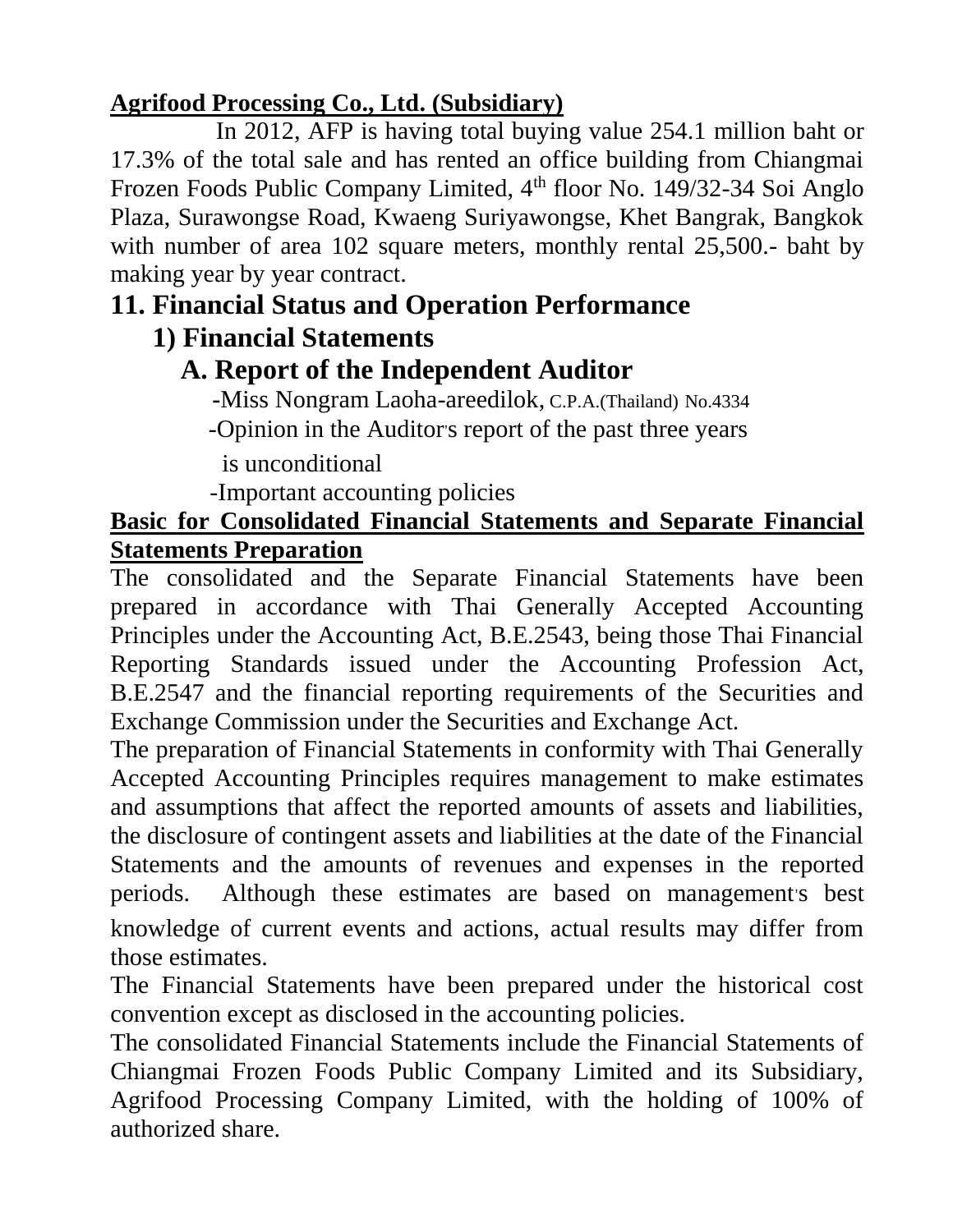"The Company" represents "Chiangmai Frozen Foods Public Company Limited," while "The Group" represents "Chiangmai Frozen Foods Public Company Limited" and its subsidiary which is "Agrifood Processing Company Limited".

The significant transactions between the Company and its subsidiary have been eliminated in the consolidated Financial Statements.

For the convenience of the user, an English translation of the financial statements has been prepared from the financial statements that are issued in the Thai language.

#### **Cash and Cash Equivalents**

Cash and Cash equivalents consist of cash in hand, cash at banks and all highly liquid investments with an original maturity of three months or less and not subject to withdrawal restrictions.

Deposits at financial institutions that are restricted in use are presented as "Fixed deposits pledged as collateral" as part of non-current assets in the

Statements of Financial Position.

#### **Accounts Receivable**

Accounts receivable are carried at original invoice amount less allowance for doubtful accounts.

## **Allowance for Doubtful Accounts**

The Group provide allowance for doubtful accounts equal to the estimated losses that may be incurred in the collection of receivables and receivablesplanters. The estimated losses are based on the collection experiences and the review of the current status of the existing receivables bad debts are written off during the year in which they are identified.

#### **Inventories**

Inventories are stated at the lower of cost or net realizable value. Cost is determined by the weighted average method. The cost of purchase comprises both the purchase price and costs directly attributable to the acquisition of the inventory, such as import duties and transportation charges, less all attributable discounts, allowances or rebates. The cost of finished goods and work in progress comprises raw materials, direct labour, other direct costs and related production overheads, the latter being allocated on the basis of normal operating activities. Net realizable value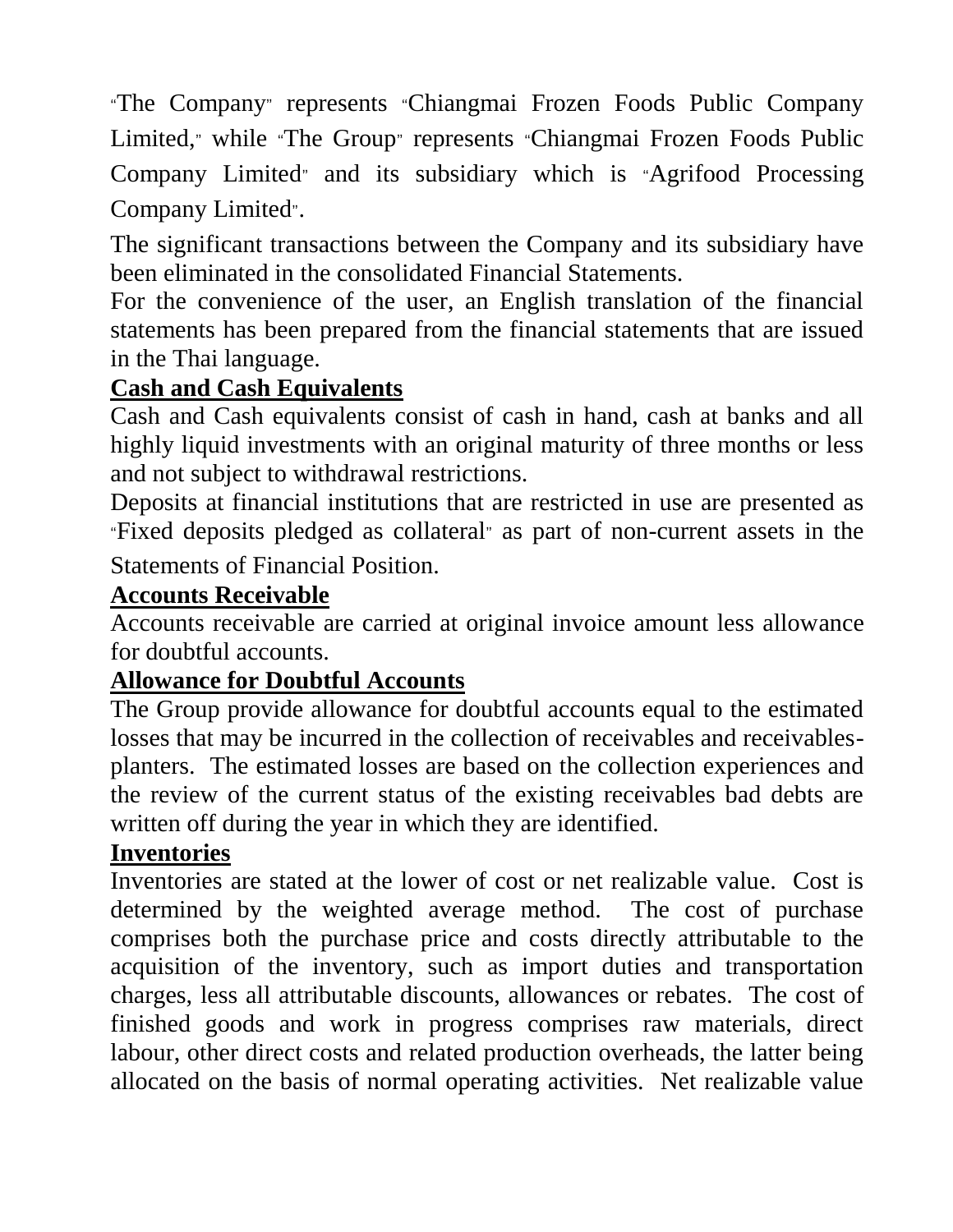is the estimate of the selling price in the ordinary course of business, less the costs of completion and selling expenses.

At the end of year, the Company considers the physical of finished goods in the estimation of adequately allowance for obsolete.

### **Investments in Subsidiary**

Subsidiary, which is those entities in which the Group has an interest of more than one half of the voting rights or otherwise has power to exercise control over the operations are consolidated. Subsidiary is consolidated from the date on which control is transferred to the Group and are no longer consolidated from the date that control ceases. All intercompany transactions, balances and unrealized gains on transactions between group companies are eliminated; unrealized losses are also eliminated unless cost cannot be recovered. Where necessary, accounting policies of subsidiary has been changed to ensure consistency with the policies adopted by the Group.

Investment in subsidiary is reported by using the cost method of accounting in the separate Financial Statements.

#### **Property, Plant and Equipment**

Property, plant and equipment are initially recorded at cost. All assets except for land are stated at historical cost less accumulated depreciation.

Depreciation of plant and equipment are calculated on the straight line method over their estimated useful lives are as follows:

|                               | No. of Years |              |
|-------------------------------|--------------|--------------|
| <b>Buildings</b>              |              | 20 years     |
| Machineries and equipment     |              | $5-10$ years |
| <b>Vehicles</b>               |              | years        |
| Office equipment and fixtures |              | years        |

When assets are sold or retired, the Group will eliminated their costs and accumulated depreciation from the accounts and any gain or loss resulting from their disposal is included in the Statements of Income.

Building-in-progress and machinery under installation are stated at cost. These assets are not depreciated until such time as the relevant assets are completed and ready for their intended operational use.

#### **Intangible asset and amortization**

Intangible asset is computer software which is stated at historical cost and amortized using the straight line method over its useful life (3-5 years).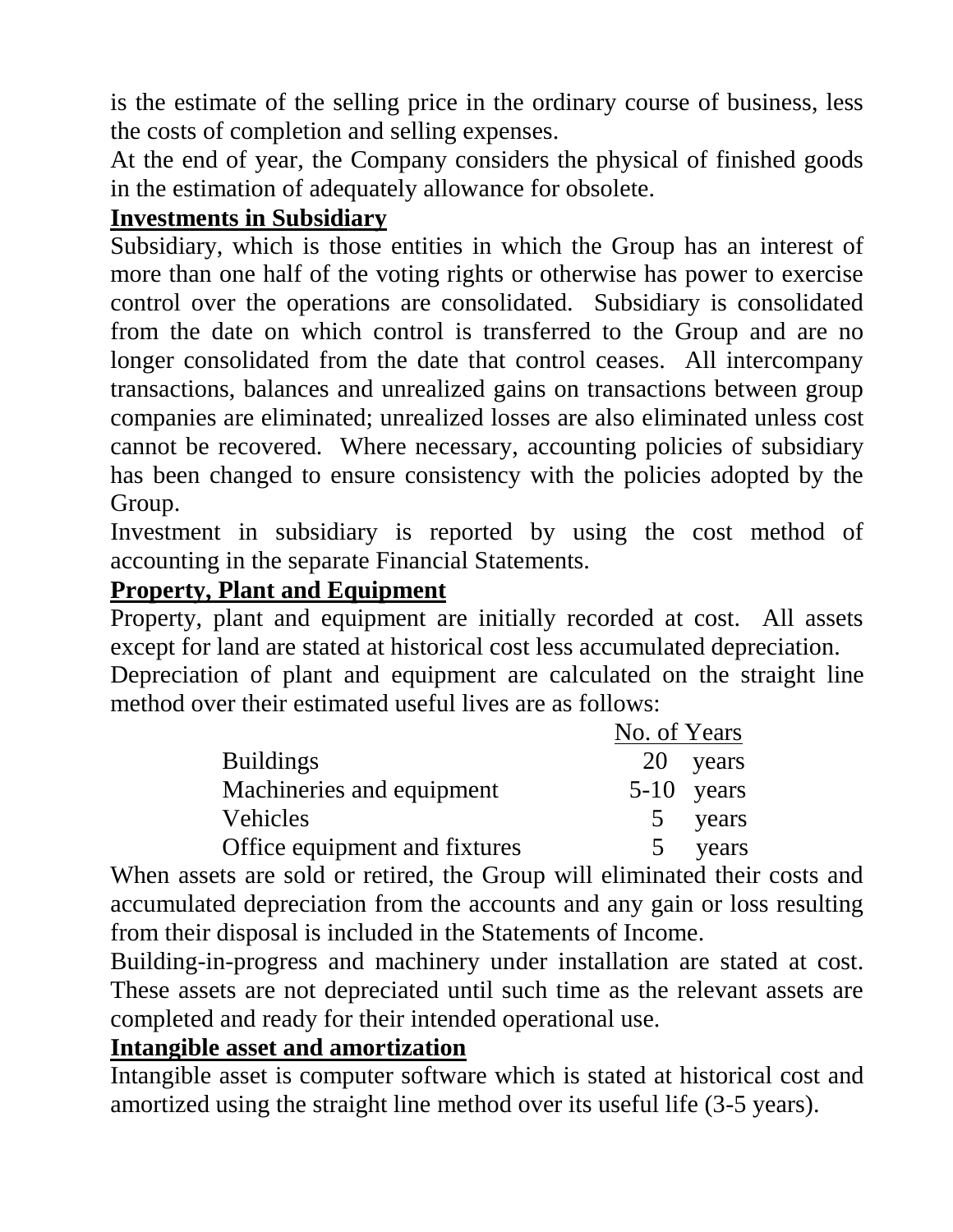## **Impairment of Assets**

The Group reviewed the impairment of assets whenever events or charges in circumstances indicate that the recoverable amount of assets is below the carrying amount (the higher of an assets selling price or value in use). The review is made for individual assets or the cash generating unit.

In case that the carrying value of an asset exceeds its recoverable amount, the Group recognize the impairment losses in the Statements of Income. The reversal of impairment losses recognized in prior years is recorded as other income when there is an indication that the impairment losses recognized for the assets no longer exits or are decreased.

#### **Foreign currency transactions**

Foreign currency transactions are translated into Thai Baht using the exchange rates prevailing at the date of the transaction. Monetary assets and liabilities denominated in foreign currency are translated to Thai Baht at the exchange rate prevailing at the statements of financial position date. Gains and losses resulting from the settlement of foreign currency transactions and from the transaction of monetary assets and liabilities denominated in foreign currencies, are recognized in the statement of income.

#### **Accounting for leases – where a company is the lessee**

Leases of assets which substantially transfer all the risks and rewards of ownership are classified as finance leases. Finance leases are capitalized at the inception of the lease at the lower of the fair value of the leased property or the present value of the minimum lease payments. Each lease payment is allocated to the principal and to the finance so as to achieve a constant rate on the finance balance outstanding. The outstanding rental obligations, net of finance charges, are included in other long-term payables. The interest element of the finance cost is charged to the statement of income over the lease period. The property, plant or equipment acquired under finance leases is depreciated over the useful life of the assets.

Leases not transferring a significant portion of the risks and rewards of ownership to the lease are classified as operating leases. Payments made under operating leases (net of any incentives received from the less or) are charged to the statement of income on a straight-line basis over the period of the lease.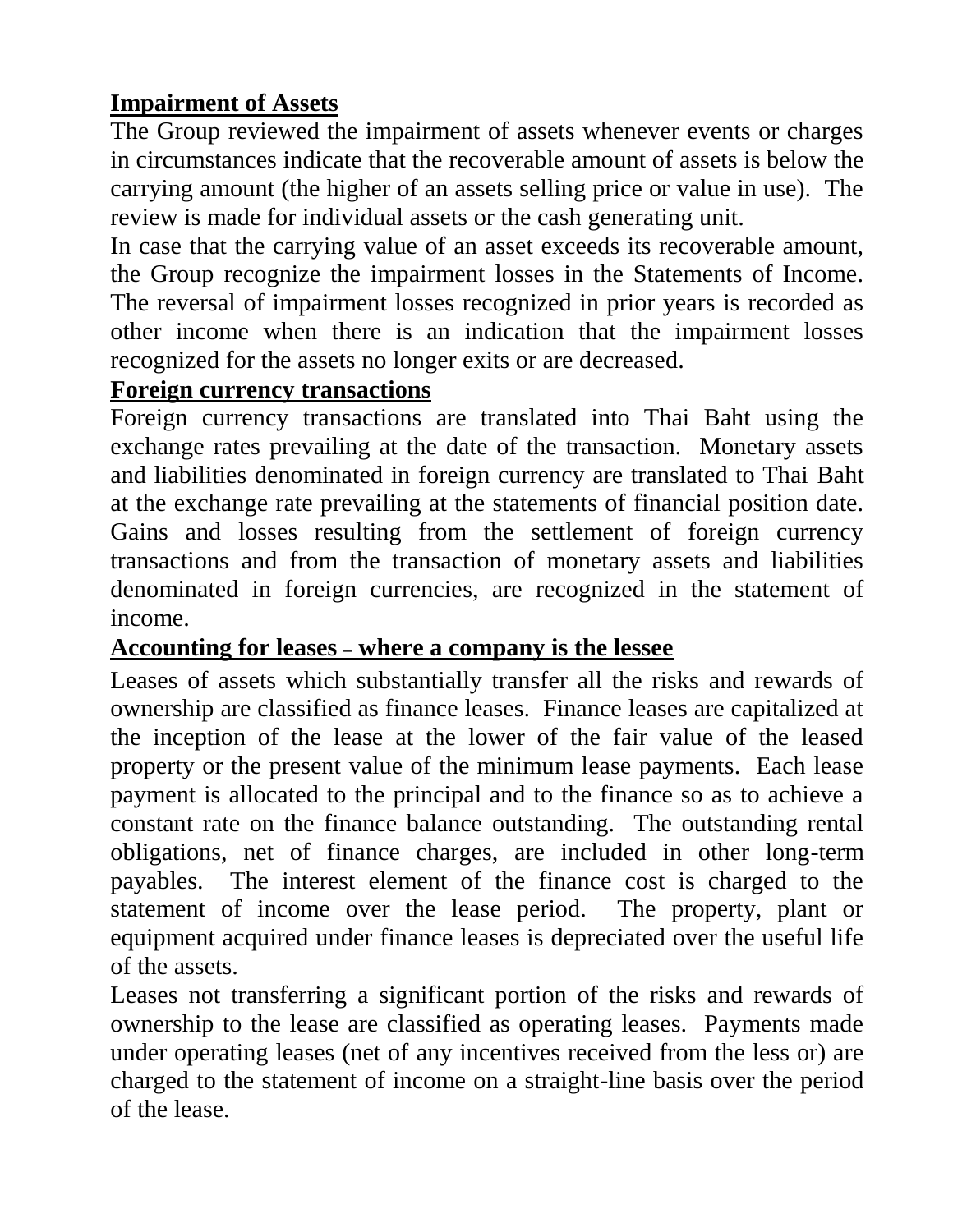## **Employee benefits**

## **Short-term employee benefits**

Salaries, wages, bonuses and contributions to the social security fund are recognized as expenses when incurred.

## **Post-employment benefits**

Defined contribution plans

The Company, its subsidiaries and its employees have jointly established a provident fund. The fund is monthly contributed by employees and by the Group. The fund's assets are held in a separate trust fund and the Group

contributions are recognized as expenses when incurred.

Defined benefit plans

The Group have obligations in respect of the severance payments it must make to employees upon retirement under labor law. The Company and its subsidiaries treat these severance payment obligations as a defined benefit plan.

The obligation under the defined benefit plan is determined by a professionally qualified independent actuary based on actuarial techniques, using the projected unit credit method.

Actuarial gains and losses arising from other long-term benefits are recognized immediately in profit or loss.

The defined benefits liability comprises the present value of the defined benefit obligation less unrecognized past service cost and unrecognized actuarial gains or losses.

For the first-time adoption of TAS 19 Employee Benefits in 2011, the Company elected to recognize the transitional liability, which exceeds the liability that would have been recognized at the same date under the previous accounting policy, through an adjustment to the beginning balance of retained earnings in 2011.

## **Provisions**

Provisions are recognized when the Group have a present legal or constructive obligation as a result of past events, it is probable that an outflow of resources will be required to settle the obligation, and a reliable estimate of the amount can be made. Where the Company and subsidiary expect a provision to be reimbursed, the reimbursement is recognized as a separate asset but only when the reimbursement is virtually certain.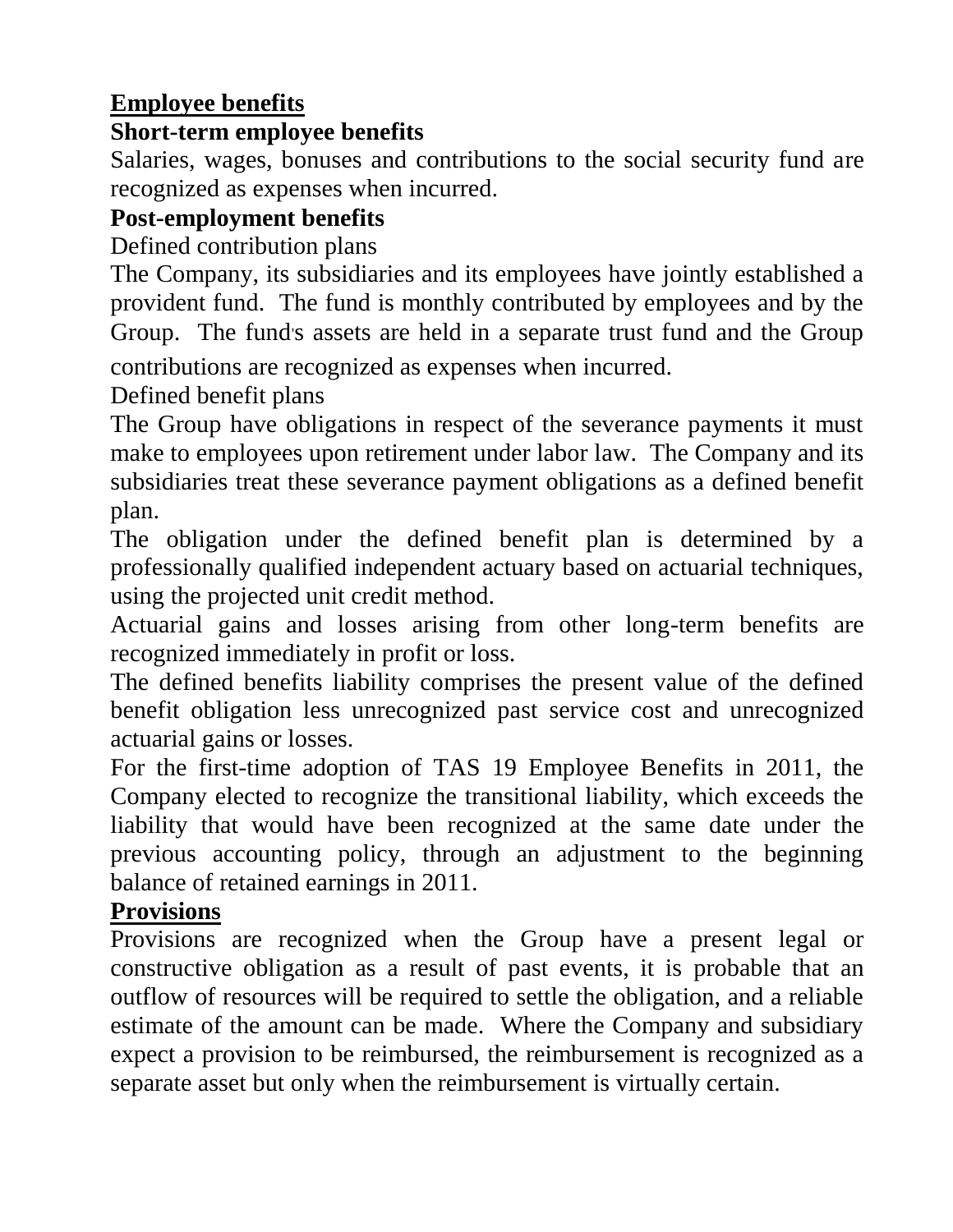## **Revenue recognition**

The Group recognized sales as income when goods are delivered and the risks and rewards are transferred to customers.

Interest income is recognized on a time proportion basis that reflects the effective yield on the asset.

## **Income tax**

The Group record income tax based on the actual amount currently payable according to the Revenue Code.

#### **Basic earnings per share**

Basic earnings per share is calculated by dividing the net income by weighted average number of paid-up common shares during the years.

## **Financial instruments**

Financial assets carried on the statements of financial position include cash and cash equivalents, fixed deposit, trade and other receivable and loan to. Financial liabilities carried on the statements of financial position include trade accounts payable, accrued income tax and accrued expenses. The particular recognition methods adopted are disclosed in the individual policy statements associated with each item.

## **Significant accounting judgments and estimates**

The preparation of financial statements in conformity with generally accepted accounting principles at times requires management to make subjective judgments and estimates regarding matters that are inherently uncertain. These judgments and estimates affect reported amounts and disclosures and actual results could differ from these estimates. Significant judgments and estimates are as follows:

Allowance for doubtful accounts

In determining an allowance for doubtful accounts, the management needs to make judgment and estimates based upon, among other things, past collection history, aging profile of outstanding debts and the prevailing economic condition.

Allowance for net realizable value

The Group considers the allowance for net realizable value based on the estimate of selling price in the ordinary course of business and normal condition of inventory. The net realizable value is the estimate of the selling price in the ordinary course of business, less the costs of completion and selling expenses.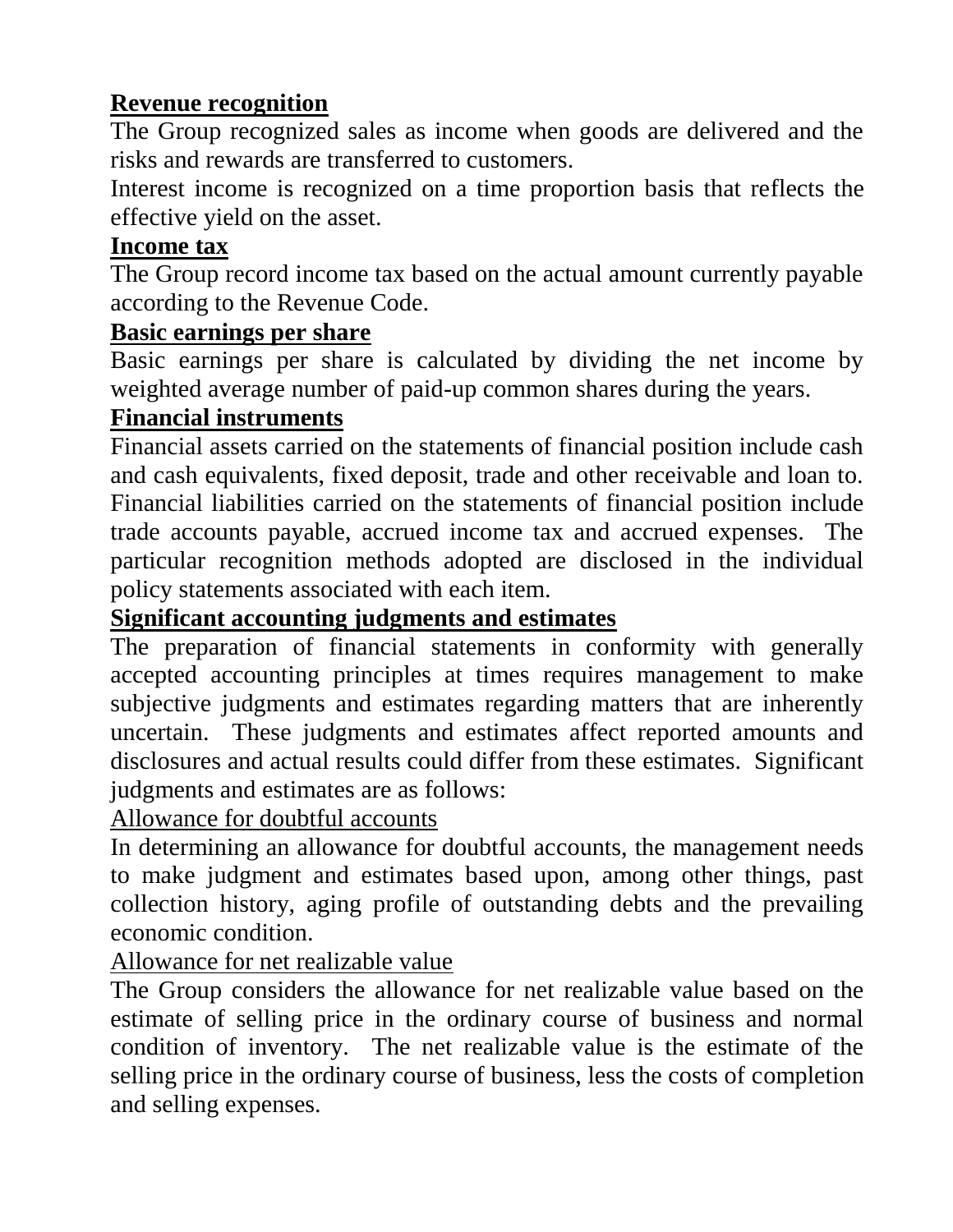Property plant and equipment/Depreciation

In determining depreciation of plant and equipment, the management is required to make estimates of the useful lives and residual values of the Company's plant and equipment and to review estimate useful lives and residual values when there are any changes.

In addition, the management is required to review property, plant and equipment for impairment on a periodical basis and record impairment losses when it is determined that their recoverable amount is lower than the carrying amount. This requires judgments regarding forecast of future revenues and expenses relating to the assets subject to the review.

Related person and companies

Enterprises and individuals that directly, or indirectly through one or more intermediaries, control, or are controlled by, or are under common control with, the Company, including holding companies, subsidiary and fellow subsidiary are related parties of the Company. Associates and individuals owning, directly or indirectly, an interest in the voting power of the Company that gives them significant influence over the enterprise, key management personnel, including directors and officers of the Company and close members of the family of these individuals and companies associated with these individuals also constitute related parties.

In considering each possible related party relationship, attention is directed to the substance of the relationship, and not merely the legal form.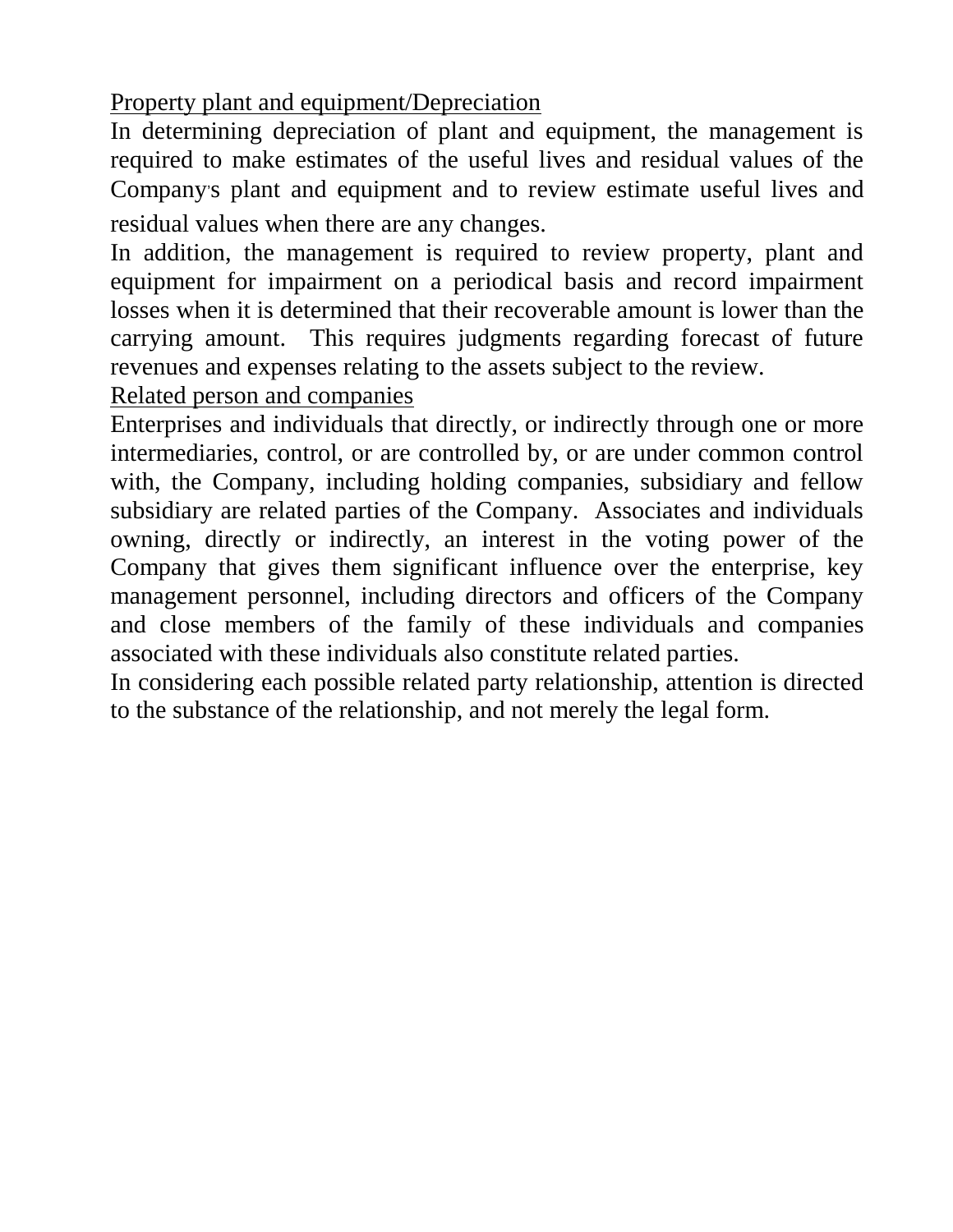# **B. Summary of Financial Statements**

|                             |                                      |               |           |               | (Unit: Thousand baht) |               |
|-----------------------------|--------------------------------------|---------------|-----------|---------------|-----------------------|---------------|
| <b>ASSETS</b>               | <b>Separate Financial Statements</b> |               |           |               |                       |               |
|                             | 2012                                 | $\frac{0}{0}$ | 2011      | $\frac{0}{0}$ | 2010                  | $\frac{0}{0}$ |
| <b>Current Assets</b>       |                                      |               |           |               |                       |               |
| Cash and cash equivalents   | 327,082                              | 23.1          | 242,783   | 19.3          | 159,539               | 11.9          |
| Short-term investments      | 200,000                              | 14.1          | 150,000   | 12.0          | 300,000               | 22.3          |
| Trade and other receivables | 64,578                               | 4.6           | 58,040    | 4.6           | 58,511                | 4.4           |
| Inventories-net             | 356,818                              | 25.3          | 336,257   | 26.8          | 309,958               | 23.0          |
| Accounts receivable-        |                                      |               |           |               |                       |               |
| planters-net                | 49,733                               | 3.5           | 28,822    | 2.3           | 36,184                | 2.7           |
| Other current assets        | 2,603                                | 0.2           | 2,427     | 0.2           | 3,420                 | 0.2           |
| <b>Total Current Assets</b> | 1,000,814                            | 70.8          | 818,329   | 65.2          | 867,612               | 64.5          |
| Investments in subsidiary   | 23,354                               | 1.7           | 23,354    | 1.9           | 23,354                | 1.7           |
| Property, plant and         |                                      |               |           |               |                       |               |
| equipment-net               | 380,464                              | 26.9          | 406,033   | 32.3          | 448,218               | 33.4          |
| Computer software-net       | 4,579                                | 0.3           | 2,977     | 0.2           | 2,799                 | 0.2           |
| Other non-current assets    | 4,204                                | 0.3           | 5,053     | 0.4           | 3,204                 | 0.2           |
| <b>TOTAL ASSETS</b>         | 1,413,415                            | 100.0         | 1,255,746 | 100.0         | 1,345,187             | 100.0         |

## **Statements of Financial Position**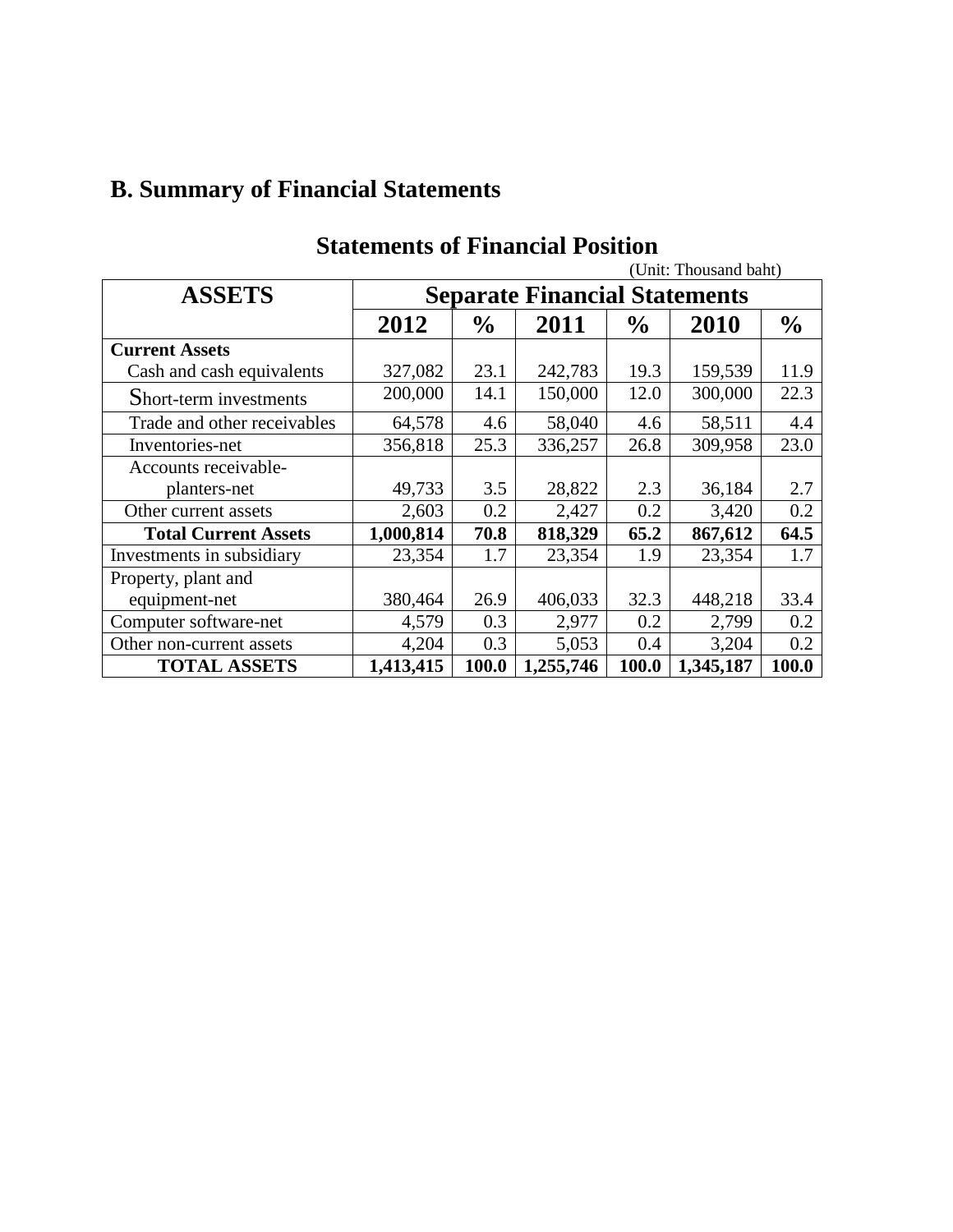|                                   | (Unit: Thousand baht) |               |                                      |               |           |               |
|-----------------------------------|-----------------------|---------------|--------------------------------------|---------------|-----------|---------------|
| <b>LIABILITIES AND</b>            |                       |               | <b>Separate Financial Statements</b> |               |           |               |
| <b>SHAREHOLDERS</b>               | 2012                  | $\frac{1}{2}$ | 2011                                 | $\frac{6}{9}$ | 2010      | $\frac{0}{0}$ |
| <b>EQUITY</b>                     |                       |               |                                      |               |           |               |
| <b>Current Liabilities</b>        |                       |               |                                      |               |           |               |
| Trade and other payables          | 91,601                | 6.5           | 68,303                               | 5.5           | 82,717    | 6.1           |
| Accrued income tax                | 16,617                | 1.2           | 3,896                                | 0.3           | 1,376     | 0.1           |
| Other current liabilities         | 2,767                 | 0.2           | 2,609                                | 0.2           | 2,373     | 0.2           |
| <b>Total Current Liabilities</b>  | 110,985               | 7.9           | 74,808                               | 6.0           | 86,466    | 6.4           |
| Employee benefit obligations      | 28,169                | 2.0           | 24,899                               | 2.0           |           |               |
| <b>Total Liabilities</b>          | 139,154               | 9.9           | 99,707                               | 8.0           | 86,466    | 6.4           |
| <b>Shareholders' Equity</b>       |                       |               |                                      |               |           |               |
| Share capital - Baht 1 par value  |                       |               |                                      |               |           |               |
| Authorized shares                 |                       |               |                                      |               |           |               |
| 381,146,251 common shares         |                       |               |                                      |               |           |               |
| in 2010, 2011 and 2012            |                       |               |                                      |               |           |               |
| Issued and paid-up Shares         |                       |               |                                      |               |           |               |
| 381,146,251 in 2010, 2011         |                       |               |                                      |               |           |               |
| and 2012                          | 381,146               | 27.0          | 381,146                              | 30.3          | 381,146   | 28.3          |
| Premium on share capital          | 68,000                | 4.8           | 68,000                               | 5.4           | 68,000    | 5.1           |
| Retained earnings                 |                       |               |                                      |               |           |               |
| -Appropriated for legal           |                       |               |                                      |               |           |               |
| reserve                           | 38,115                | 2.7           | 38,115                               | 3.0           | 38,115    | 2.8           |
| -Un appropriated                  | 787,000               | 55.6          | 668,778                              | 53.3          | 771,460   | 57.4          |
| <b>Total Shareholders' Equity</b> | 1,274,261             | 90.1          | 1,156,039                            | 92.0          | 1,258,721 | 93.6          |
| <b>TOTAL LIABILITIES AND</b>      |                       |               |                                      |               |           |               |
| <b>SHAREHOLDERS EQUITY</b>        | 1,413,415             | 100.0         | 1,255,746                            | 100.0         | 1,345,187 | 100.0         |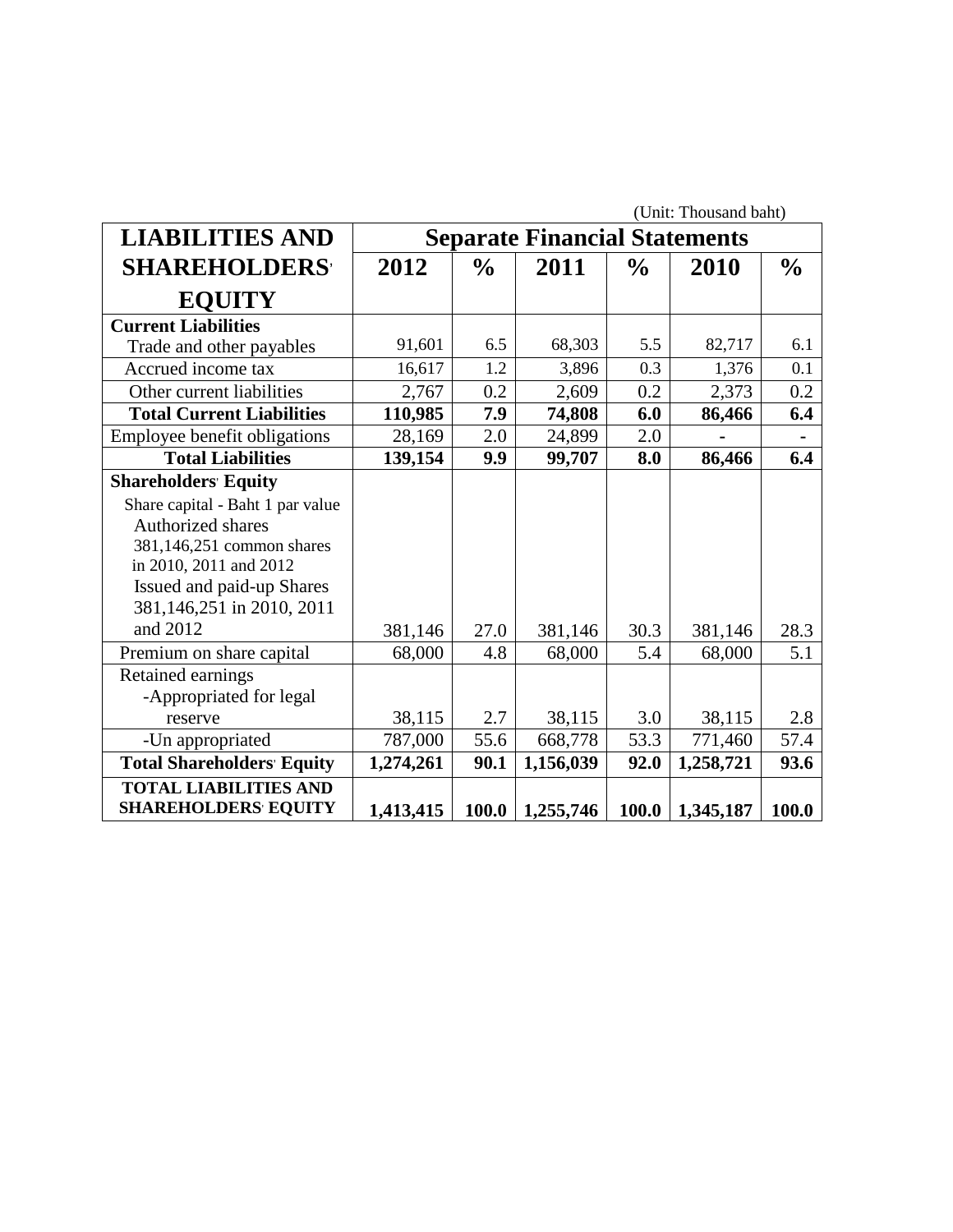|                             |                                          |               |           |               | (Unit: Thousand baht) |               |
|-----------------------------|------------------------------------------|---------------|-----------|---------------|-----------------------|---------------|
| <b>ASSETS</b>               | <b>Consolidated Financial Statements</b> |               |           |               |                       |               |
|                             | 2012                                     | $\frac{0}{0}$ | 2011      | $\frac{0}{0}$ | 2010                  | $\frac{6}{9}$ |
| <b>Current Assets</b>       |                                          |               |           |               |                       |               |
| Cash and cash equivalents   | 354,251                                  | 24.7          | 261,772   | 20.5          | 180,544               | 13.3          |
| Short-term investments      | 205,600                                  | 14.3          | 155,600   | 12.2          | 305,563               | 22.5          |
| Trade and other receivables | 60,672                                   | 4.2           | 58,593    | 4.6           | 52,919                | 3.9           |
| Inventories-net             | 356,258                                  | 24.9          | 336,258   | 26.4          | 309,959               | 22.8          |
| Accounts receivable-        |                                          |               |           |               |                       |               |
| planters-net                | 49,733                                   | 3.5           | 28,822    | 2.3           | 36,184                | 2.7           |
| Others current assets       | 2,657                                    | 0.2           | 2,513     | 0.2           | 3,456                 | 0.2           |
| <b>Total Current Assets</b> | 1,029,731                                | 71.8          | 843,558   | 66.2          | 888,625               | 65.4          |
| Fixed deposit pledged as    | 14,942                                   | 1.0           | 14,672    | 1.2           | 14,492                | 1.1           |
| collateral                  |                                          |               |           |               |                       |               |
| Property, plant and         |                                          |               |           |               |                       |               |
| equipment-net               | 381,281                                  | 26.6          | 407,199   | 32.0          | 449,709               | 33.1          |
| Computer software-net       | 4,579                                    | 0.3           | 2,977     | 0.2           | 2,799                 | 0.2           |
| Other non-current assets    | 4,205                                    | 0.3           | 5,054     | 0.4           | 3,205                 | 0.2           |
| <b>TOTAL ASSETS</b>         | 1,434,738                                | 100.0         | 1,273,460 | 100.0         | 1,358,830             | 100.0         |

## **Statements of Financial Position**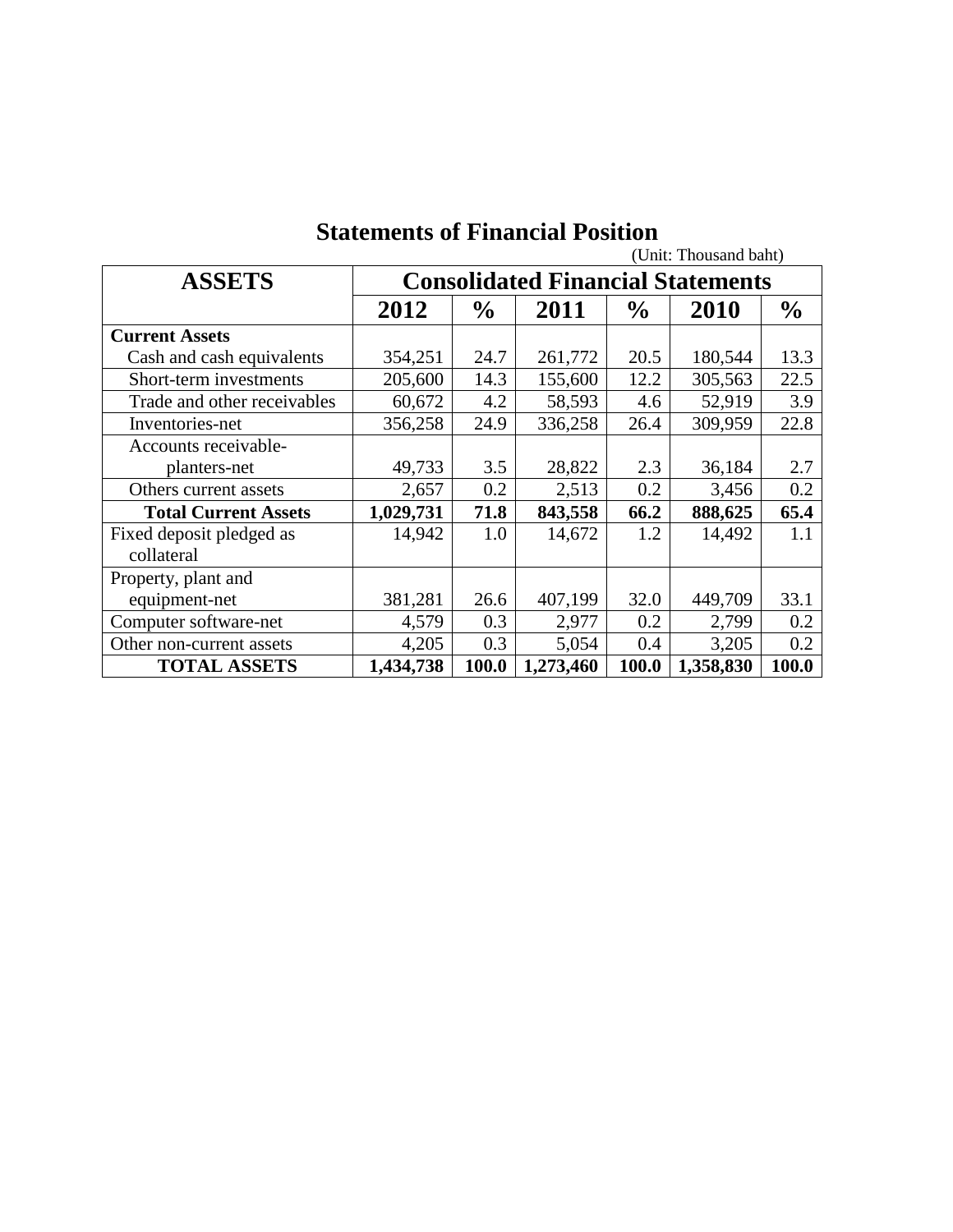|                                                            | (Unit: Thousand baht) |               |                                          |               |           |               |
|------------------------------------------------------------|-----------------------|---------------|------------------------------------------|---------------|-----------|---------------|
| <b>LIABILITIES AND</b>                                     |                       |               | <b>Consolidated Financial Statements</b> |               |           |               |
| <b>SHAREHOLDERS</b>                                        | 2012                  | $\frac{0}{0}$ | 2011                                     | $\frac{0}{0}$ | 2010      | $\frac{6}{6}$ |
| <b>EQUITY</b>                                              |                       |               |                                          |               |           |               |
| <b>Current Liabilities</b>                                 |                       |               |                                          |               |           |               |
| Trade and other payables                                   | 93,435                | 6.6           | 69,411                                   | 5.4           | 84,072    | 6.2           |
| Accrued income tax                                         | 17,237                | 1.2           | 4,802                                    | 0.4           | 1,376     | 0.1           |
| Other current liabilities                                  | 2,827                 | 0.2           | 2,734                                    | 0.2           | 2,412     | 0.2           |
| <b>Total Current Liabilities</b>                           | 113,499               | 8.0           | 76,947                                   | 6.0           | 87,860    | 6.5           |
| Employee benefit obligations                               | 29,588                | 2.0           | 26,241                                   | 2.1           |           |               |
| <b>Total Liabilities</b>                                   | 143,087               | 10.0          | 103,188                                  | 8.1           | 87,860    | 6.5           |
| <b>Shareholders' Equity</b>                                |                       |               |                                          |               |           |               |
| Share capital - Baht 1 par value                           |                       |               |                                          |               |           |               |
| <b>Authorized shares</b>                                   |                       |               |                                          |               |           |               |
| 381,146,251 common shares                                  |                       |               |                                          |               |           |               |
| in 2010, 2011 and 2012                                     |                       |               |                                          |               |           |               |
| Issued and paid-up Shares                                  |                       |               |                                          |               |           |               |
| 381,146,251 in 2010, 2011                                  |                       |               |                                          |               |           |               |
| and 2012                                                   | 381,146               | 26.6          | 381,146                                  | 29.9          | 381,146   | 28.0          |
| Premium on share capital                                   | 68,000                | 4.7           | 68,000                                   | 5.4           | 68,000    | 5.0           |
| Retained earnings                                          |                       |               |                                          |               |           |               |
| -Appropriated for legal                                    |                       |               |                                          |               |           |               |
| reserve                                                    | 38,115                | 2.7           | 38,115                                   | 3.0           | 38,115    | 2.8           |
| -Un appropriated                                           | 804,390               | 56.0          | 683,011                                  | 53.6          | 783,709   | 57.7          |
| <b>Total Shareholders' Equity</b>                          | 1,291,651             | 90.0          | 1,170,272                                | 91.9          | 1,270,970 | 93.5          |
| <b>TOTAL LIABILITIES AND</b><br><b>SHAREHOLDERS EQUITY</b> | 1,434,738             | 100.0         | 1,273,460                                | 100.0         | 1,358,830 | 100.0         |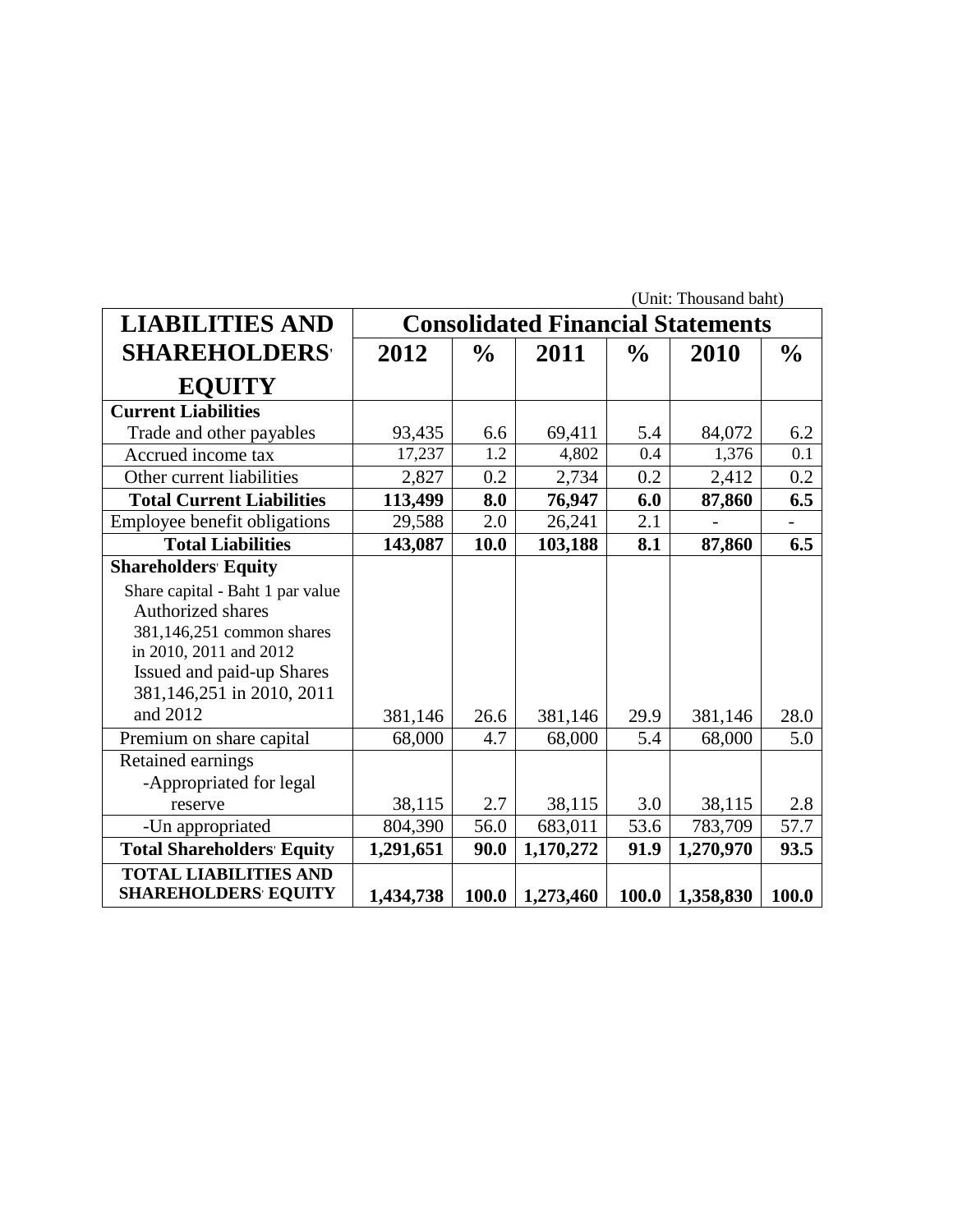# Statements of Comprehensive Income

|                              |               |                                      |             |        | (Unit: Thousand Dant) |        |  |
|------------------------------|---------------|--------------------------------------|-------------|--------|-----------------------|--------|--|
| Particular                   |               | <b>Separate Financial Statements</b> |             |        |                       |        |  |
|                              | 2012          | $\%$                                 | 2011        | $\%$   | 2010                  | $\%$   |  |
| Revenues from sales          | 1,466,095     | 100.0                                | 1,267,970   | 100.0  | 1,349,072             | 100.0  |  |
| Cost of sales                | (1, 108, 121) | (75.6)                               | (1,048,132) | (82.7) | (1,027,217)           | (76.1) |  |
| Gross profit                 | 357,974       | 24.4                                 | 219,838     | 17.3   | 321,855               | 23.9   |  |
| Gain on exchange rate        | 8,410         | 0.6                                  | 11,133      | 0.9    | 29,645                | 2.2    |  |
| Other income                 | 17,813        | 1.2                                  | 11,793      | 0.9    | 9,796                 | 0.7    |  |
| Profit before expenses       | 384,197       | 26.2                                 | 242,764     | 19.1   | 361,296               | 26.8   |  |
| Selling expenses             | (93, 907)     | (6.4)                                | (103, 576)  | (8.2)  | (110, 965)            | (8.2)  |  |
| Administrative expenses      | (86,033)      | (5.9)                                | (82, 634)   | (6.5)  | (89, 164)             | (6.7)  |  |
| Profit before income tax     | 204,257       | 13.9                                 | 56,554      | 4.4    | 161,167               | 11.9   |  |
| Income tax                   | (32, 676)     | (2.2)                                | (4,012)     | (0.3)  | (1, 443)              | (0.1)  |  |
| Total comprehensive          | 171,581       | 11.7                                 | 52,542      | 4.1    | 159,724               | 11.8   |  |
| income for the year          |               |                                      |             |        |                       |        |  |
| <b>Earnings per share</b>    | 0.45          |                                      | 0.14        |        | 0.42                  |        |  |
| Net profit attributable to:  |               |                                      |             |        |                       |        |  |
| Equity holders of the parent | 171,581       |                                      | 52,542      |        | 159,724               |        |  |
| Un-appropriated              |               |                                      |             |        |                       |        |  |
| retained earnings            |               |                                      |             |        |                       |        |  |
| Beginning balance            | 668,778       |                                      | 771,460     |        | 707,021               |        |  |
| Appropriated for             |               |                                      |             |        |                       |        |  |
| -Dividend paid               | (53,360)      |                                      | (133, 399)  |        | (95, 285)             |        |  |
| -Stock Dividend              |               |                                      |             |        |                       |        |  |
| Employee benefit obligations |               |                                      | (21, 825)   |        | $\overline{a}$        |        |  |
| -Legal reserve               |               |                                      |             |        |                       |        |  |
| <b>Ending balance</b>        | 786,999       |                                      | 668,778     |        | 771,460               |        |  |

(Unit: Thousand baht)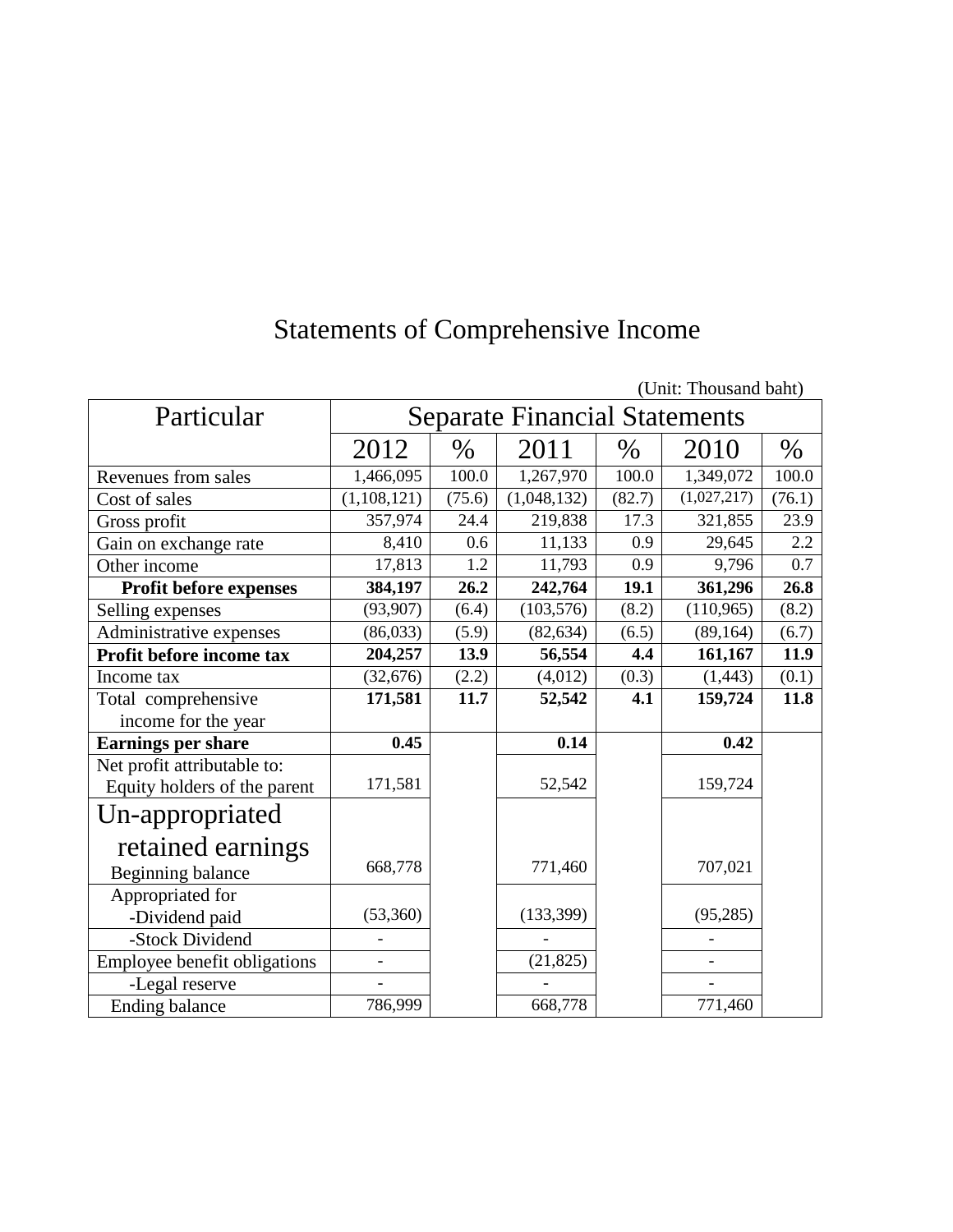|                              |                          |                                          |             |        | (UMIL THOUSAIR DAIR) |        |
|------------------------------|--------------------------|------------------------------------------|-------------|--------|----------------------|--------|
| Particular                   |                          | <b>Consolidated Financial Statements</b> |             |        |                      |        |
|                              | 2012                     | $\%$                                     | 2011        | $\%$   | 2010                 | $\%$   |
| Revenues from sales          | 1,491,529                | 100.0                                    | 1,293,386   | 100.0  | 1,367,578            | 100.0  |
| Cost of sales                | (1,110,786)              | (74.5)                                   | (1,049,127) | (81.1) | (1,028,859)          | (75.2) |
| Gross profit                 | 380,743                  | 25.5                                     | 244,259     | 18.9   | 338,719              | 24.8   |
| Gain on exchange rate        | 11,596                   | 0.8                                      | 12,782      | 1.0    | 33,429               | 2.4    |
| Other income                 | 17,738                   | 1.2                                      | 11,604      | 0.9    | 9,867                | 0.7    |
| Profit before expenses       | 410,077                  | 27.5                                     | 268,645     | 20.8   | 382,015              | 27.9   |
| Selling expenses             | (110, 222)               | (7.4)                                    | (120, 368)  | (9.3)  | (128, 365)           | (9.4)  |
| Administrative expenses      | (91, 422)                | (6.1)                                    | (87, 559)   | (6.8)  | (94, 019)            | (6.8)  |
| Profit before income tax     | 208,433                  | 14.0                                     | 60,718      | 4.7    | 159,631              | 11.7   |
| Income tax                   | (33, 695)                | (2.3)                                    | (4,922)     | (0.4)  | (1, 443)             | (0.1)  |
| Total comprehensive          | 174,738                  | 11.7                                     | 55,796      | 4.3    | 158,188              | 11.6   |
| income for the year          |                          |                                          |             |        |                      |        |
| <b>Earnings per share</b>    | 0.46                     |                                          | 0.15        |        | 0.42                 |        |
| Net profit attributable to:  |                          |                                          |             |        |                      |        |
| Equity holders of the parent | 174,738                  |                                          | 55,796      |        | 158,188              |        |
| Un-appropriated              |                          |                                          |             |        |                      |        |
| retained earnings            |                          |                                          |             |        |                      |        |
| Beginning balance            | 683,011                  |                                          | 783,709     |        | 720,806              |        |
| Appropriated for             |                          |                                          |             |        |                      |        |
| -Dividend paid               | (53,360)                 |                                          | (133, 399)  |        | (95, 285)            |        |
| -Stock Dividend              |                          |                                          |             |        |                      |        |
| Employee benefit obligations | $\overline{\phantom{0}}$ |                                          | (23,095)    |        | $\overline{a}$       |        |
| -Legal reserve               |                          |                                          |             |        |                      |        |
| <b>Ending balance</b>        | 804,389                  |                                          | 683,011     |        | 783,709              |        |

# Statements of Comprehensive Income

(Unit: Thousand baht)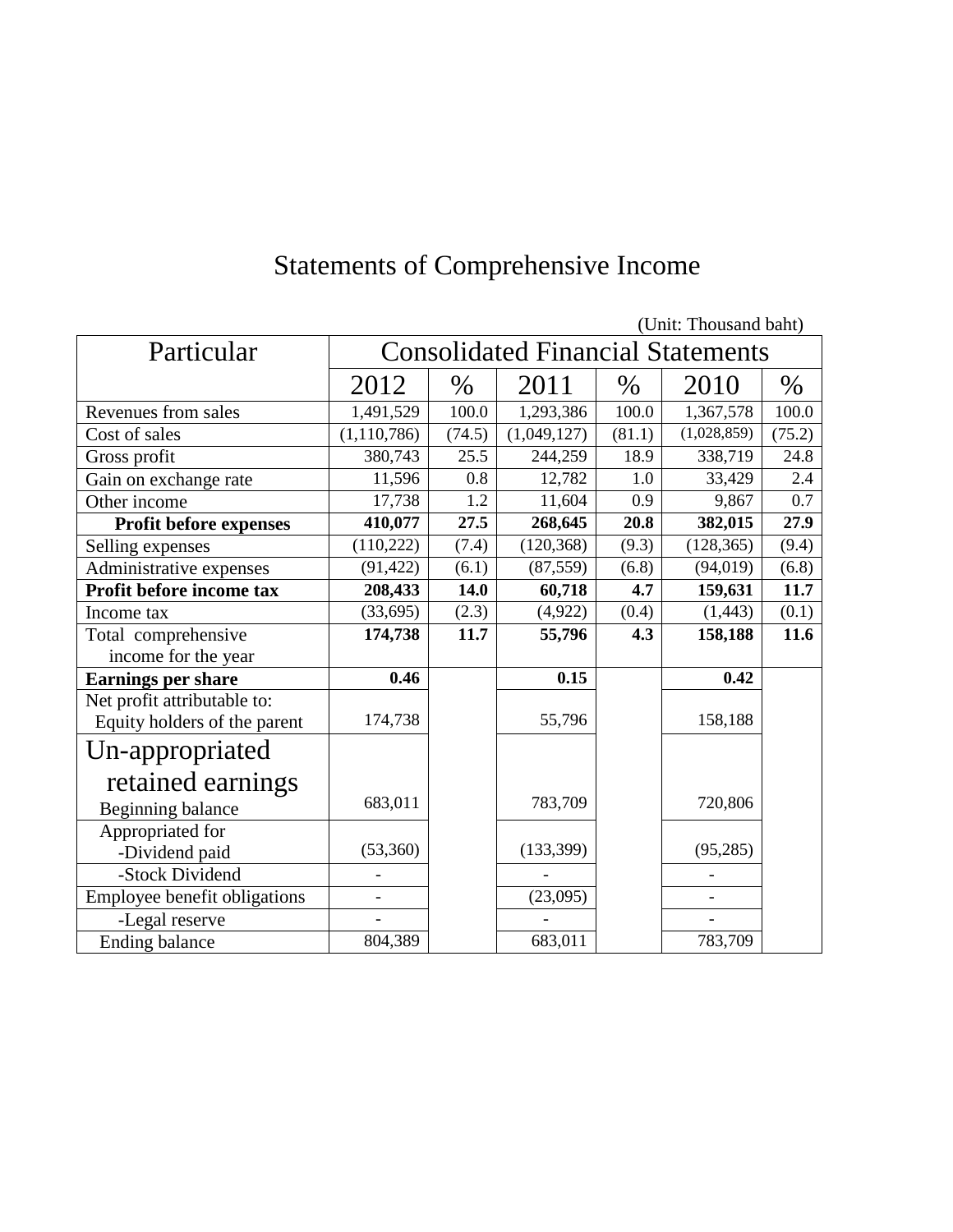## STATEMENTS OF CASH FLOWS

|                                                     | (Unit: Thousand baht) |           |           |  |  |
|-----------------------------------------------------|-----------------------|-----------|-----------|--|--|
| Particular                                          | Separate F/S.         |           |           |  |  |
|                                                     | 2012                  | 2011      | 2010      |  |  |
| <b>Cash flows from operating activities:</b>        |                       |           |           |  |  |
| Profit before income tax                            | 204,257               | 56,554    | 161,167   |  |  |
| Adjustments to reconcile net profit to net cash     |                       |           |           |  |  |
| provided by operating activities                    |                       |           |           |  |  |
| Unrealized gain on exchange rate                    | 1                     | (469)     | (44)      |  |  |
| Reversal of doubtful accounts                       | (447)                 | 320       | (7)       |  |  |
| Reversal of loss on diminution of inventories       | (1,440)               | 4,700     | (583)     |  |  |
| Loss(gain) on disposal of equipment and written off | (3,214)               | (62)      | (665)     |  |  |
| Depreciation                                        | 61,368                | 66,604    | 68,140    |  |  |
| Amortization of computer software                   |                       |           | 182       |  |  |
| Impairment of assets                                | 4,679                 |           |           |  |  |
| Provisions for employee benefit obligations         | 3,650                 | 3,074     |           |  |  |
| Profit from operating activities before change      |                       |           |           |  |  |
| in operational assets and liabilities               | 268,854               | 130,721   | 228,190   |  |  |
| Decrease (increase) in operational assets           |                       |           |           |  |  |
| Trade accounts receivables                          | (6, 556)              | 2,491     | (13, 648) |  |  |
| Inventories                                         | (19, 120)             | (31,000)  | 92,227    |  |  |
| Accounts receivable-planters                        | (20, 465)             | 7,043     | (9,506)   |  |  |
| Other current assets                                | (176)                 | (498)     | (606)     |  |  |
| Other non-current assets                            | 849                   | (1,849)   | 268       |  |  |
| Increase (decrease) in operational liabilities      |                       |           |           |  |  |
| Trade accounts payable                              | 19,698                | (11, 549) | (12,662)  |  |  |
| Employee benefit obligations                        | (380)                 |           |           |  |  |
| Other current liabilities                           | (28)                  | (932)     | 1,070     |  |  |
| <b>Cash received from operation</b>                 | 242,676               | 94,427    | 285,333   |  |  |
| Income tax paid                                     | (19, 955)             | (1, 492)  | (67)      |  |  |
| Net cash provided by operating activities           | 222,721               | 92,935    | 285,266   |  |  |
| <b>Cash flows from Investing Activities</b>         |                       |           |           |  |  |
| Decrease (increase) in short-term investments       | (50,000)              | 150,000   | (250,000) |  |  |
| Cash receipt from loan to related company           |                       |           | 24,500    |  |  |
| Proceeds from disposal of vehicle and equipment     | 5,303                 | 68        | 674       |  |  |
| Cash paid for acquisition of plant and equipment    | (38,950)              | (26, 284) | (47, 772) |  |  |
| Cash paid for acquisition of computer software      | (1,602)               | (178)     | (408)     |  |  |
| Net cash provided by (use in) Investing Activities  | (85,249)              | 123,606   | (273,006) |  |  |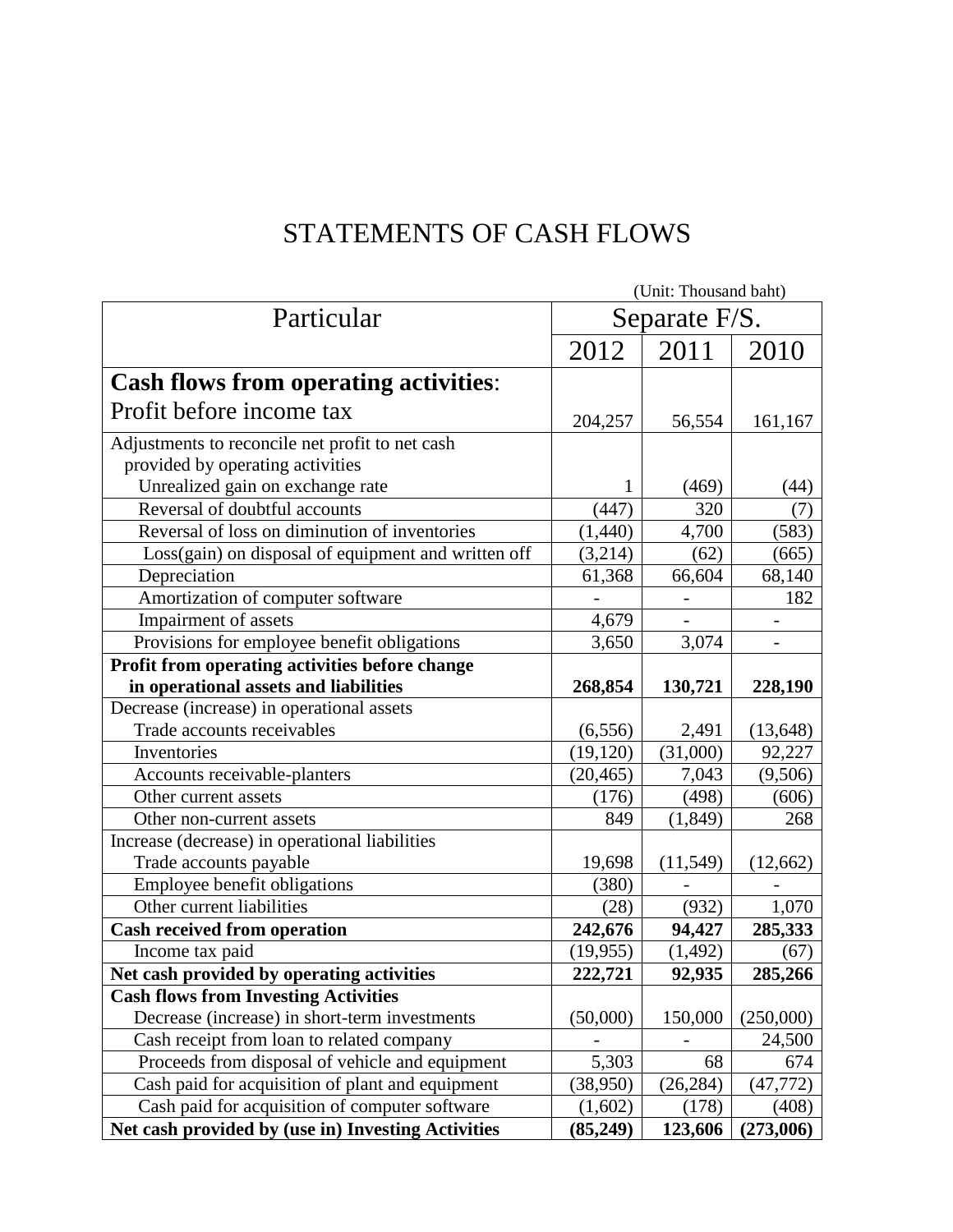| <b>Cash flows from financial activities</b>     |           |            |           |
|-------------------------------------------------|-----------|------------|-----------|
| Cash paid for dividends                         | (53, 173) | (133, 297) | (95, 192) |
| Net cash used in financing activities           | (53, 173) | (133,297)  | (95, 192) |
| Net increase (decrease) in cash and             |           |            |           |
| cash equivalents                                | 84,299    | 83,244     | (82, 932) |
| Cash and cash equivalents, Beginning of year    | 242,783   | 159,539    | 242,471   |
| Cash and cash equivalents, End of year          | 327,082   | 242,783    | 159,539   |
| Supplement disclosure of cash flows information |           |            |           |
| 1. Property, Plant and Equipment:-              |           |            |           |
| Acquisition of plant and equipment              |           |            |           |
| during the year                                 | (42, 566) | (24, 425)  | (46, 104) |
| Increase (decrease) in payable from             |           |            |           |
| acquisition of assets                           | 3,617     | (1,859)    | 1,523     |
| Cash paid for acquisition of plant and          |           |            |           |
| equipment                                       | (38, 949) | (26, 284)  | (44, 581) |
| 2. Cash paid for Dividends                      |           |            |           |
| Dividends paid                                  | (53,360)  | (133,399)  | (95, 285) |
| Increase in accrued dividends                   | 187       | 102        | 93        |
| Cash paid for dividends                         | (53, 173) | (133,297)  | (95, 192) |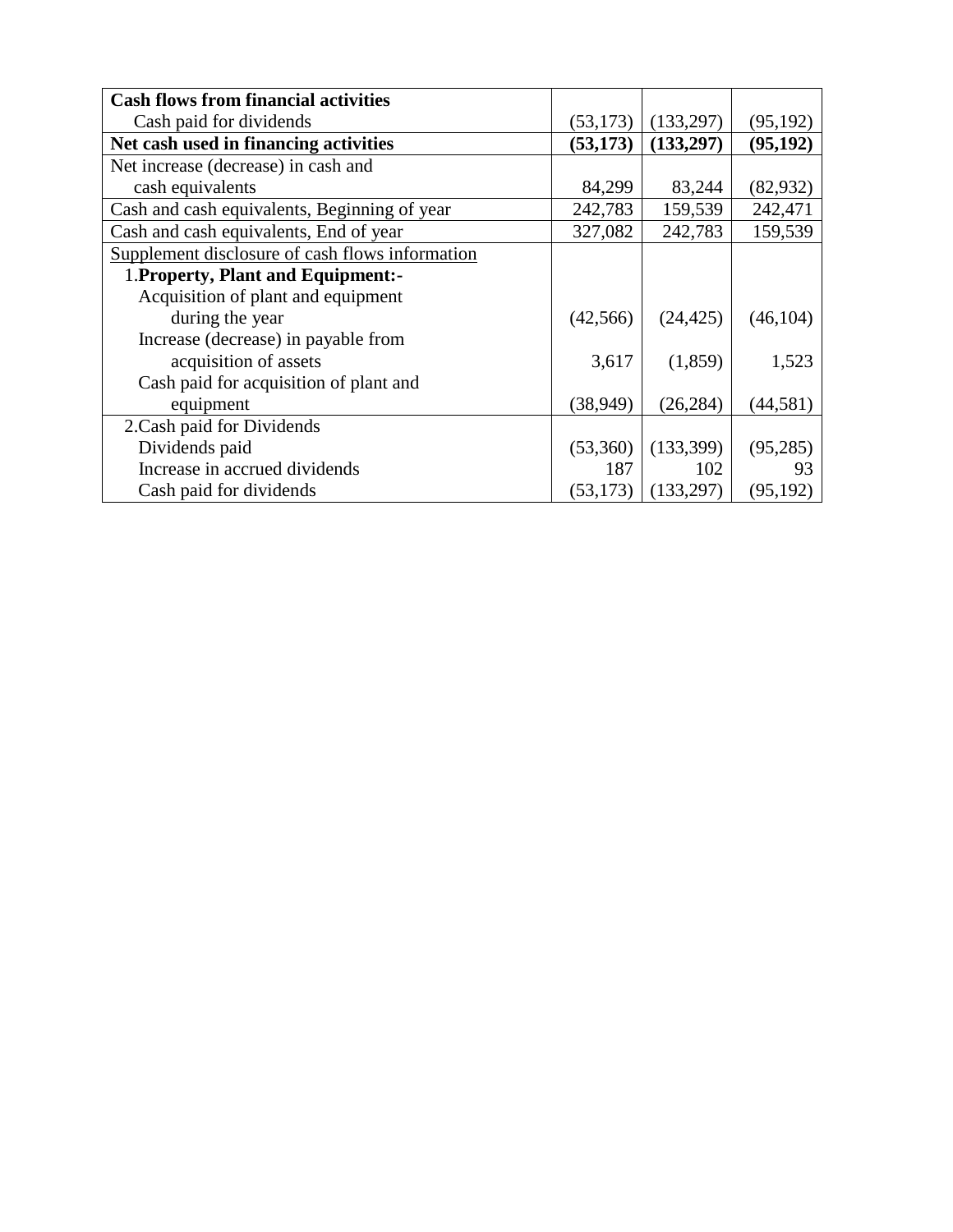## STATEMENTS OF CASH FLOWS

|                                                     | (Unit: Thousand baht) |                          |                |
|-----------------------------------------------------|-----------------------|--------------------------|----------------|
| Particular                                          | Consolidated F/S.     |                          |                |
|                                                     | 2012                  | 2011                     | 2010           |
| <b>Cash flows from operating activities:</b>        |                       |                          |                |
| Profit before income tax                            | 208,433               | 60,719                   | 159,631        |
| Adjustments to reconcile net profit to net cash     |                       |                          |                |
| provided by operating activities                    |                       |                          |                |
| Unrealized gain on exchange rate                    | (2)                   | (631)                    | (35)           |
| Reversal of doubtful accounts                       | (446)                 | 320                      | (7)            |
| Reversal of loss on diminution of inventories       | (1,440)               | 4,700                    | (583)          |
| Loss(gain) on disposal of equipment and written off | (3,222)               | (62)                     | (1,180)        |
| Depreciation                                        | 61,749                | 66,978                   | 68,497         |
| Impairment of assets                                | 4,679                 |                          |                |
| Amortization of computer software                   |                       | $\overline{\phantom{m}}$ | 182            |
| Amortization of withholding tax                     |                       |                          | $\overline{2}$ |
| Provisions for employee benefit obligations         | 3,727                 | 3,146                    |                |
| Profit from operating activities before change in   |                       |                          |                |
| <b>Operational assets and liabilities</b>           | 273,478               | 135,170                  | 226,507        |
| Decrease (increase) in operational assets           |                       |                          |                |
| Trade accounts receivables                          | (2,095)               | (3,487)                  | (8,640)        |
| Inventories                                         | (19, 120)             | (31,000)                 | 92,227         |
| Accounts receivable-planters                        | (20, 465)             | 7,043                    | (9,506)        |
| Other current assets                                | (144)                 | (549)                    | (612)          |
| Other non-current assets                            | 849                   | (1,849)                  | 268            |
| Increase (decrease) in operational liabilities      |                       |                          |                |
| Trade accounts payable                              | 20,426                | (11,802)                 | (12,860)       |
| Employee benefit obligations                        | (380)                 |                          |                |
| Other current liabilities                           | (93)                  | (845)                    | 1,081          |
| <b>Cash received from operation</b>                 | 252,456               | 92,681                   | 288,465        |
| Income tax paid                                     | (21,261)              | (1, 497)                 | (818)          |
| Net cash provided by operating activities           | 231,195               | 91,184                   | 287,647        |
| <b>Cash flows from Investing Activities</b>         |                       |                          |                |
| Decrease (increase) in short-term investments       | (50,000)              | 149,963                  | (255, 563)     |
| Increase in fixed deposits pledged as collateral    | (270)                 | (180)                    | (75)           |
| Cash receipt from loan to related company           |                       |                          | 24,500         |
| Proceeds from disposal of vehicle and equipment     | 5,312                 | 68                       | 1,188          |
| Cash paid for acquisition of plant and equipment    | (38, 983)             | (26, 332)                | (49, 551)      |
| Cash paid for acquisition of computer software      | (1,602)               | (178)                    | (408)          |
| Net cash provided by (used in) Investing Activities | (85, 543)             | 123,341                  | (279,909)      |
| <b>Cash flows from financing activities</b>         |                       |                          |                |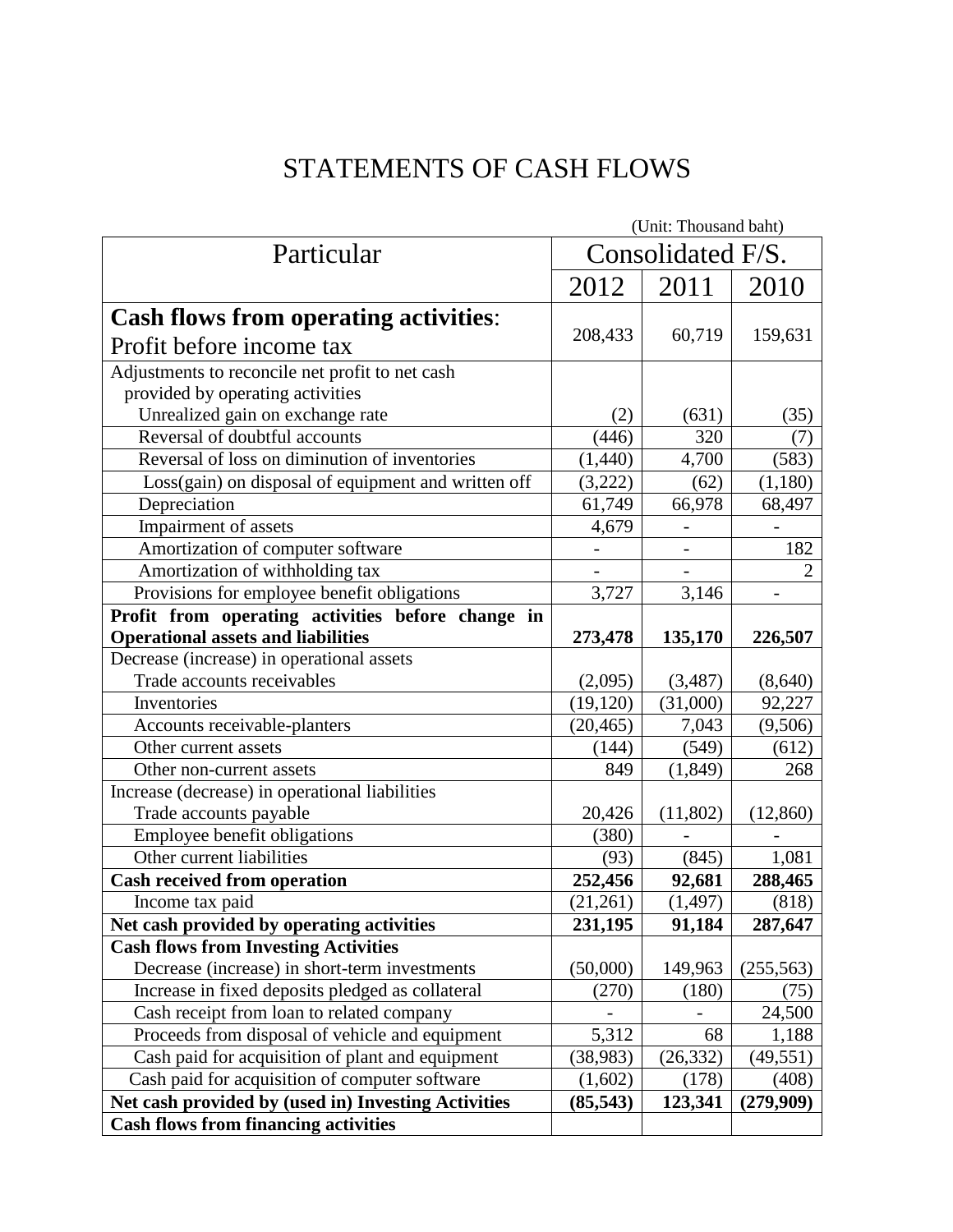| Cash paid for dividends                              | (53, 173) | (133, 297) | (95, 192) |
|------------------------------------------------------|-----------|------------|-----------|
| Net cash used in financing activities                | (53, 173) | (133,297)  | (95, 192) |
| Net increase (decrease) in cash and cash equivalents | 92,479    | 81,228     | (87, 454) |
| Cash and cash equivalents, Beginning of year         | 261,772   | 180,544    | 267,998   |
| Cash and cash equivalents, End of year               | 354,251   | 261,772    | 180,544   |
| Supplement disclosure of cash flows information      |           |            |           |
| 1. Property, Plant and Equipment                     |           |            |           |
| Acquisition of plant and equipment                   |           |            |           |
| during the year                                      | (42,600)  | (24, 473)  | (47, 883) |
| Increase (decrease) in payable from                  |           |            |           |
| acquisition of assets                                | 3,617     | (1,859)    | 1,523     |
| Cash paid for acquisition of plant and               |           |            |           |
| equipment                                            | (38, 983) | (26, 332)  | (46,360)  |
| 2. Cash paid for dividends                           |           |            |           |
| Dividends paid                                       | (53,360)  | (133, 399) | (95, 285) |
| Increase in accrued dividends                        | 187       | 102        | 93        |
| Cash paid for dividends                              | (53, 173) | (133,297)  | (95, 192) |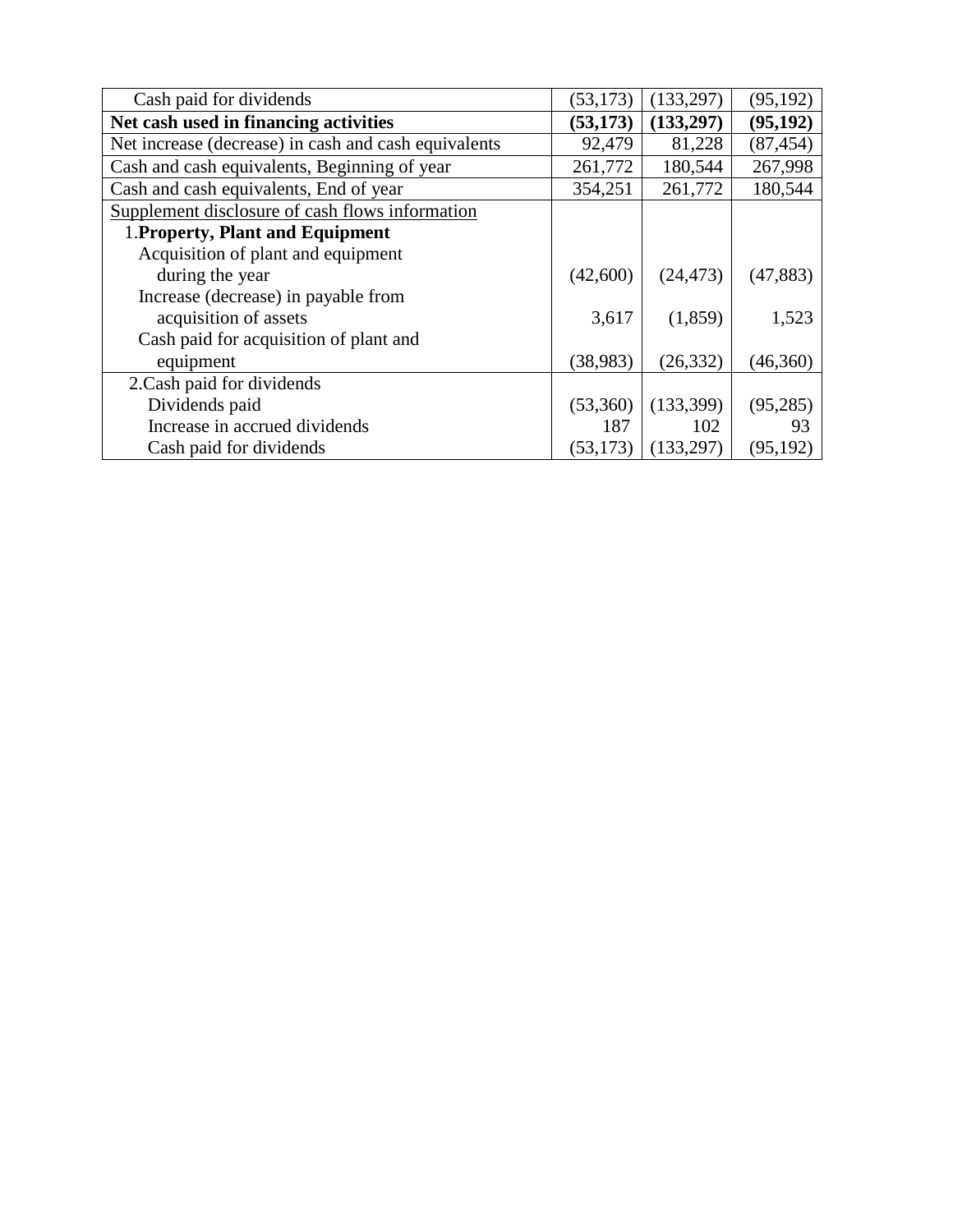# **C. FINANCIAL RATIOS**

| Particular                       | Separate F/S. |       |                  |       |
|----------------------------------|---------------|-------|------------------|-------|
|                                  | Unit          |       | $2012 \mid 2011$ | 2010  |
| <b>Liquidity Ratios</b>          |               |       |                  |       |
| Current ratio                    | Time          | 9.0   | 10.9             | 10.0  |
| Quick ratio                      | Time          | 5.3   | 6.0              | 6.0   |
| Cash flow ratio                  | Time          | 2.4   | 1.2              | 3.1   |
| Account receivable turnover      | Time          | 23.9  | 22.4             | 26.1  |
| Debt collection period           | Days          | 15    | 16               | 14    |
| Inventory turnover               | Time          | 3.2   | 3.2              | 2.9   |
| Good distribution ratio period   | Days          | 113   | 113              | 124   |
| Account payable turnover         | Time          | 29.7  | 28.6             | 24.0  |
| Debt payment period              | Days          | 12    | 13               | 15    |
| Cash cycle                       | Days          | 116   | 116              | 123   |
| <b>Profitability Ratios</b>      |               |       |                  |       |
| Gross profit margin              | $\%$          | 24.4  | 17.3             | 23.9  |
| Operation profit margin          | $\%$          | 12.1  | 2.7              | 9.0   |
| Cash ratio against making profit | $\%$          | 125.1 | 276.4            | 234.4 |
| Net profit margin                | $\%$          | 11.7  | 4.1              | 11.8  |
| Return on equity                 | $\%$          | 14.1  | 4.4              | 13.0  |
| <b>Efficiency Ratios</b>         |               |       |                  |       |
| Return on total assets           | $\%$          | 12.9  | 4.0              | 12.1  |
| Return on fixed assets           | $\%$          | 59.2  | 27.9             | 49.5  |
| Total assets turnover            | Time          | 1.1   | 1.0              | 1.1   |
| <b>Financial Policy Ratios</b>   |               |       |                  |       |
| Ratio debt against equity part   | Time          | 0.1   | 0.1              | 0.1   |
| Dividends paid rate              | $\%$          | 62.2  | 101.6            | 83.5  |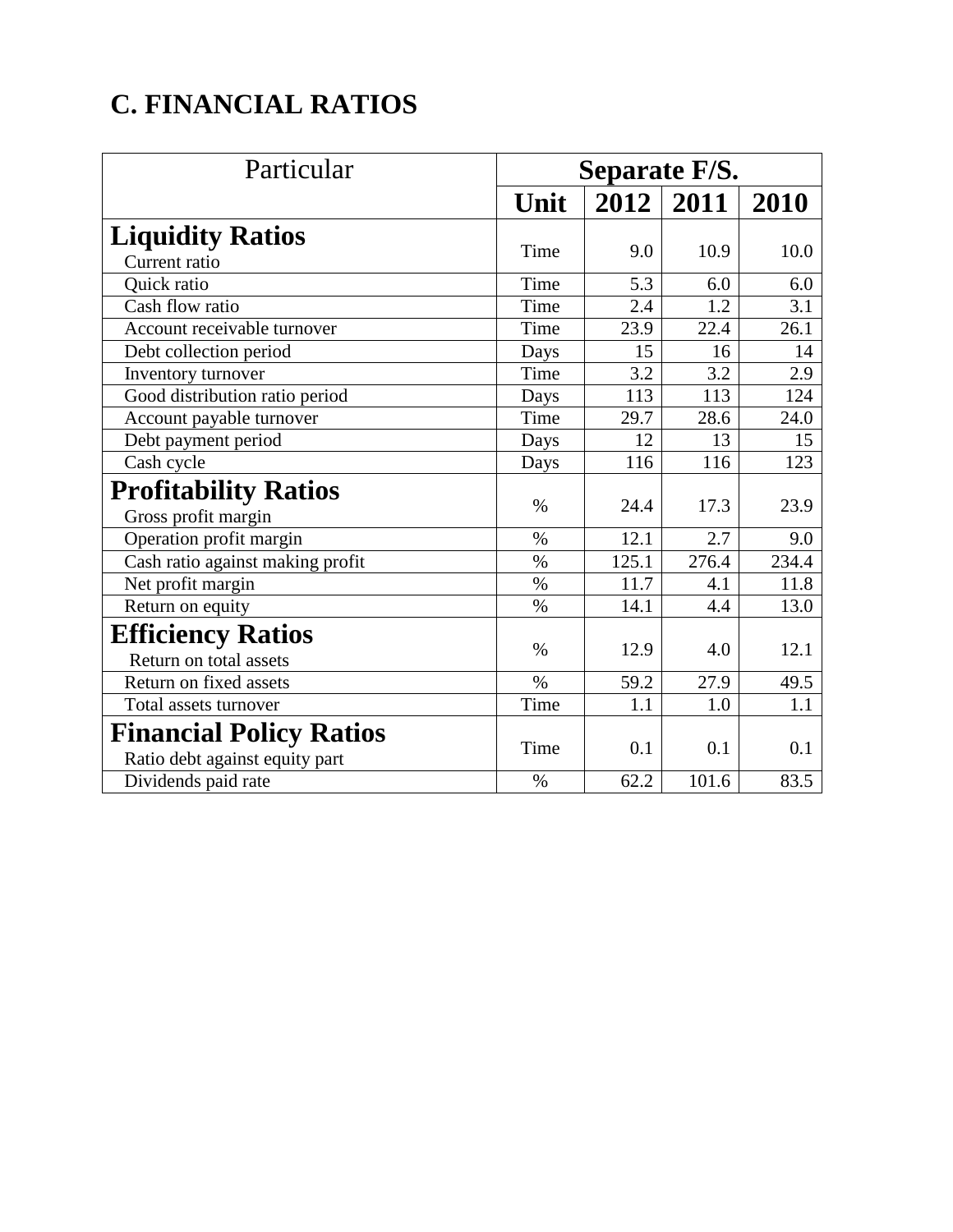| Particular                       | <b>Consolidated F/S.</b> |       |               |       |
|----------------------------------|--------------------------|-------|---------------|-------|
|                                  | Unit                     |       | $2012$   2011 | 2010  |
| <b>Liquidity Ratios</b>          |                          |       |               |       |
| Current ratio                    | Time                     | 9.1   | 11.0          | 10.1  |
| Quick ratio                      | Time                     | 5.5   | 6.1           | 6.1   |
| Cash flow ratio                  | Time                     | 2.4   | 1.1           | 3.1   |
| Account receivable turnover      | Time                     | 25.0  | 24.0          | 28.1  |
| Debt collection period           | Days                     | 14    | 15            | 13    |
| Inventory turnover               | Time                     | 3.2   | 3.2           | 2.9   |
| Good distribution ratio period   | Days                     | 113   | 113           | 124   |
| Account payable turnover         | Time                     | 29.8  | 28.6          | 24.0  |
| Debt payment period              | Days                     | 12    | 13            | 15    |
| Cash cycle                       | Days                     | 115   | 115           | 122   |
| <b>Profitability Ratios</b>      |                          |       |               |       |
| Gross profit margin              | $\%$                     | 25.5  | 18.9          | 24.8  |
| Operation profit margin          | $\%$                     | 12.0  | 2.8           | 8.5   |
| Cash ratio against making profit | $\frac{0}{0}$            | 129.1 | 251.0         | 247.3 |
| Net profit margin                | $\%$                     | 11.7  | 4.3           | 11.6  |
| Return on equity                 | $\%$                     | 14.2  | 4.6           | 12.8  |
| <b>Efficiency Ratios</b>         |                          |       |               |       |
| Return on total assets           | $\%$                     | 12.9  | 4.2           | 11.9  |
| Return on fixed assets           | $\%$                     | 60.0  | 28.7          | 49.1  |
| Total assets turnover            | Time                     | 1.1   | 1.0           | 1.1   |
| <b>Financial Policy Ratios</b>   |                          |       |               |       |
| Ratio debt against equity part   | Time                     | 0.1   | 0.1           | 0.1   |
| Dividends paid rate              | $\%$                     | 61.1  | 95.6          | 84.3  |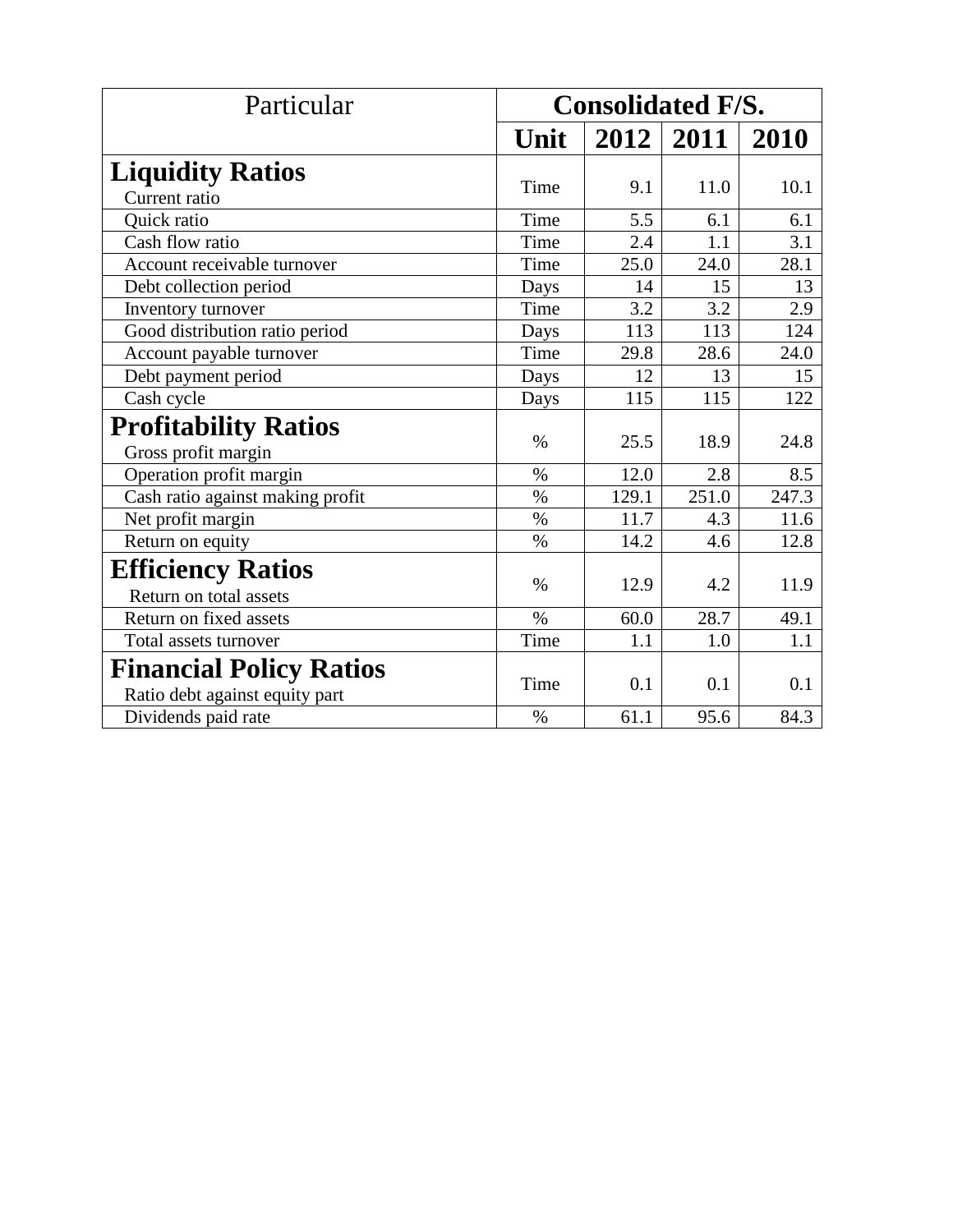## 2) **Explanation and analysis financial situation and operation result:**

#### a) **Practical result in business proceeding**

 In the year 2012, the company had sale volume amount 26,000 metric tons, increased from previous year amount 300 metric tons or 1.2% and lower than sale plan amount 1,000 metric tons or 3.7%.

## b) **Operation result**

 In the year 2012, the company gained net profit-consolidated 174.7 million baht increased from the year 2011 amount 118.9 million baht or 213.2%, having details as following:

| (Unit: Million baht)                              |        |
|---------------------------------------------------|--------|
| Sales increased                                   | 198.1  |
| Cost of sales (increased)                         |        |
|                                                   | (60.0) |
| Gross profit increased                            | 138.1  |
| Gain on exchange rate (decreased)                 | (2.7)  |
| Other income increased                            | 6.0    |
| Profit before expenses increased                  | 141.4  |
| Selling & Administrative expenses decreased       | 6.3    |
| Income tax (increased)                            | (28.7) |
| <b>Total Expenses (increased)</b>                 | (22.4) |
| Net Profit Increased - Separate                   | 119.0  |
| Net Profit from Subsidiary (Agrifood) (decreased) | (0.1)  |
| <b>Net Profit Increased - Consolidated</b>        |        |

Important points with change on items

- 1. Income from sales increased 198.1 million baht happened from sale price increased 156.4 million baht, from exchange rate increased 23.6 million baht and from sale volume increased 18.1 million baht.
- 2. Cost of Sales increased happened from sale volume increased 300 metric tons and increased on raw material cost, wages, electricity charges chiefly.
- 3. Other incomes increased from interest income and sold equipment from impairment.
- 4. Selling and administrative expenses decreased which happened from freight charges decreased.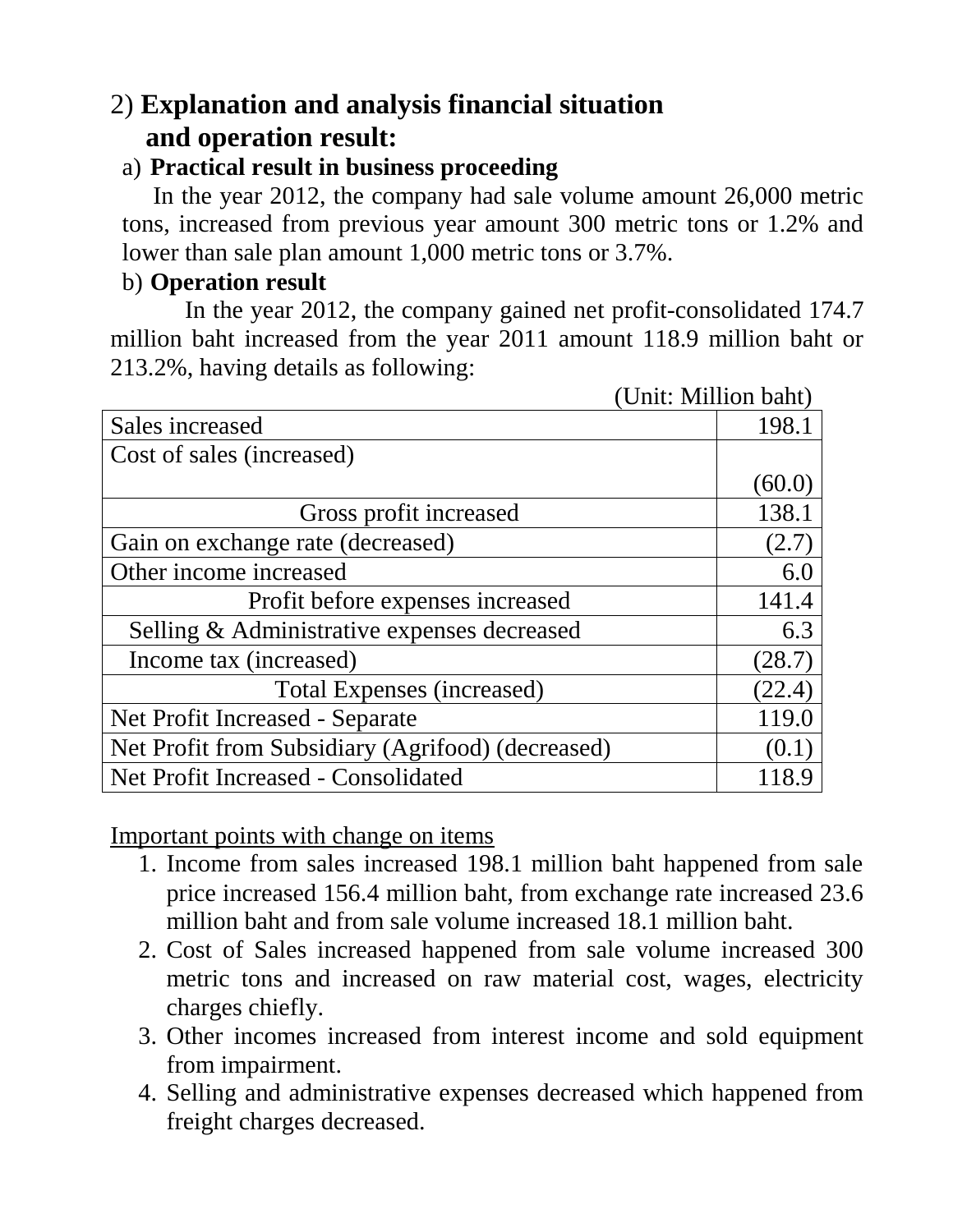5. Income tax increased which happened from the company beyond from obtained investment promotion and paid income tax in rate 50% of normal rate from profit of investment promotion certificate no. 1465/1999, remaining profit paid in normal rate.

## c) **Financial situation**

 At December 31, 2012, the company had assets amount 1,413.4 million baht increased from previous year amount 157.7 million baht, this was an increased of cash, cash equivalents and short term investment amount 134.3 million baht, trade and other receivables increased amount 6.6 million baht, accounts receivable-planters increased 20.9 million baht, inventories increased 20.5 million baht, Property, plant and equipment decreased (25.5) million baht and other assets increased amount 0.9 million baht.

 Liabilities increased 39.4 million baht happened from trade and other payables increased 23.3 million baht, accrued income tax increased 12.7 million baht, other liabilities increased 3.4 million baht and shareholders' equity increased 118.3 million baht.

 Current ratio of company is at level 9.0 and quick ratio is at level 5.3 whereas ratio of company liabilities against shareholders equity is at level 0.11: 1 only.

 The Company has its expense for investment in fixed assets amount 38.9 million baht by using financial from investment sources obtained from the company operation.

 For subsidiary company, in the year 2012, Agrifood Processing Co., Ltd., had total assets amount 58.2 million baht, total liabilities amount 17.5 million baht and shareholders' equity amount 40.7 million baht.

#### d) **Factor and main influence that may affect on operation or financial situation in future**

 In the year 2013, the company believes that it could export approx. 26,500 metric tons and estimates that the operation result may lower than business result in the year 2012 due to problem of adjusting to raise the low wages, trend on strong value of baht value and adjustment of raw material costs.

12.OTHER CONCERN INFORMATIONS

None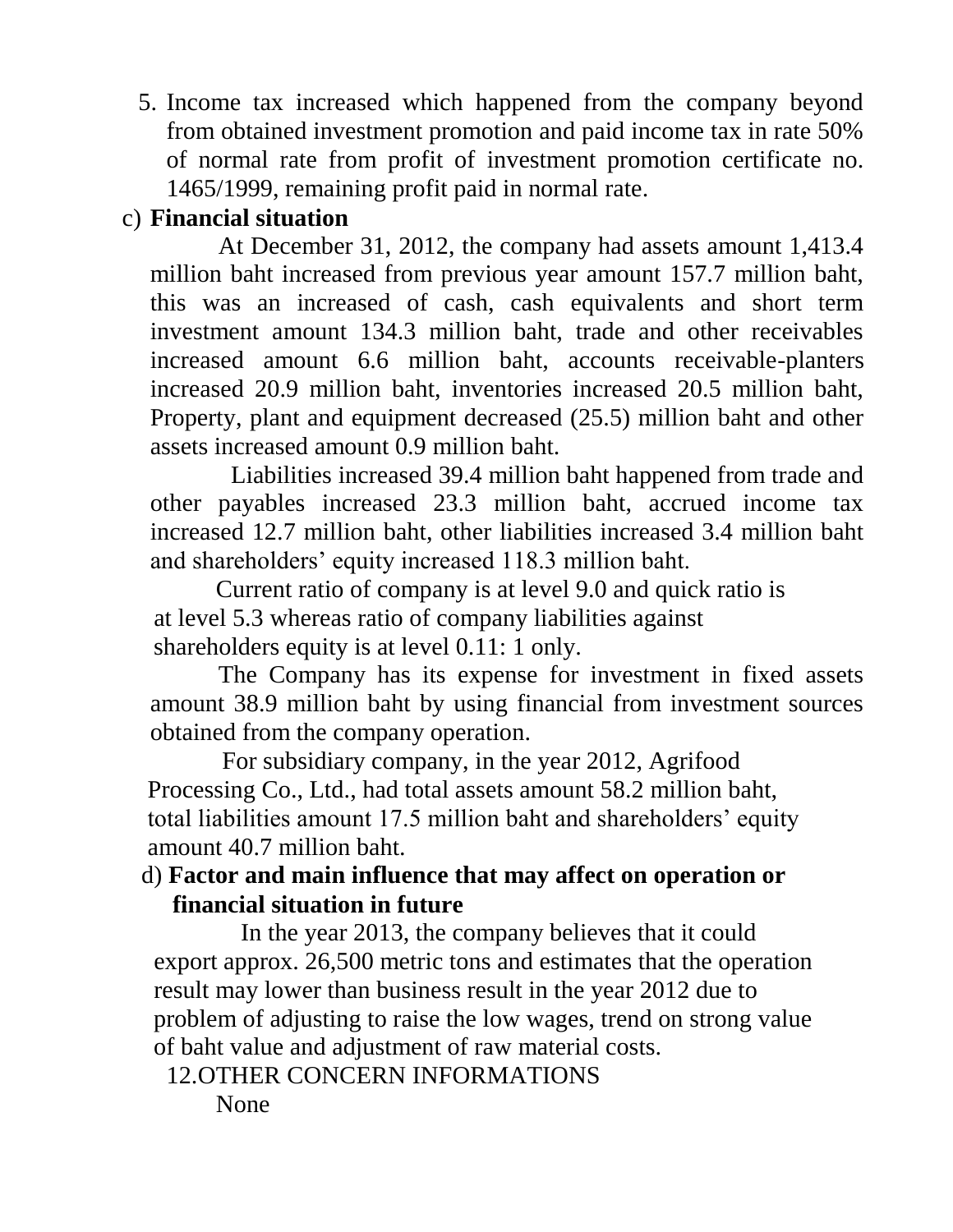## CERTIFICATION OF CORRECT INFORMATIONS

 I have reviewed the data in the list of annual data from of the this copy and with caution in the capacity as an executive director of the company or person to hold highest executive rank in accounting field. I hereby certify that such data is perfectly correct, untrue, not make others misunderstanding or not lack of data that should inform in significant substance. Besides, I hereby certify that;

- 1. Financial Statements and financial data that concluded in the list of annual data form have shown perfectly correctness of data in the significant substance related with financial status, operation result and cash flow of the company and subsidiary company.
- 2. I am responsible toward an arrangement for the company to have a good data disclosure system to assure that the company has disclosed data in the part that is significant substance both the company and subsidiary company with perfectly correctness including supervise to have performed according to such system.
- 3. I am responsible toward an arrangement for the company to have a good internal control system and supervise to have performed according to such system and I have informed an assessment data of internal control system on December 31, 2012 to Independent Auditor and Audit Committee of the company which covers defect and significant changes of internal control system including misconduct that may affect toward managing financial report of the company and subsidiary company.

 In this case, as an evidence that all documents are the same set document accepted by myself for the correctness. I have assigned Mr. Prayuth Pholpipatanaphong to give signature enclose in every pages of this document. If any document has no signature of Mr. Prayuth Pholpipatanaphong enclosed, than I will consider that it is not the data I accepted correctness.

| <b>Names</b>                     | Position                  | Signature |
|----------------------------------|---------------------------|-----------|
| 1.Mr.Prayoon Pholpipattanaphong  | Chairman                  |           |
| 2. Mr. Prapas Pholpipattanaphong | <b>Managing Director</b>  |           |
| 3. Mr. Suwat Phongphasura        | <b>Executive Director</b> |           |
| Name                             | Position                  | Signature |
| The attorney-in-fact:            |                           |           |
| Mr.Prayuth Pholpipatanaphong     | <b>Executive Director</b> |           |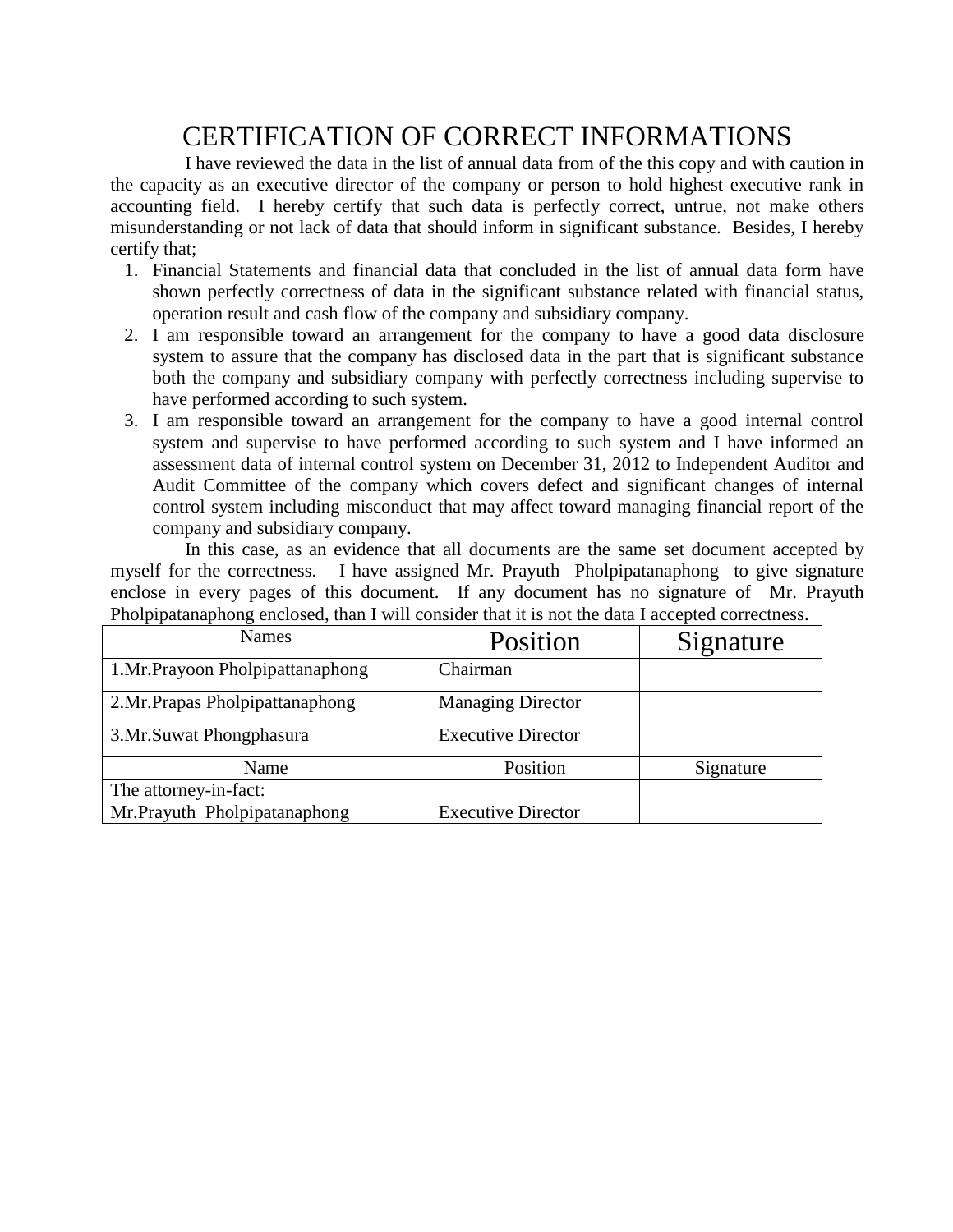## **Details of Directors and Company Executives and Interrelated Transaction**

| <b>Names</b>                  | Company | Related<br>Company | <b>Related Company</b> | 1.Itochu Corporation<br>2.P.P. Foods Supply Co., Ltd.<br>3. Agrifood Processing Co., Ltd. | 3   |
|-------------------------------|---------|--------------------|------------------------|-------------------------------------------------------------------------------------------|-----|
| Mr.Prayoon Pholpipattanaphong | C,E     | D                  |                        |                                                                                           | D   |
| Mr.Prapas Pholpipattanaphong  | D,E     | D                  |                        |                                                                                           | D   |
| Mr.Suwat Phongphasura         | D,E     | D                  |                        |                                                                                           | D   |
| Mr.Prayuth Pholpipatanaphong  | D,M     | D,E                |                        |                                                                                           | D,E |
| Mr.Ankoon Pholpipattanaphong  | D, M, S | D,E                |                        |                                                                                           | D,E |
| Mr.Lan Mu Chiou               | D       | None               |                        |                                                                                           |     |
| Mr.Kenechi Tai                | D       | M                  | M                      |                                                                                           |     |
| Mr.Santichai Suakanonth       |         | None               |                        |                                                                                           |     |
| Mr.Amnuay Yossuck             |         | None               |                        |                                                                                           |     |
| Mr.Ampon Ruayfupant           |         | None               |                        |                                                                                           |     |
| Dr.Phusit Wonglorsaichon      |         | None               |                        |                                                                                           |     |
| Mr.Sakda Phimmuang            | M       | None               |                        |                                                                                           |     |
| Miss Piyalak Chuapoodee       | M       | None               |                        |                                                                                           |     |

C=Chairman D=Director S=Company's Secretary E=Authority M=Executive I=Independent Director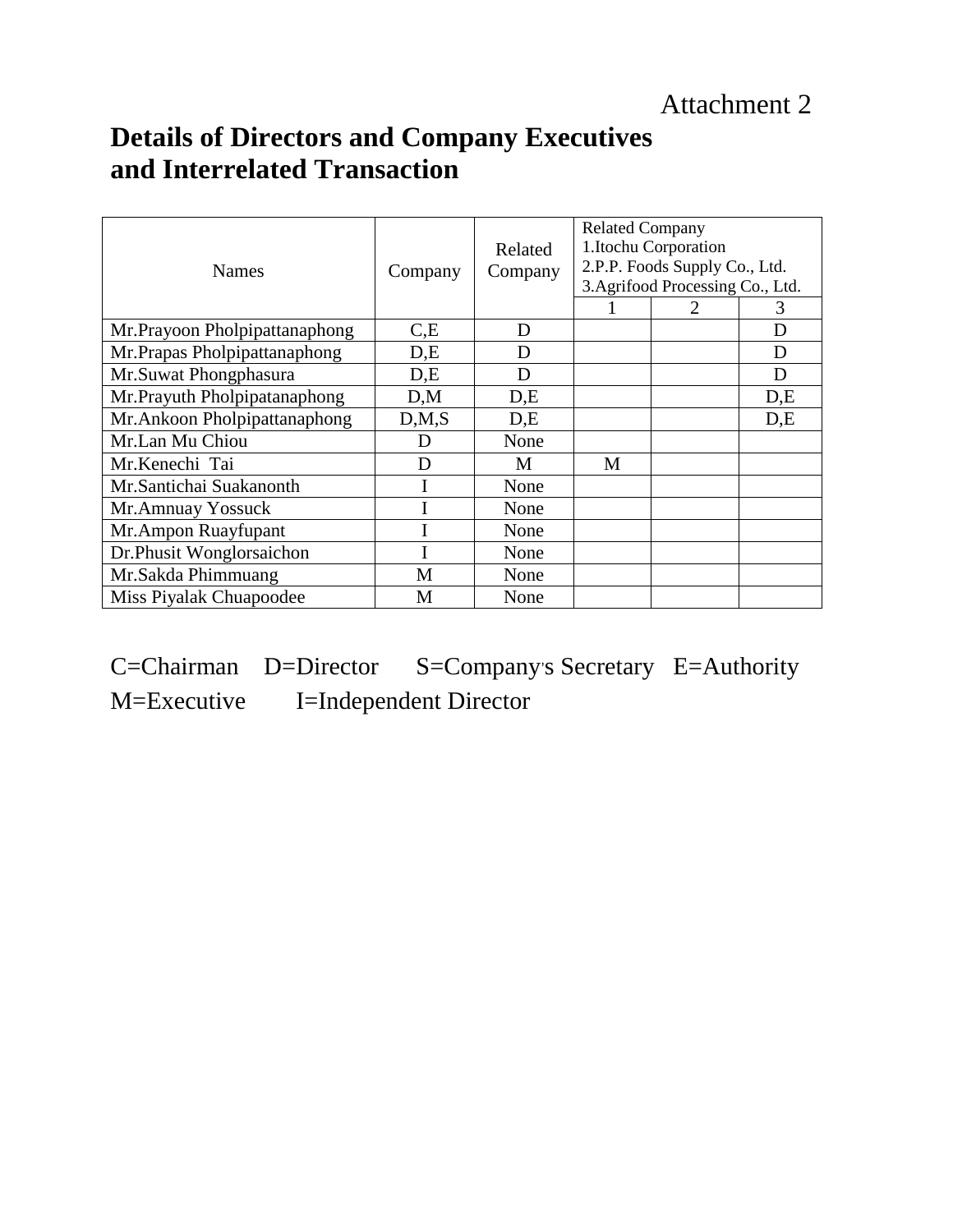## **Information summary of subsidiary company**

 The Financial status and operation results of the subsidiary company are as follow:

|                          |             |             | (Unit: Baht) |
|--------------------------|-------------|-------------|--------------|
| Particular               | 2012        | 2011        | 2010         |
| Total assets             | 58,202,265  | 55,798,347  | 53,003,507   |
| <b>Total liabilities</b> | 17,458,310  | 18,211,168  | 17,400,527   |
| Shareholders' equity     | 40,743,955  | 37,587,179  | 35,602,980   |
| Sales                    | 279,500,126 | 261,066,067 | 248,377,542  |
| <b>Total revenues</b>    | 283,286,965 | 263,172,372 | 252,852,544  |
| Gross profit             | 22,768,804  | 24,421,714  | 16,864,940   |
| Net income (loss)        | 3,156,776   | 3,254,420   | (1,535,776)  |

## AGRIFOOD PROCESSING CO., LTD.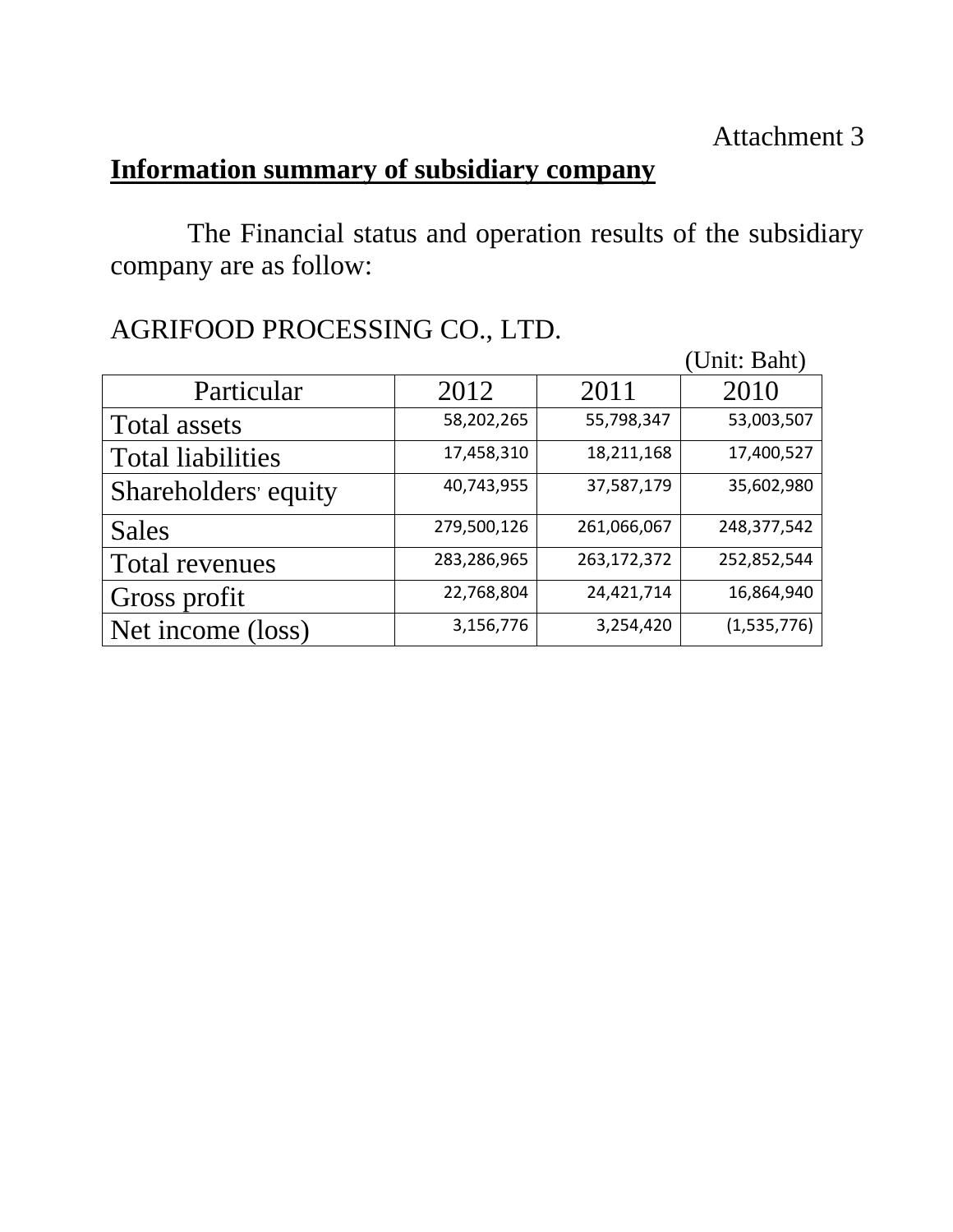March 12, 2013

The Board of Directors Chiangmai Frozen Foods Public Company Limited

Subject: Internal Control Report

Dear Sirs:

We have audited the financial statements of Chiangmai Frozen Foods Public Company Limited as of December 31, 2012 in accordance with generally accepted auditing standards as indicated in the audit report dated February 26, 2013. Those standards require that we plan and perform the audit to obtain reasonable assurance about whether the financial statements are free of material misstatement. During the auditing process, we have studied and appraised the efficiency of the company's accounting internal audit deemed necessary to set the well-conceived and appropriate auditing procedure. We do not find any material weakness in the accounting internal control which will significantly affect the opinion on the financial statement as at December 31, 2012.

We also would like to notify that the audit was not done for all accounts, but only by testing. Furthermore, the study and appraisal of the efficiency of the accounting internal control was done on the purposes specified prior. We, therefore, may not specify absolute assurance that there are no misstatements weakness in the internal auditing control.

We would like to thank all officers of the company for their sincere cooperation during the operation.

Yours sincerely,

(Ms. Nongram Laohaareedilok) Certified Public Accountant Registration No. 4334